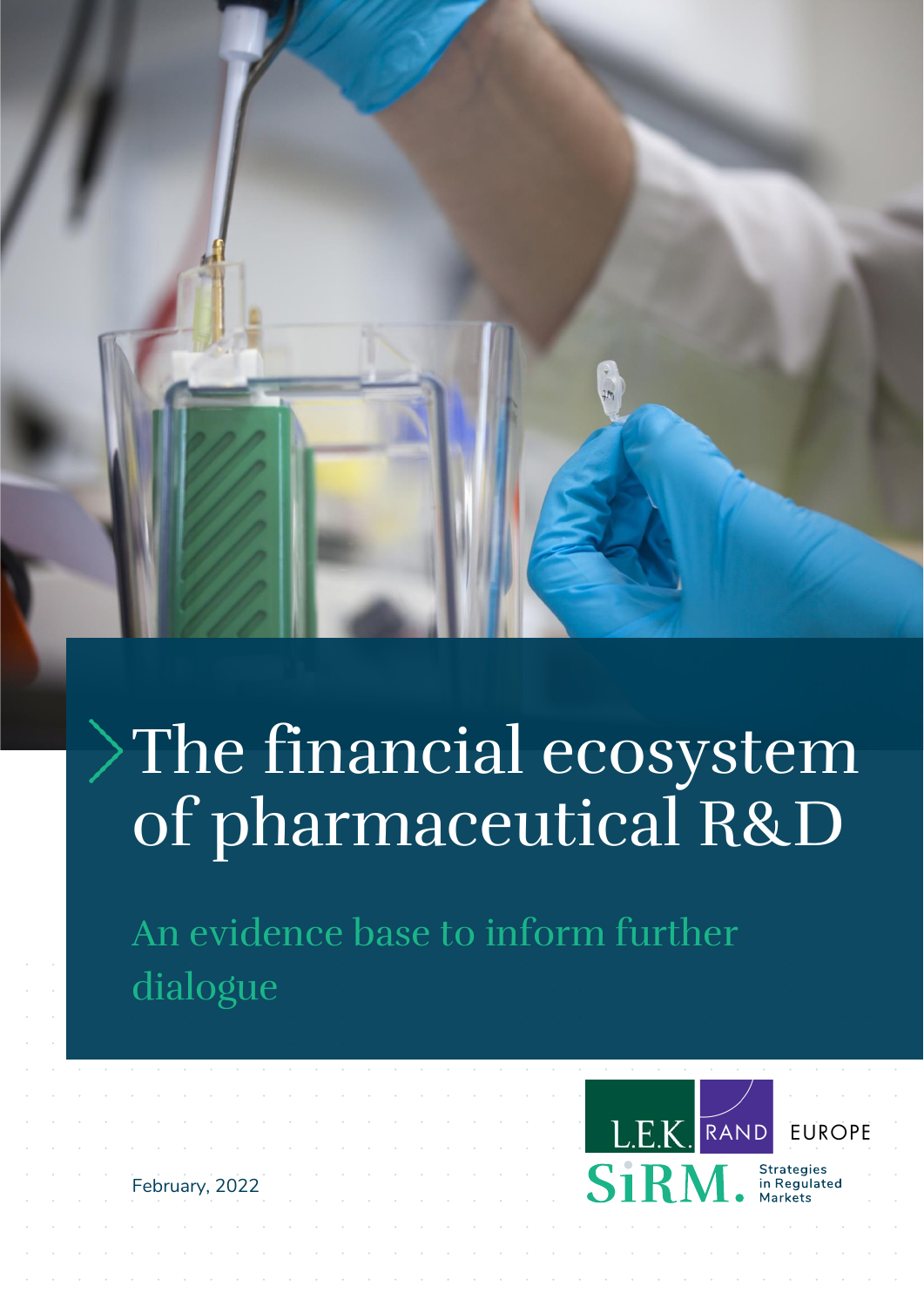

## **Colophon**

#### **Report title**

The financial ecosystem of pharmaceutical R&D: An evidence base to inform further dialogue.

### **Authors**

L.E.K. Consulting: Antony Kalindjian, Leah Ralph and Simon Middleton [\(S.Middleton@lek.com\)](mailto:S.Middleton@lek.com)

RAND Europe: Sarah Parkinson, William Phillips, Robert J. Romanelli, Samiha Alom, Daniela Rodriguez-Rincon and Sonja Marjanovic [\(smarjano@randeurope.org\)](mailto:smarjano@randeurope.org)

SiRM - Strategies in Regulated Markets: Michiel Slag and Saskia van der Erf [\(saskia.vandererf@sirm.nl\)](mailto:saskia.vandererf@sirm.nl)

### **Copy editing**

Clare Watkinson

#### **Download**

This report can be downloaded from SiRM [\(www.sirm.nl\)](http://www.sirm.nl/) and L.E.K. Consulting [\(www.lek.com\)](http://www.lek.com/) websites.

### **Copyright**

Parts of this report and its annexes may be reproduced, provided the source is acknowledged: SiRM, L.E.K. Consulting & RAND Europe, *The financial ecosystem of pharmaceutical R&D: An evidence base to inform further dialogue*, 2022.

#### **Acknowledgements**

We would like to thank the members of the Scientific Advisory Committee – Sander van Deventer, Suerie Moon, Gerard van Odijk and Valérie Paris – for their valuable feedback on the results of the analyses and draft final report of this study. Furthermore, we would like to thank Fay Dunkerley and Jon Sussex of RAND Europe for their helpful advice throughout the project, and Lucy Hocking and Christian van Stolk of RAND Europe for their quality assurance.

This study was commissioned by the Dutch Ministry of Health, Welfare and Sports.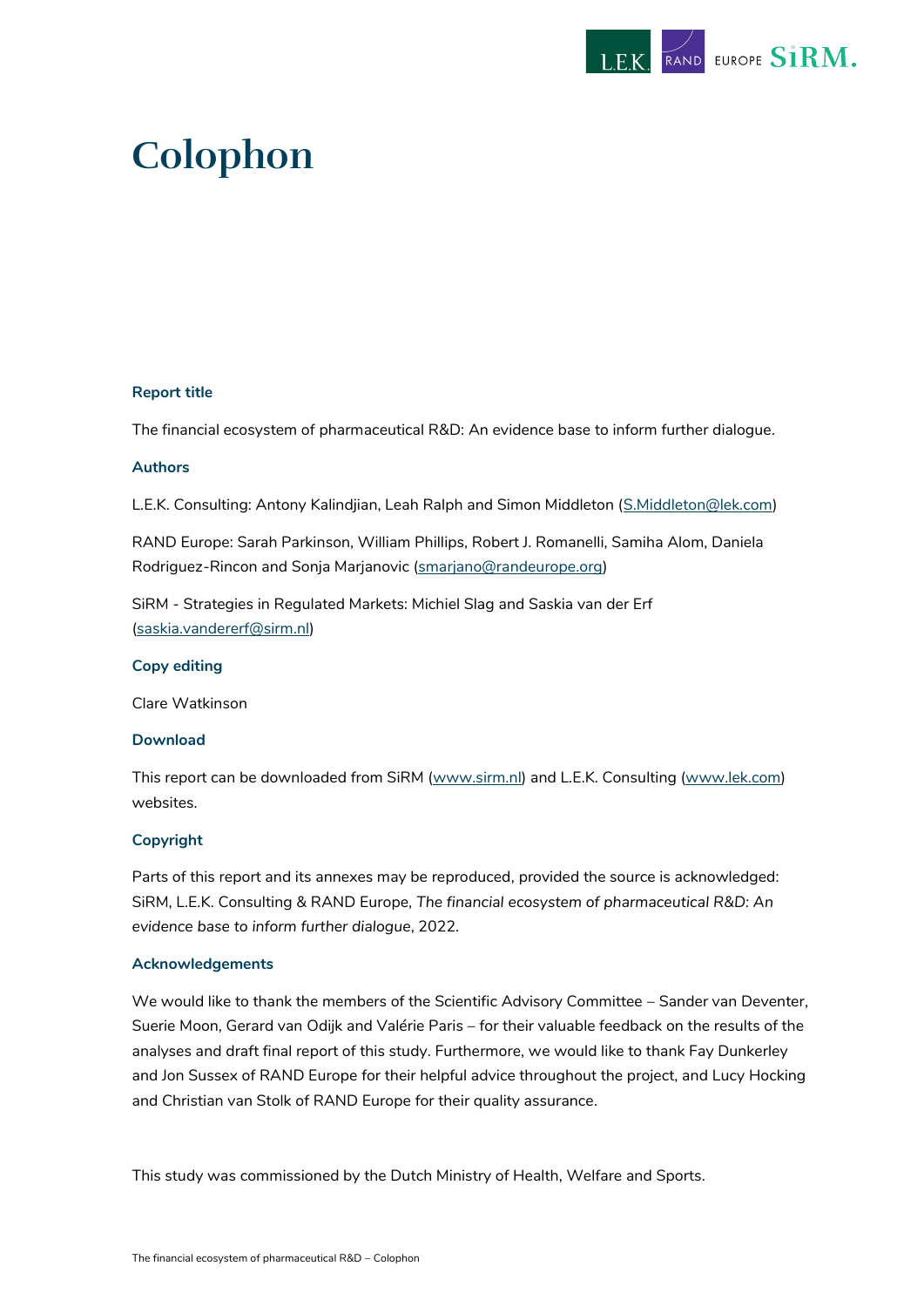

## <span id="page-2-0"></span>**Executive summary**

What constitutes socially acceptable pharmaceutical prices? To what extent are these prices driven by research and development (R&D) costs? Where is public investment in pharmaceutical R&D most needed to resolve the system's potential failure to address unmet societal needs? How do incentives affect investment decisions? How can socially responsible licensing be shaped? These and other questions are central to societal debates about innovative pharmaceutical drugs. To enable well-informed debates, a better understanding of the financial ecosystem of pharmaceutical R&D and how it operates is crucial. This need has prompted the Dutch Ministry of Health to commission a descriptive study to provide an objective fact-base.

**This study's overarching conclusion is that a drug's expected financial return ultimately determines whether it is developed up to launch.** Assessment of expected financial return incorporates multiple interconnected factors, including but not limited to commercial potential, investment cost, availability of capital, the potential for scientific and medical advancement, strategic fit and risk. The relative importance of these factors varies by investor and evolves as drugs move through the drug-development continuum. **A drug's expected financial return is driven by its expected revenue potential. Therefore, global governments and (private) insurance companies' expected willingness to pay for new drugs considerably influences the supply of novel drugs and the distribution across therapeutic areas.** Other important factors influencing the supply of novel drugs are the pace and nature of scientific advances, the ability of R&D systems to leverage data and digital technology advances to inform innovative clinical trial designs, and regulatory developments.

The two arguments of this conclusion are set out below, after an overview of the pharmaceutical R&D market.

## Pharmaceutical R&D is a multistakeholder and increasingly complex \$300bn global market

A growing recourse to collaboration between executors of pharmaceutical R&D has taken place over recent decades, increasing the number of potential routes for launching novel drugs. This study distinguished roughly seven different archetypes of pharmaceutical development routes to provide an overview.

Big biopharma is the largest funder of pharmaceutical R&D, representing almost two-thirds of total R&D investment of circa \$300bn in 2020 globally. Public-sector and not-for-profit organisations account for more than a quarter, and the remaining 10% is attributable to venture capitalists (VCs). VC investment is proliferating rapidly, mainly driven by the Asia-Pacific region (APAC).

For the company executing the R&D, the average out-of-pocket R&D costs to develop one drug are \$280–\$380m. In contrast, a single approved drug costs the system \$2.4–\$3.2bn on average. The latter figure includes the costs for drugs that fail to reach the market and capital costs.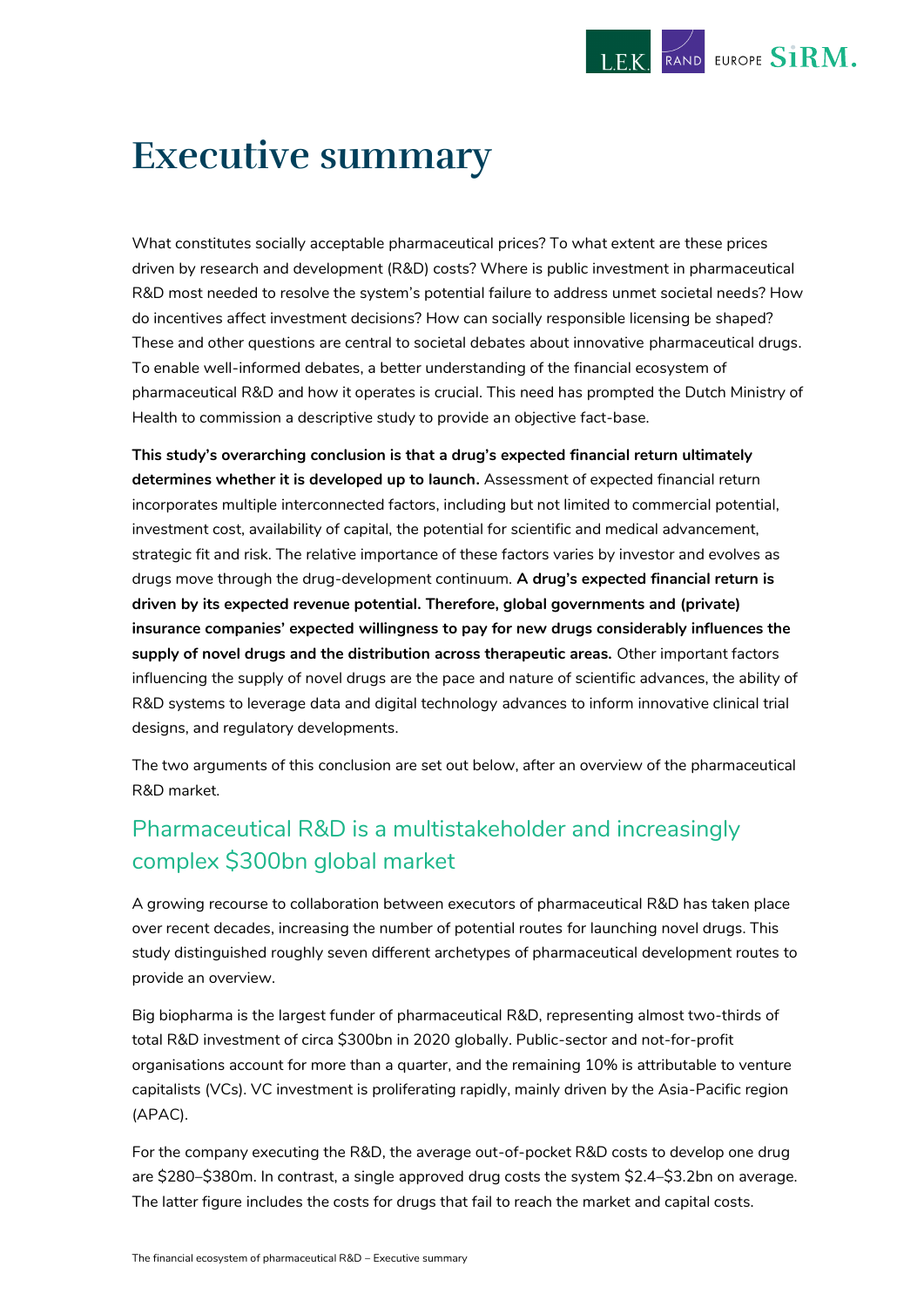

## Ultimately, a drug's expected financial return determines whether it is developed up to launch

A drug's expected financial return ultimately determines whether it is developed up to launch. Early research is often funded by public-sector and not-for-profit organisations mainly motivated by creating societal impact. However, private investment is needed to bring a drug to launch. VC investment is particularly important for overcoming the 'translation gap', and big biopharma plays a crucial role in financing late-stage clinical development phases.

Private investors seek sufficiently high risk-adjusted financial returns for their investors and shareholders, and their assessment of expected financial returns varies. VCs look for assurance of a likely end-market for potential new products, picking science-based investments across their portfolio that will outperform the average risk profile of early-stage companies. As products progress through development stages and the risk profiles begin to diminish, big biopharma conducts assessments of commercial potential. These assessments are driven by more detailed assumptions of addressable patient populations, levels of unmet need, drug-value propositions, expected uptake and pricing potential. They must then weigh that return against the investment required to bring a product to market and broader strategic considerations across the entire product portfolio.

## Expected global willingness to pay considerably influences the supply and distribution of novel drugs

The expected willingness to pay for new pharmaceutical drugs in key global markets considerably influences the supply of novel drugs and the distribution across therapeutic areas. Lower expected willingness to pay for drugs could result in fewer novel drugs being launched in the coming decades. Due to affordability issues in key global markets – largely driven by the higher prices associated with more personalised approaches and segmented markets – willingness to pay may come under pressure. Drugs with the highest expected willingness to pay are most likely to be developed within the life-sciences sector. Other areas, such as some non-life-threatening diseases and areas where suboptimal alternative treatments exist, may thus struggle to secure investment.

For conciseness, this report focuses on the study's key insights and **more in-depth insights into the landscape's complexity are presented in three separate annexes**. Annex A contains the quantitative analyses conducted for this study and covers topics not explicitly addressed in this report, such as analyses of ongoing development programs, revenue potential and drug-developer corporate finance. **An online database is available, from which all graphs in the annex may be reproduced**. **In addition, the eNPV model built for this study is publicly available**. Annex B discusses the changing R&D landscape through an evolutionary and future-focused lens. Annex C uses future financial-ecosystem scenarios for pharmaceutical R&D as a research tool to reflect on considerations to prepare the system for potential future developments.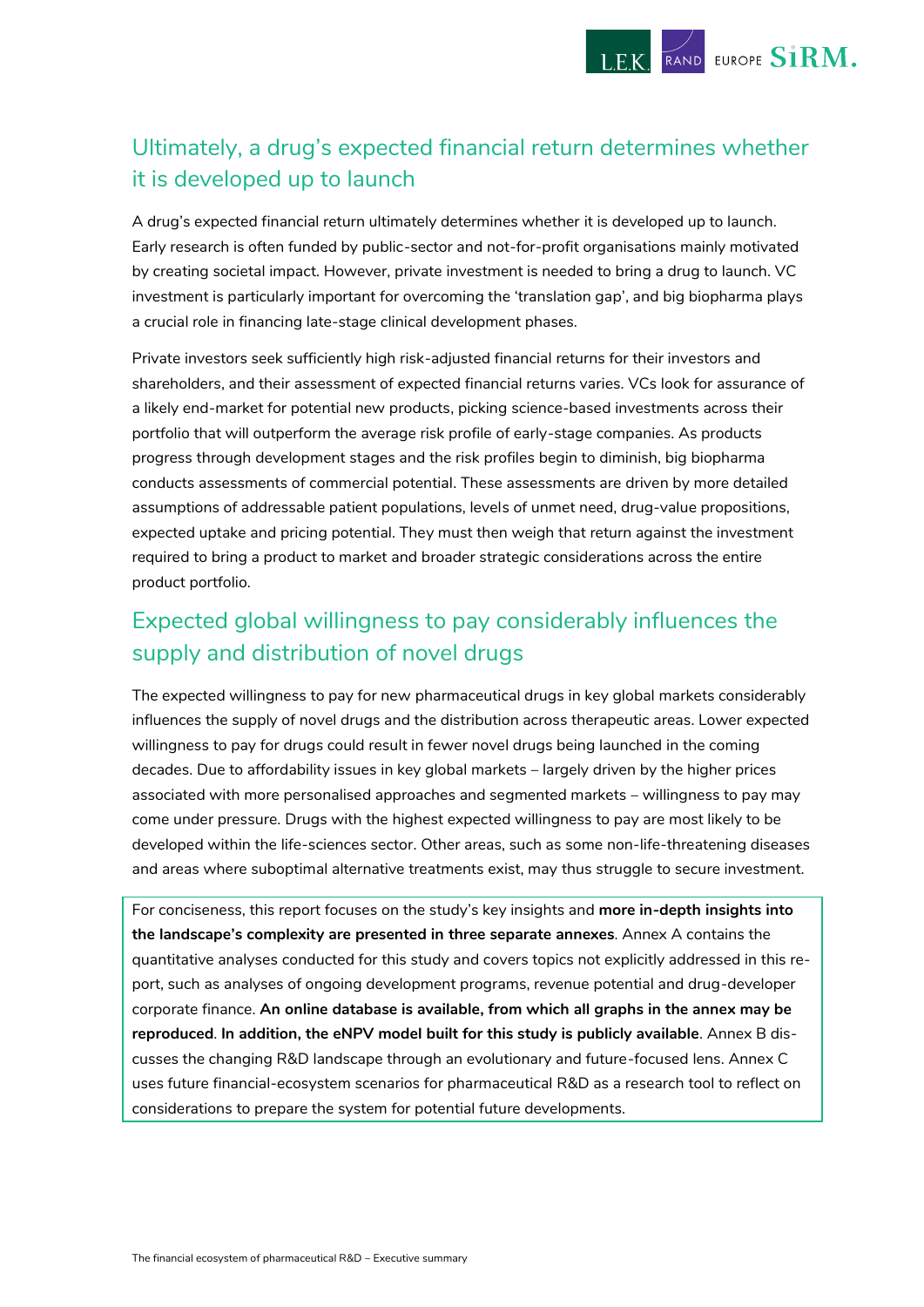

## <span id="page-4-0"></span>**Managementsamenvatting**

Wat zijn maatschappelijk aanvaardbare prijzen voor geneesmiddelen? In welke mate worden deze prijzen bepaald door de kosten van onderzoek en ontwikkeling (R&D)? Waar zijn overheidsinvesteringen het sterkst nodig om mogelijk systeemfalen op te lossen, om zo onvervulde medische behoefte te adresseren? Hoe beïnvloeden prikkels investeringsbeslissingen? Hoe kan het maatschappelijk verantwoord licentiëren worden vormgegeven? Deze en andere vragen staan centraal in het maatschappelijk debat over innovatieve geneesmiddelen. Om dit debat goed geïnformeerd te voeren is het van cruciaal belang te begrijpen hoe het financiële ecosysteem van geneesmiddelen R&D functioneert. Het Ministerie van Volksgezondheid, Welzijn en Sport (VWS) heeft daartoe een beschrijvend onderzoek laten uitvoeren.

**Uit het beschrijvend onderzoek blijkt dat het verwachte financiële rendement de belangrijkste factor is die bepaalt of een geneesmiddel tot lancering wordt ontwikkeld.** De beoordeling van het verwachte financiële rendement bestaat uit meerdere onderling samenhangende factoren. Hieronder vallen onder meer: het commerciële potentieel, de investeringskosten, de beschikbaarheid van kapitaal, het potentieel van een wetenschappelijke en medische doorbraak, de strategische fit en het risico. Het relatieve belang van deze factoren verschilt per investeerder en per fase van geneesmiddelen R&D. **Het verwachte financiële rendement van een geneesmiddel wordt bepaald door de verwachte inkomsten. De bereidheid van overheden en (particuliere) verzekeraars om te betalen voor nieuwe geneesmiddelen is daarom van grote invloed op het aanbod van nieuwe geneesmiddelen en de spreiding ervan over de therapeutische gebieden.** Andere belangrijke factoren die van invloed zijn op het aanbod van nieuwe geneesmiddelen zijn het tempo en de aard van wetenschappelijke ontwikkelingen, het vermogen van R&D-systemen om innovatieve klinische studies op te zetten door ontwikkelingen op het gebied van data en digitale technologie, en ontwikkelingen op het gebied van regulering.

Hieronder zetten we de twee argumenten van de conclusie uiteen, na eerst een overzicht van de markt van geneesmiddelen R&D te geven.

## Geneesmiddelen R&D is een steeds complexere wereldmarkt met meerdere stakeholders die goed is voor \$300 miljard

De laatste decennia zijn uitvoerders van geneesmiddelen R&D steeds meer gaan samenwerken. Daardoor is het aantal potentiële routes voor de lancering van nieuwe geneesmiddelen toegenomen. Dit onderzoek geeft een overzicht hiervan door zeven verschillende archetypes van farmaceutische ontwikkelingsroutes te onderscheiden.

Grote biofarmabedrijven zijn de grootste financiers van geneesmiddelen R&D en zijn verantwoordelijk voor bijna tweederde van de wereldwijde totale R&D-investeringen. In 2020 was dit circa \$300 miljard. Overheids- en non-profitorganisaties nemen meer dan een kwart voor hun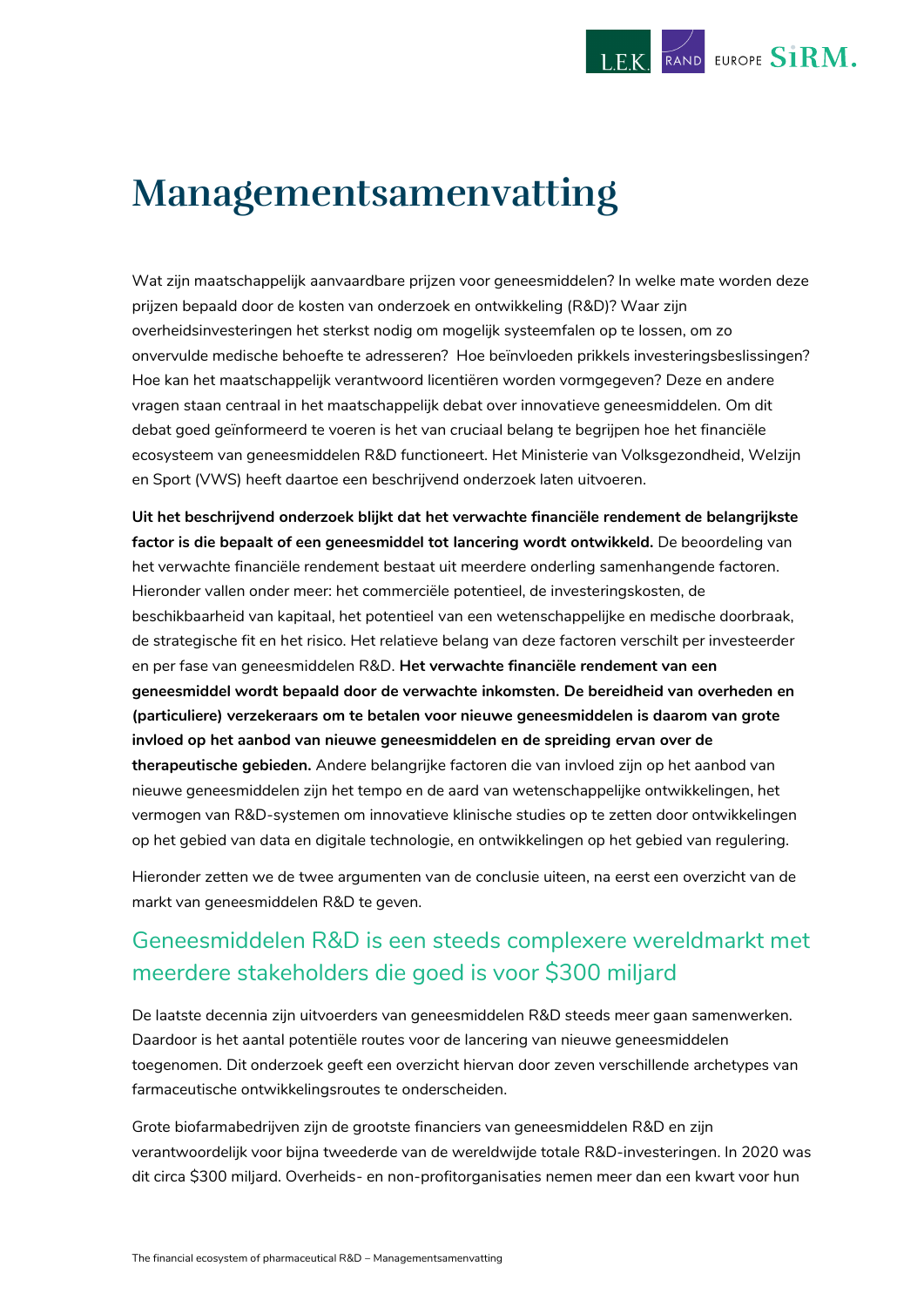

rekening en de resterende 10% is afkomstig van venture capital fondsen (VCs). De investeringen van VCs nemen snel toe, vooral in de regio Azië-Pacific (APAC).

Voor de uitvoerder van R&D zijn de gemiddelde directe R&D-kosten voor de ontwikkeling van één geneesmiddel \$280-\$380 miljoen. Daarentegen kost een enkel goedgekeurd geneesmiddel het systeem gemiddeld \$2,4-\$3,2 miljard. In dit laatste bedrag zijn ook de kosten meegenomen voor geneesmiddelen die niet op de markt komen en de kapitaalkosten.

## Uiteindelijk bepaalt het verwachte financiële rendement of een geneesmiddel tot lancering wordt ontwikkeld

Het verwachte financiële rendement is uiteindelijk de belangrijkste factor die bepaalt of een geneesmiddel tot lancering wordt ontwikkeld. Vroegtijdig onderzoek wordt vaak gefinancierd door overheids- en non-profitorganisaties. Zij zijn voornamelijk gemotiveerd om maatschappelijke impact te realiseren. Private investeringen zijn echter nodig om een geneesmiddel op de markt te brengen. Investeringen van VCs zijn met name van belang om de zogenaamde "translation gap" te overbruggen, en grote biofarmabedrijven spelen een cruciale rol bij de financiering van de latere fases wanneer er grote klinische studies plaatsvinden.

Private investeerders streven naar een voldoende hoog, naar risico gewogen financieel rendement voor hun investeerders en aandeelhouders. Hun beoordeling van het verwachte financiële rendement varieert:

- VCs streven naar zekerheid van een afzetmarkt voor potentiële nieuwe producten. Hierbij kiezen zij op basis van wetenschappelijke inzichten in welke bedrijven zij investeren. VCs verwachten op basis van hun inzichten dat deze bedrijven beter presteren dan het gemiddelde risicoprofiel van bedrijven met producten in vroege ontwikkelingsfases.
- Naarmate producten zich verder in de ontwikkelingsfase bevinden en het risicoprofiel afneemt, beoordelen grote biofarmabedrijven het commerciële potentieel. Deze beoordelingen zijn gebaseerd op meer gedetailleerde aannames over de patiëntenpopulaties die kunnen worden bereikt, de mate waarin medische behoeftes nog niet zijn vervuld, de waardepropositie van het geneesmiddel, de verwachte uptake en de verwachte verkoopprijs. Vervolgens wegen ze dat rendement af tegen de investering die nodig is om een product op de markt te brengen. In deze beoordelingen nemen ze ook de bredere strategische overwegingen voor de hele productportefeuille mee.

## De verwachte wereldwijde betalingsbereidheid beïnvloedt de levering en de spreiding van nieuwe geneesmiddelen sterk

De verwachte wereldwijde betalingsbereidheid van overheden en (particuliere) verzekeraars voor nieuwe geneesmiddelen beïnvloedt in belangrijke mate het aanbod van nieuwe geneesmiddelen en de spreiding ervan over de therapeutische gebieden:

• Een lagere verwachte betalingsbereidheid voor geneesmiddelen zou ertoe kunnen leiden dat er de komende decennia minder nieuwe geneesmiddelen op de markt komen. Als gevolg van betaalbaarheidsproblemen op belangrijke wereldmarkten - grotendeels gedreven door de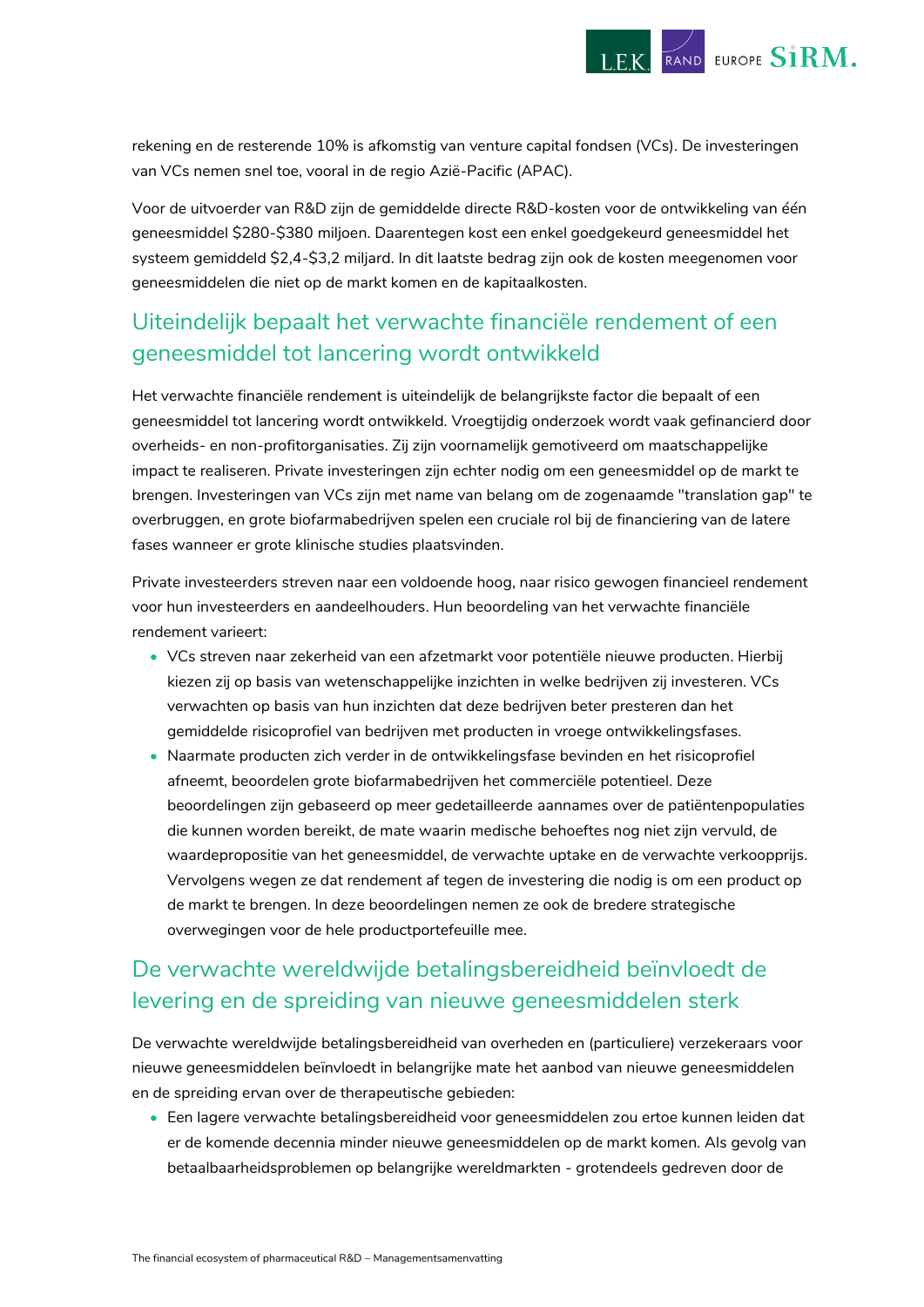

hogere prijzen die gepaard gaan met meer gepersonaliseerde geneesmiddelen en gesegmenteerde markten - kan de betalingsbereidheid onder druk komen te staan.

• De geneesmiddelen met de hoogste verwachte betalingsbereidheid zijn de geneesmiddelen die het meest waarschijnlijk ontwikkeld zullen worden in de lifesciences sector. Andere geneesmiddelen, zoals voor sommige aandoeningen die niet-levensbedreigend zijn of binnen gebieden waarvoor suboptimale alternatieve behandelingen bestaan, kunnen daarom moeite ervaren om investeringen aan te trekken.

Vanwege de wens tot beknoptheid concentreert dit rapport zich op de belangrijkste inzichten van de studie. **Meer diepgaande inzichten in de complexiteit van het ecosysteem presenteren we in drie afzonderlijke bijlagen.** Annex A bevat de kwantitatieve analyses die voor dit onderzoek zijn uitgevoerd en behandelt onderwerpen die niet expliciet in dit rapport aan bod komen, zoals analyses van lopende ontwikkelingsprogramma's, het inkomstenpotentieel van geneesmiddelen en de bedrijfsfinanciering van geneesmiddelenbedrijven. **Er is een online database beschikbaar waaruit alle grafieken in de bijlage kunnen worden gereproduceerd. Bovendien is het eNPV-model dat voor dit onderzoek is ontwikkeld openbaar beschikbaar.** In Annex B staat het veranderende R&D-landschap vanuit een historisch en toekomstgericht perspectief beschreven. Annex C beschrijft overwegingen om het financiële ecosysteem voor te bereiden op mogelijke toekomstige ontwikkelingen. Hierbij zijn toekomstige scenario's van het financiële ecosysteem voor geneesmiddelenontwikkeling en -onderzoek gebruikt als onderzoeksinstrument.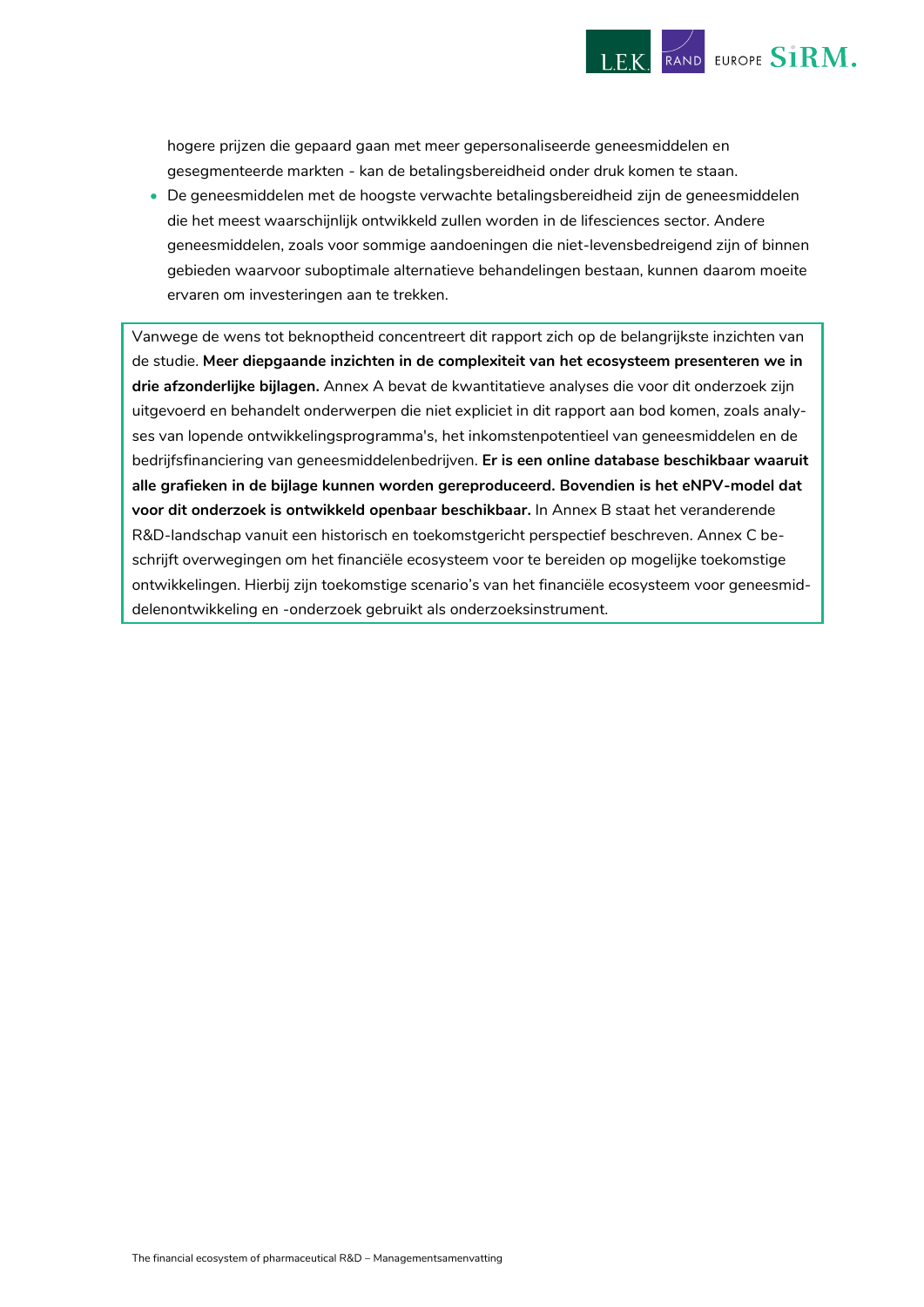

## **Contents**

### **[Executive summary](#page-2-0)**

### **[Managementsamenvatting](#page-4-0)**

| $\mathbf{1}$   | <b>Study objective and conclusion</b> |                                                                                                       |                          |  |  |  |  |  |
|----------------|---------------------------------------|-------------------------------------------------------------------------------------------------------|--------------------------|--|--|--|--|--|
|                | 1.1                                   | Understanding the financial ecosystem of pharmaceutical R&D enables well-<br>informed societal debate | $\overline{\mathcal{A}}$ |  |  |  |  |  |
|                | 1.2                                   | To meet this need, the Dutch Ministry of Health commissioned a descriptive                            |                          |  |  |  |  |  |
|                |                                       | study to provide an objective fact-base                                                               | $\overline{4}$           |  |  |  |  |  |
|                | 1.3                                   | Study conclusion and readers' guide                                                                   | 5                        |  |  |  |  |  |
| $\overline{2}$ |                                       | Pharmaceutical R&D is a multistakeholder and increasingly complex \$300bn global                      |                          |  |  |  |  |  |
|                | market                                |                                                                                                       | $\overline{\mathbf{z}}$  |  |  |  |  |  |
|                | 2.1                                   | Growing collaboration between R&D executors has increased potential routes to<br>launch               | 7                        |  |  |  |  |  |
|                | 2.2                                   | Big biopharma was the largest contributor to circa \$300bn total global                               |                          |  |  |  |  |  |
|                |                                       | investment in R&D in 2020, followed by public funders and strongly growing VC<br>investment           | 12                       |  |  |  |  |  |
|                | 2.3                                   | Developing one drug costs an executor an average of \$280-\$380m in out-of-                           |                          |  |  |  |  |  |
|                |                                       | pocket costs, whereas capitalised costs to the system for a single approved drug<br>are \$2.4-\$3.2bn | 15                       |  |  |  |  |  |
| 3              |                                       | Ultimately, expected financial return determines whether a drug is developed up to                    |                          |  |  |  |  |  |
|                | launch                                |                                                                                                       | 20                       |  |  |  |  |  |
|                | 3.1                                   | Early research is often funded by public-sector and not-for-profits primarily                         |                          |  |  |  |  |  |
|                |                                       | motivated to create societal impact                                                                   | 20                       |  |  |  |  |  |
|                | 3.2                                   | Bringing a drug to launch requires private investors motivated by expected<br>financial returns       | 21                       |  |  |  |  |  |
| 4              |                                       | Willingness to pay considerably influences supply of novel drugs and the                              |                          |  |  |  |  |  |
|                |                                       | distribution across areas                                                                             | 29                       |  |  |  |  |  |
|                | 4.1                                   | Lower expected willingness to pay for pharmaceutical drugs could result in                            |                          |  |  |  |  |  |
|                |                                       | fewer novel drugs being launched in the coming decades                                                | 29                       |  |  |  |  |  |
|                | 4.2                                   | Drugs with the highest expected willingness to pay are the most likely to be                          |                          |  |  |  |  |  |
|                |                                       | developed, leaving several areas currently underserved                                                | 31                       |  |  |  |  |  |
|                | <b>Bibliography</b>                   |                                                                                                       | 35                       |  |  |  |  |  |
|                |                                       | Appendix 1. Methodology and limitations                                                               | 37                       |  |  |  |  |  |
|                |                                       | Appendix 2. Glossary of terms                                                                         | 44                       |  |  |  |  |  |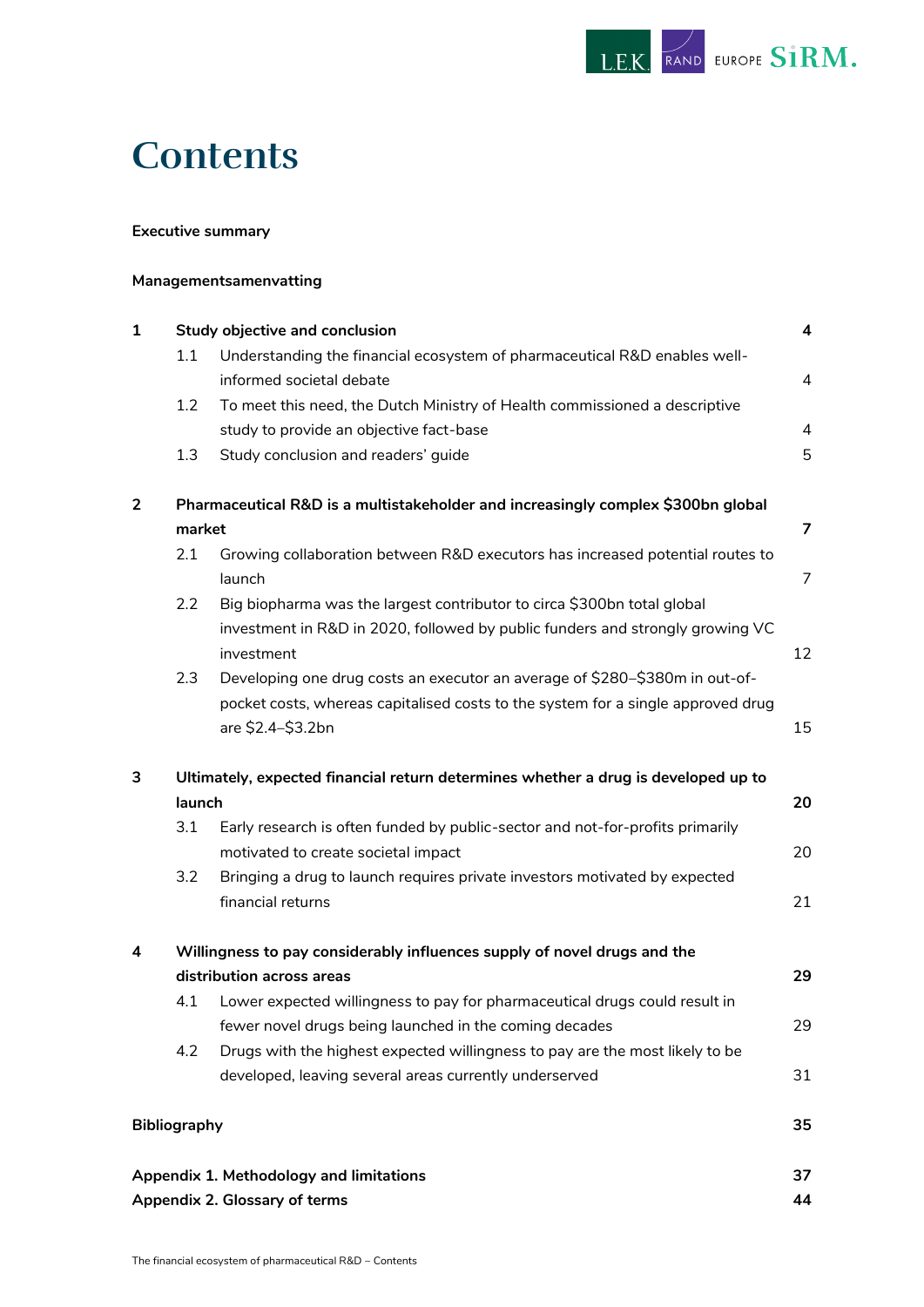

## <span id="page-8-0"></span>**1 Study objective and conclusion**

## <span id="page-8-1"></span>1.1 Understanding the financial ecosystem of pharmaceutical R&D enables well-informed societal debate

What constitutes socially acceptable pharmaceutical prices? To what extent are these prices driven by research and development (R&D) costs? Where is public investment in pharmaceutical R&D most needed to resolve the system's potential failure to address unmet societal needs? How do incentives affect investment decisions? How can socially responsible licensing be shaped? These important questions dominate social debates on balancing innovative drugs' value versus expenditure.

To conduct well-informed debates, it is crucial for governments and other stakeholders to better understand how the financial ecosystem of pharmaceutical R&D operates. Knowing how key investment decisions are taken and financed helps answer the questions above. In addition, insights on how it has developed over recent decades and how it may further evolve provide crucial input for societal debate.

## <span id="page-8-2"></span>1.2 To meet this need, the Dutch Ministry of Health commissioned a descriptive study to provide an objective fact-base

While there are numerous publications on the phases of R&D and the overall level of investment, *how* and *why* different R&D financial ecosystem participants invest is less well researched and understood. Therefore, the Department of Pharmaceutical Affairs and Medical Technology at the Dutch Ministry of Health, Welfare and Sports (VWS) commissioned a descriptive study into the financial ecosystem of pharmaceutical R&D, selecting a consortium consisting of Strategies in Regulated Markets (SiRM), L.E.K. Consulting LLP (L.E.K.) and RAND Europe to conduct the study.

This study's objective is to describe the international financial ecosystem of pharmaceutical R&D from drug-target selection to launch. To do so requires insights into investors and executors' interests, considerations and choices and the associated financial transactions that lead to a drug being developed and made available to the patient.

Our goal is to identify facts, trends and insights. In doing so, our study aims to contribute to an objective basis for a dialogue on the functioning of the financial ecosystem of pharmaceutical R&D. In addition, this study sheds light on the broader features of the healthcare innovation landscape influencing this financial ecosystem's evolution in a way that can help achieve policy goals. However, providing specific policy recommendations is outside the remit of the commissioned study.

We used a mixed-methods approach, combining desk research and quantitative data with indepth interviews and workshop-based stakeholder engagement. Since the quantitative analyses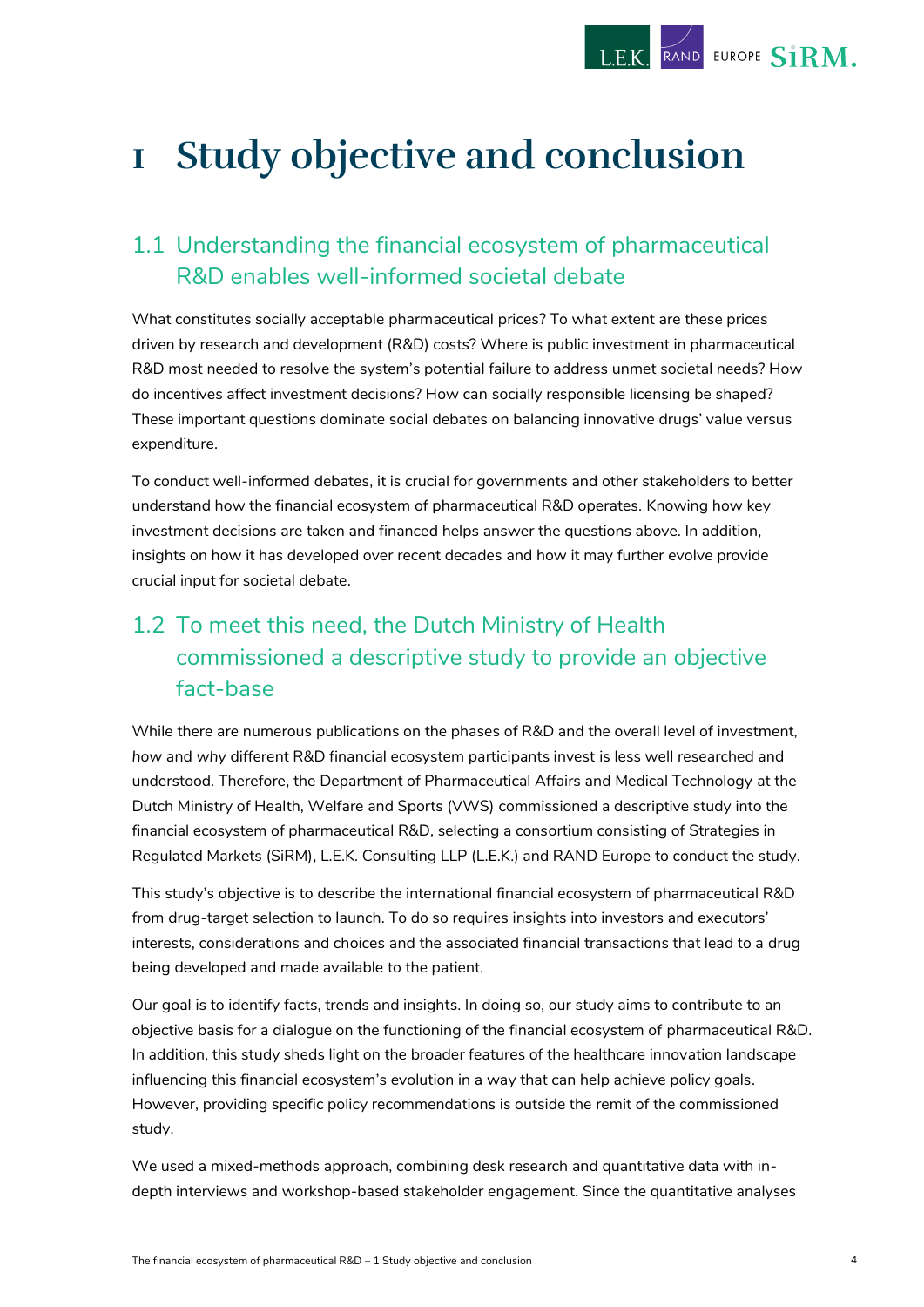

are based on historical data, they may not show future developments. Full methodological details are described in Appendix 1. Both quantitative and qualitative methods have strengths and weaknesses. While quantitative data provides useful and important indications of the state of the financial ecosystem, it cannot answer all question types, and quality may be limited. In contrast, qualitative approaches may lack representativeness due to the limited number of interviewees per stakeholder type. However, they can help elicit diverse actors' in-depth experiential knowledge of areas unsuited to quantitative investigation. Triangulating the results of quantitative analyses with qualitative findings increases the robustness of study results by combining both methods' strengths.

## <span id="page-9-0"></span>1.3 Study conclusion and readers' guide

**This study's overarching conclusion is that a drug's expected financial return ultimately determines whether it is developed up to launch.** Assessment of expected financial return incorporates multiple interconnected factors, including but not limited to commercial potential, investment cost, availability of capital, the potential for scientific and medical advancement, strategic fit and risk. The relative importance of these factors varies by investor and evolves as drugs move through the drug-development continuum (Chapter 3).

**A drug's expected financial return is driven by its expected revenue potential. Therefore, global governments and (private) insurance companies' expected willingness to pay for new drugs considerably influences the supply of novel drugs and the distribution across therapeutic areas.**  Other important factors influencing the supply of novel drugs are the pace and nature of scientific advances, the ability of R&D systems to leverage data and digital technology advances to inform innovative clinical trial designs and regulatory developments (Chapter 4)**.**

Before Chapters 3 and 4 explain these two conclusions in more detail, Chapter 2 provides an overview of the pharmaceutical R&D market. It describes its increasingly complex nature with multiple stakeholders collaborating across national and continental borders.

The study has provided multiple in-depth quantitative and qualitative insights relevant to understanding the financial ecosystem of pharmaceutical R&D. For conciseness, this report focuses on the study's key findings, presenting more in-depth insights into the landscape's complexity in separate annexes: A [\(Text box 1\)](#page-9-1), B [\(Text box 2\)](#page-10-0) and C [\(Text box 3\)](#page-10-1).

**Annex A contains the full results of the quantitative analyses conducted for this study**. The slide deck includes circa 40 figures and more than 70 graphs. **An online database is available from which all graphs may be reproduced**. The annex starts with stakeholder characterisation and descriptions of R&D executors and investors, including analyses of ongoing development programs, revenue potential and drug-developer corporate finance not explicitly addressed in this report. Annex A presents an in-depth analysis of investment rationale, **including a publicly available eNPV model built for this study**. In addition, the annex includes a section on drug-developer corporate finance, discussing accounting principles, dividend payments and share buy-backs. Finally, the annex presents eight case studies to provide real-world illustrations of drug-development routes.

<span id="page-9-1"></span>Text box 1. Annex A contains the full results of the quantitative analyses conducted for this study.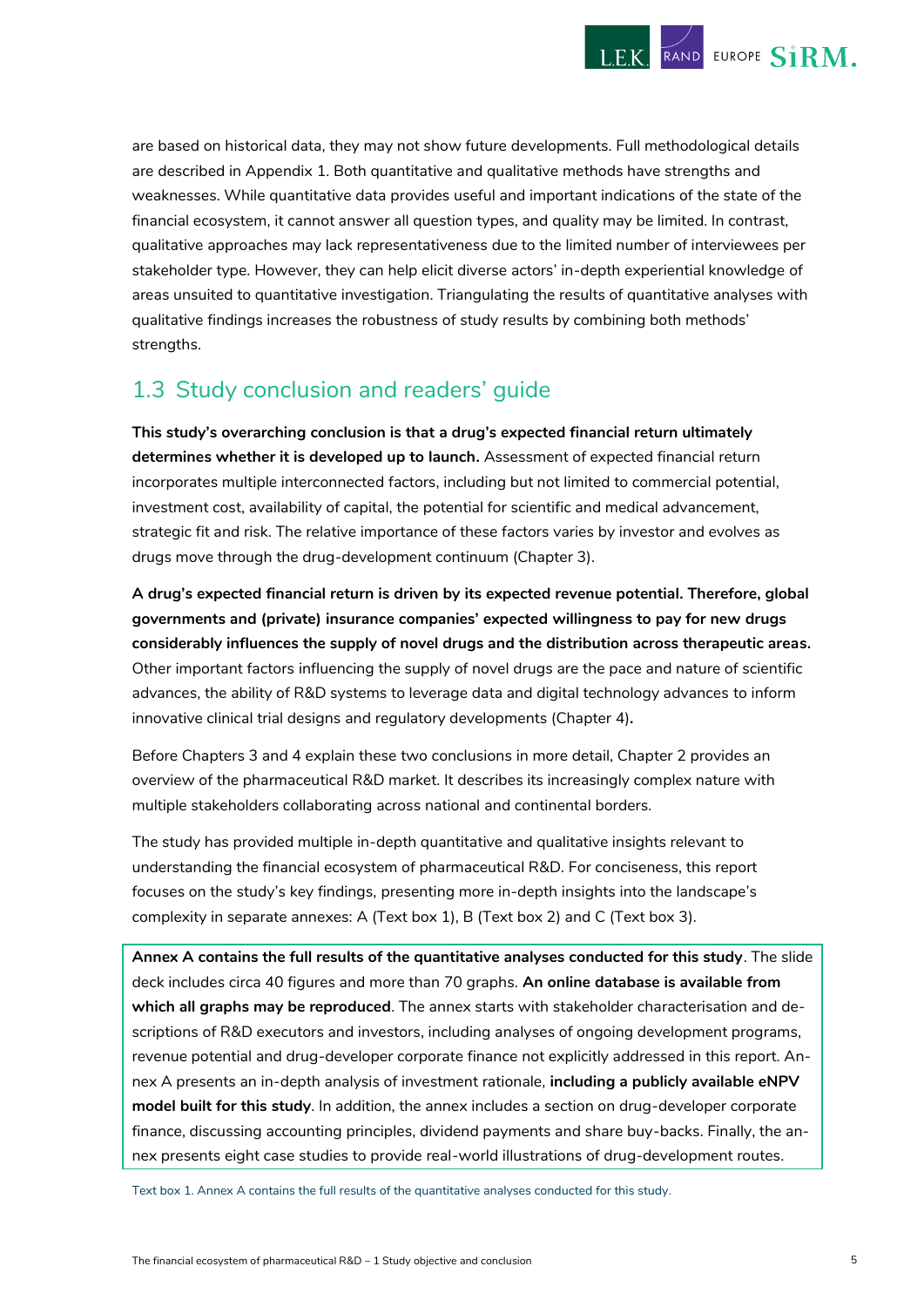

**Annex B sets out the changing R&D landscape through an evolutionary and future-focused lens**. It describes key changes over the past decade influencing pharmaceutical R&D's financial ecosystem and what it looks like today, setting out key influences on its future financial ecosystem by describing likely trajectories and uncertainties.

<span id="page-10-0"></span>Text box 2. Annex B sets out the changing R&D landscape through an evolutionary and future-focused lens.

**Annex C considers issues currently meriting stakeholder consideration as part of efforts to optimise the future financial ecosystem for pharmaceutical R&D.** It uses scenarios as a research tool to enable stakeholder discussion. By including a mix of more likely and extreme possibilities for the future, these scenarios were used to help stakeholders reflect on ways to minimise risks, maximise future opportunities and manage challenges. Annex C considers relevant themes for supporting this financial ecosystem's evolution in a way that can help achieve policy goals for the appropriate supply of affordable and accessible innovation and economic competitiveness from innovation activities.

<span id="page-10-1"></span>Text box 3. Annex C describes future scenarios for the financial ecosystem of pharmaceutical R&D and the key learning points drawn from them.

The contents of this report derive from the quantitative and qualitative analyses included in Annexes A, B and C. Results of quantitative analyses presented in the report include references to specific sources. Qualitative statements are either based on the annexes or referenced in the text.

A glossary of terms used in this report is provided in Appendix 2.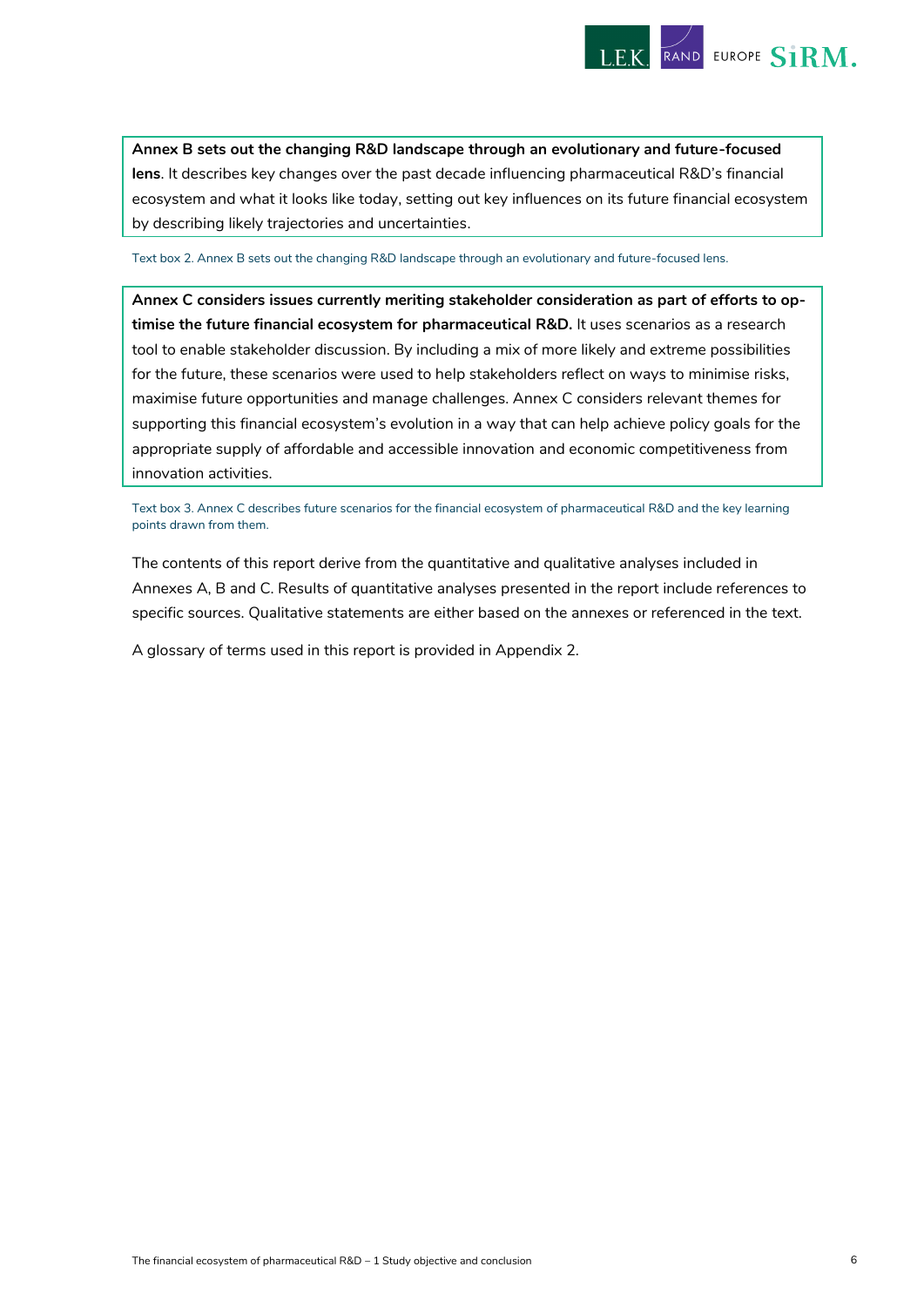

## <span id="page-11-0"></span>**2 Pharmaceutical R&D is a multistakeholder and increasingly complex \$300bn global market**

There has been increasing collaboration between pharmaceutical R&D executors, increasing the potential routes to launching novel assets (§2.1). Big biopharma is the largest funder of pharmaceutical R&D, representing almost two-thirds of total R&D investment of circa \$300bn in 2020. Public-sector and not-for-profit organisations account for more than a quarter, and the remaining 10% is attributable to VCs. The latter is rapidly proliferating, driven mainly by the Asia-Pacific region (APAC) (§2.2). For the company executing pharmaceutical R&D, average out-of-pocket costs to develop one drug are \$280–\$380m, whereas capitalised costs for a single approved drug cost the system \$2.4–\$3.2bn (§2.3).

This chapter describes some important elements of the pharmaceutical R&D's financial ecosystem. Additional descriptive information on the system and its actors is available in Annex A.

## <span id="page-11-1"></span>2.1 Growing collaboration between R&D executors has increased potential routes to launch

Various executors perform pharmaceutical R&D [\(Figure 1\)](#page-12-0). Their activity depends primarily on the development phase:

- Academic institutions and public research groups (PRGs) / not-for-profit organisations<sup>1</sup> are principally concerned with target selection, i.e. identifying disease targets, although they may also play a role in later phases.
- Biotechnology companies (biotech) or small/medium-sized biopharmaceutical companies (SMEs) are most active in drug discovery, preclinical development and early-stage clinical development. Drug discovery involves finding and optimising a drug candidate that interacts with the disease target. In the preclinical development phase, the safety and efficacy profiles of the drug candidate are tested in animal models and subsequently in human trials in clinical-development phases.
- Medium/large-sized biopharmaceutical companies (big biopharma) are active throughout the whole value chain. They are the critical late-stage clinical development executors. The

 $1$  PRGs and not-for-profit organisations with intramural labs/capabilities are similar to academic institutions and often housed in universities. They conduct early-stage research and may oversee asset development until early clinical development.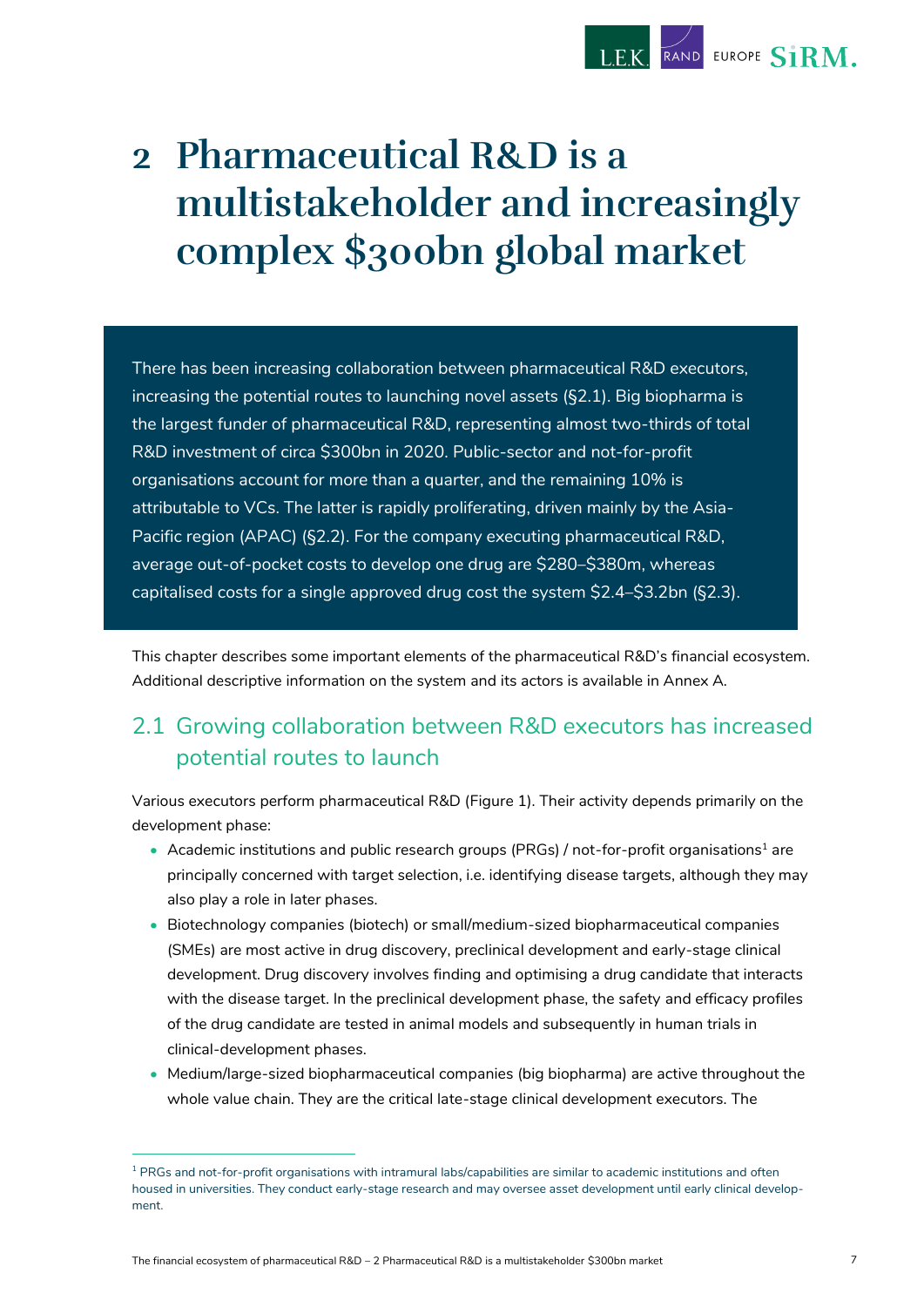

responsibility is typically transferred to big biopharma from the end of phase 1 or during phase 2. However, biotech/SMEs seeking to commercialise their assets themselves are increasingly carrying out such work.

|                  | Drug discovery                                                                   |                                        |         | Clinical development                                             |          |        |
|------------------|----------------------------------------------------------------------------------|----------------------------------------|---------|------------------------------------------------------------------|----------|--------|
| Target selection | Hit-to-<br><b>Hit</b><br>Lead<br>identification<br>optimisation<br>lead          | Preclinical<br>development             | Phase 1 | Phase 3<br>Phase 2                                               | Approval | Launch |
|                  | Medium / large sized biopharmaceutical companies (big biopharma)                 |                                        |         |                                                                  |          |        |
|                  | Biotechnology or small / medium sized biopharmaceutical companies (biotech/SMEs) |                                        |         |                                                                  |          |        |
|                  | Academic institutions                                                            |                                        |         |                                                                  |          |        |
|                  | Public research groups (PRGs) / not-for-profit organisations                     |                                        |         |                                                                  |          |        |
|                  |                                                                                  |                                        |         |                                                                  |          |        |
|                  |                                                                                  | Contract research organisations (CROs) |         |                                                                  |          |        |
|                  |                                                                                  |                                        |         | Contract development organisations (CDOs)                        |          |        |
|                  |                                                                                  |                                        |         | Contract (development and) manufacturing organisations (C(D)MOs) |          |        |
|                  |                                                                                  |                                        |         | Focus of execution: Low                                          | High     |        |

<span id="page-12-0"></span>Figure 1. All executors are concerned with early-stage R&D. For late-stage development (i.e. the end of phase 1 or during phase 2) responsibility is typically transferred to big biopharma. However, independent biotech/SMEs seeking to commercialise their assets themselves are increasingly carrying out such work.

In addition, executors outsource elements of R&D to service providers such as contract research organisations (CROs), contract development organisations (CDOs) and contract-development and/or manufacturing organisations (CMOs, CDMOs). CROs are involved from drug discovery to clinical development and specialise in different stages of the R&D process. Hence different CROs likely play different roles along the R&D chain. CDOs come into play from preclinical to clinical development. CDMOs/CMOs play a role from preclinical development to launch and beyond.

Although big biopharma and, to a lesser extent, biotech/SMEs can develop a drug from target selection to launch, the R&D route often involves collaboration. Indeed, the growing collaboration between different executor types over the last decade [\(Text box 4\)](#page-12-1) has increased potential routes to launching novel assets, which have become more complex, often involving multiple steps.

Zolgensma (Figure 2) provides a recent example of collaboration between different types of executors. Designed to treat spinal muscular atrophy (SMA) caused by genetic changes in the SMN1 gene, Zolgensma originated from a small/medium platform-technology biopharma (ReGenX) whose assets were in-licensed for development by Avexis. After data from phase 2 studies were announced, Avexis signed a deal with ReGenX to in-licence the exclusive global rights to use their assets. During phase 3 studies, Avexis was acquired by Novartis.

<span id="page-12-1"></span>Text box 4. Example of collaboration between different types of executors.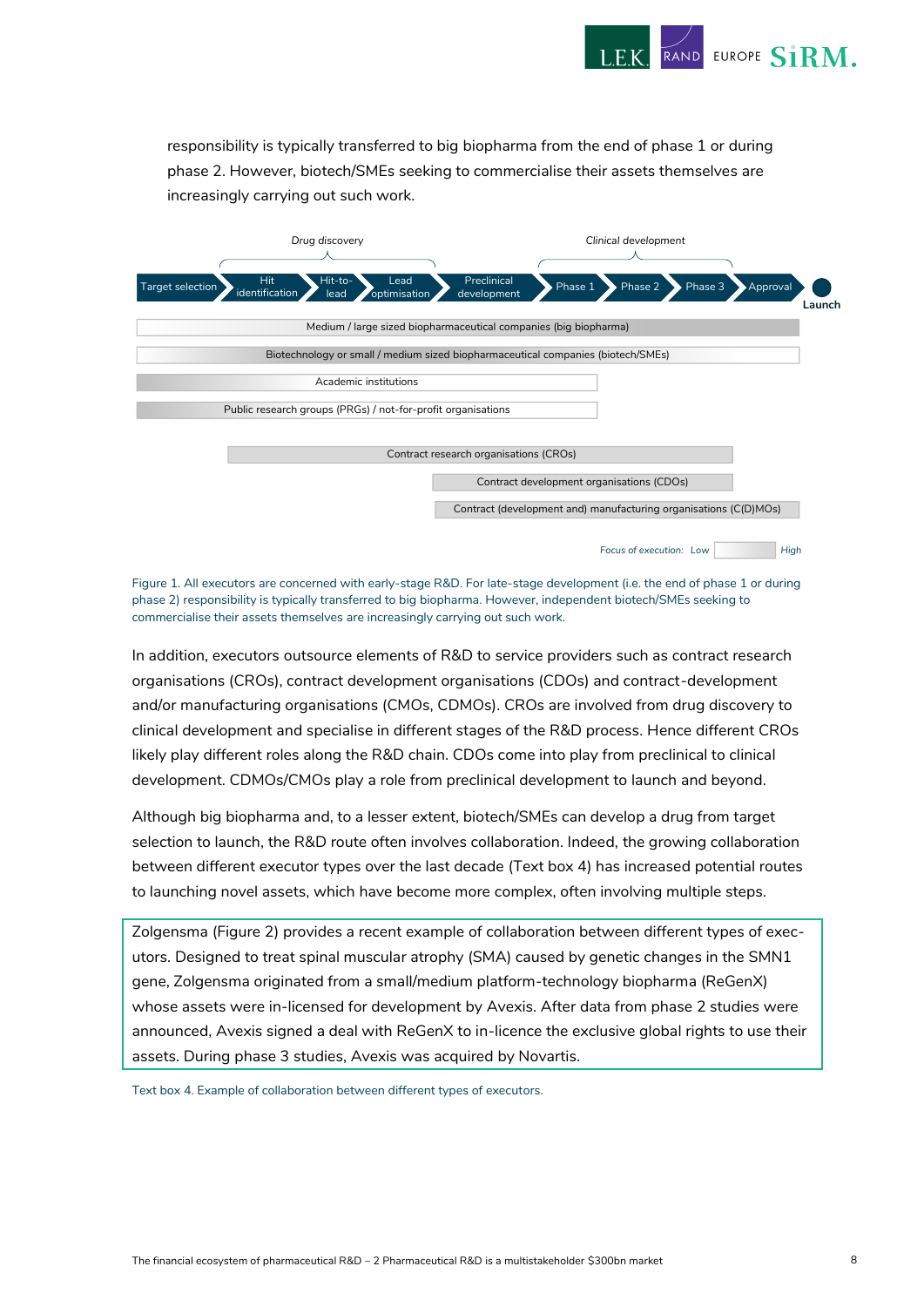



Figure 2. Different types of executors collaborated in the development of Zolgensma.

Although numerous potential R&D routes to drug launch exist, this study distinguished roughly seven archetypes to provide an overview [\(Figure 3\)](#page-13-0).<sup>2</sup> These archetypes are based on the asset's origin at preclinical development and the drug marketeer's ultimate actions. Possible asset origins include big-biopharma internal discovery, big-biopharma carve-out,<sup>3</sup> a repurposed drug<sup>4</sup> by an external company,<sup>5</sup> biotech/SME drug discovery or academic/PRG drug discovery. In practice, routes are usually a hybrid of these archetypes, depending on individual companies' specific products, technologies, goals and circumstances, largely context-dependent.



<span id="page-13-0"></span>Figure 3. Although potential routes to launch novel drugs are complex and involve multiple steps, roughly seven different archetypes were distinguished.

The first two of the seven archetypes represent isolated R&D, i.e. involving minimal collaboration between different executors [\(Text box 5\)](#page-14-0):

1 **Big biopharma in-house**: From internal R&D to launch, asset development remains within big biopharma. In-house R&D is used to discover lead compounds, including the repositioning of drugs.

<sup>4</sup> Assets that have been previously trialled or launched in other indications repurposed as a lead for use in a novel indication.

 $2$  The most common route is not necessarily the preferred route but reflects options on the table at any given time.

<sup>&</sup>lt;sup>3</sup> Big biopharma can divest assets that are not in active development, which may be carved out as a biotech/SME.

<sup>&</sup>lt;sup>5</sup> Not being the originator company or spin-out of the originator company.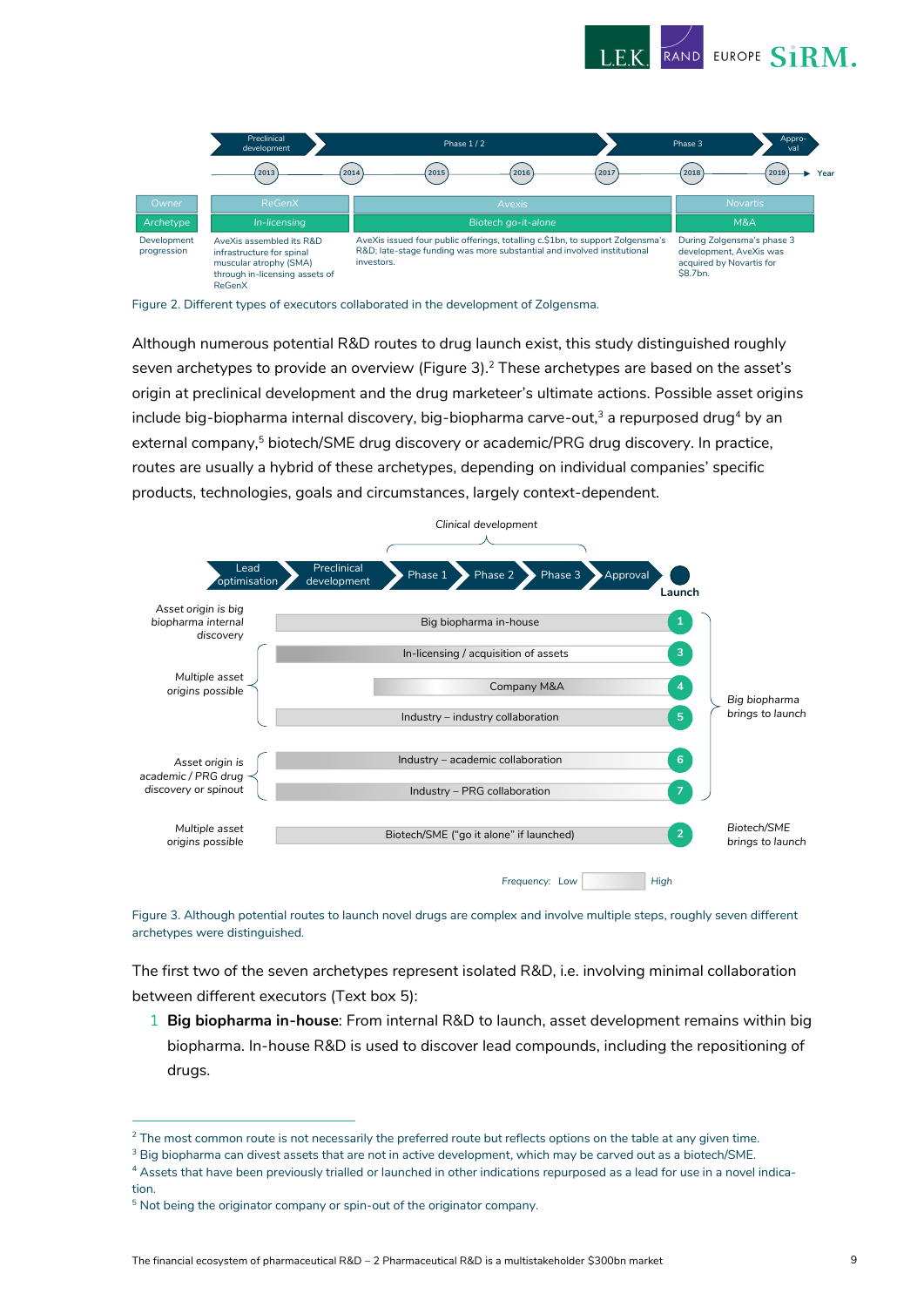

2 **Biotech/SMEs 'go it alone'**: Asset development happens exclusively within biotech/SME through to launch. The company itself may discover the asset or it may be a big-biopharma carve-out, a repurposed drug or an academic/PRG discovery. Efforts of biotech/SMEs to 'go it alone' are becoming increasingly popular, especially in the United States (US) and, to a lesser extent, in Europe. Commercialising their assets themselves enables biotech/SMEs to capture more value. Their ability to pursue a growth strategy and move into later R&D stages depends on the therapeutic and technological focus and the size of patient populations. In addition, it depends on revenue position, the ability to attract capital, and the ability to outsource parts of the R&D process, such as clinical trials and manufacturing, to CROs, CDOs and CMOs. Section 2.1.6 of Annex B describes this development in more detail.

A recent example of **big-biopharma in-house** is Piqray (alpelisib), a small molecule targeting various oncology indications. It was discovered and developed by Novartis through to launch. Zynteglo (betibeglogene autotemcel), a gene therapy for transfusion-dependent β-thalassaemia, is a recent example of **biotech/SMEs 'go it alone'**. It was discovered and developed by bluebird bio through to launch.

<span id="page-14-0"></span>Text box 5. Examples of isolated R&D archetypes.

The next two archetypes are translational [\(Text box 6\)](#page-14-1):

- 3 **In-licensing or acquisition of assets**: This route describes the transfer of asset ownership during R&D via asset in-licensing or acquisition of assets, whereby only the asset rights are purchased, not the whole company. Various asset origins are possible in this route. Most inlicensing deals happen earlier in the process than company M&A, i.e. in drug discovery or the preclinical-development phase.<sup>6, 7</sup>
- 4 **Company mergers and acquisitions (M&A)**. In this route, asset ownership is transferred to big biopharma<sup>8</sup> during the R&D process via company M&A. The acquired company may, for example, be a big-biopharma carve-out or an academic/PRG spin-out. Most M&A occurs at the preclinical development phase and in phase  $2^{9,10}$

The deal between Novartis and The Medicines Company (SME) during the approval phase is a recent example of company M&A. The deal mainly concerned Leqvio (inclisiran), which treats atherosclerotic cardiovascular disease of familial hypercholesterolemia by lowering cholesterol on top of standard of care. Vitrakvi (larotrectinib), a small molecule kinase inhibitor for cancer treatment, is a recent example of **asset in-licensing**. It was discovered by Loxo Oncology (biotech) and in-licensed by Bayer (a big biopharma company) during phase 2 clinical development.

<span id="page-14-1"></span>Text box 6. Examples of translational archetypes.

<sup>6</sup> In 2018, 39% of the in-licensing deals were in the research stage, 21% in the preclinical-development phase, 12% in phase 1 or phase 1/2, 10% in phase 2, 10% in phase 3 and 8% filed. Source: L.E.K. analysis of Pharmaprojects.

 $^7$  See Annex A (Section 3 - Financial Instruments Analysis) for more analyses, e.g. changes over time and the deal values of licensing deals per executor.

<sup>&</sup>lt;sup>8</sup> Typically big biopharma, but asset ownership could be transferred to SMEs too.

<sup>&</sup>lt;sup>9</sup> In 2018, 36% of the M&A deals by most advanced asset were in the preclinical-development phase, 11% in phase 1,

<sup>32%</sup> in phase 2 and 21% in phase 3. Source: L.E.K. analysis of Pharmaprojects.

<sup>&</sup>lt;sup>10</sup> See Annex A (Section 3 - Financial Instruments Analysis) for more analyses, e.g. values of equity deals per executor.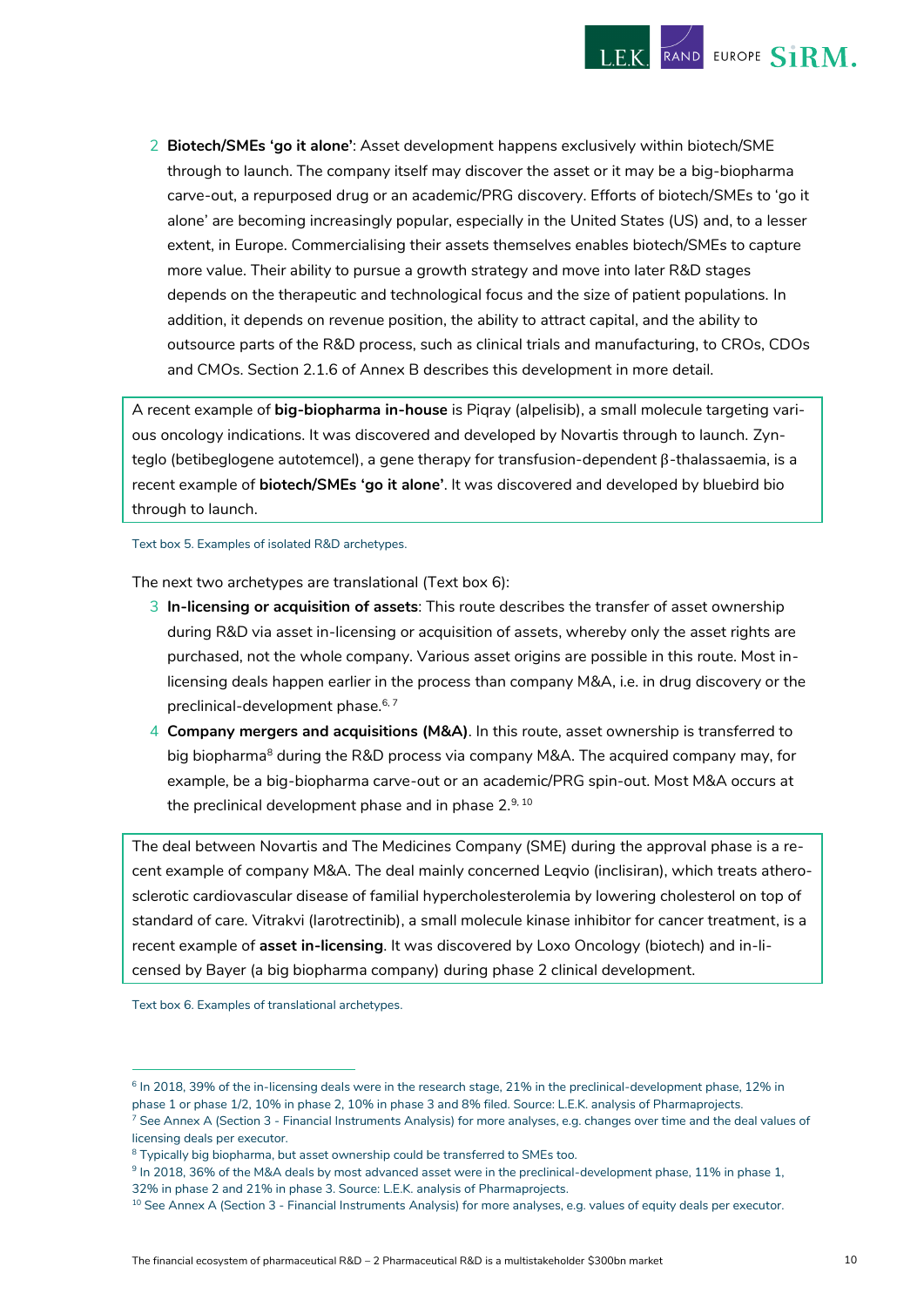

Finally, the last three archetypes are collaborative [\(Text box 7\)](#page-15-0):

- 5 **Industry-industry collaboration**: All asset origins are possible in this type of collaboration. In this archetype the originator may share product development responsibilities and costs with another industry player to access capabilities and reduce the development-cost burden on the originator.
- 6 **Industry-academic collaboration**: The asset originates from an academic drug discovery or spinout in this route. While early drug-development stages may be pursued internally by academic institutions, capital requirements often necessitate the involvement of an industry collaborator.
- 7 **Industry-PRG/not-for-profit collaboration**: The asset originates from a PRG discovery or PRG spin-out in this type of collaboration. Like academic institutions, the PRG typically needs an industry partner for later-stage development.

A recent example of **industry-industry collaboration** is Shionogi and Roche co-development of Xofluza (baloxavir marboxil), an oral endonuclease inhibitor for the influenza virus. An example of **industry-academic collaboration** is the collaboration between the University of Washington and Sage Therapeutics to develop Zulresso (brexanolone), a neuromodulator for postpartum depression. The collaboration between Roche, PTC therapeutics and Spinal Muscular Atrophy Foundation for Evrysdi (risdiplam), an oral splice modifier in SMA, is a recent example of **industry–PRG/notfor-profit collaboration**.

<span id="page-15-0"></span>Text box 7. Examples of collaborative archetypes.

In addition to more detailed information on the Zolgensma development route [\(Text box 4\)](#page-12-1), Annex A (Section 6 – Case studies) includes six case studies describing development routes combining multiple archetypes. Of these, four concern the innovative/orphan therapies Darzalex (daratumumab), Luxtuma (voretigene neparvovec-rzyl), Keytruda (pembrolizumab) and Yescarta (axicabtagene ciloleucel). Additionally, the Galapagos Pharma case study describes an example of R&D failure, while the Abilify (aripripazole) case study examines a therapy's life-cycle evolution.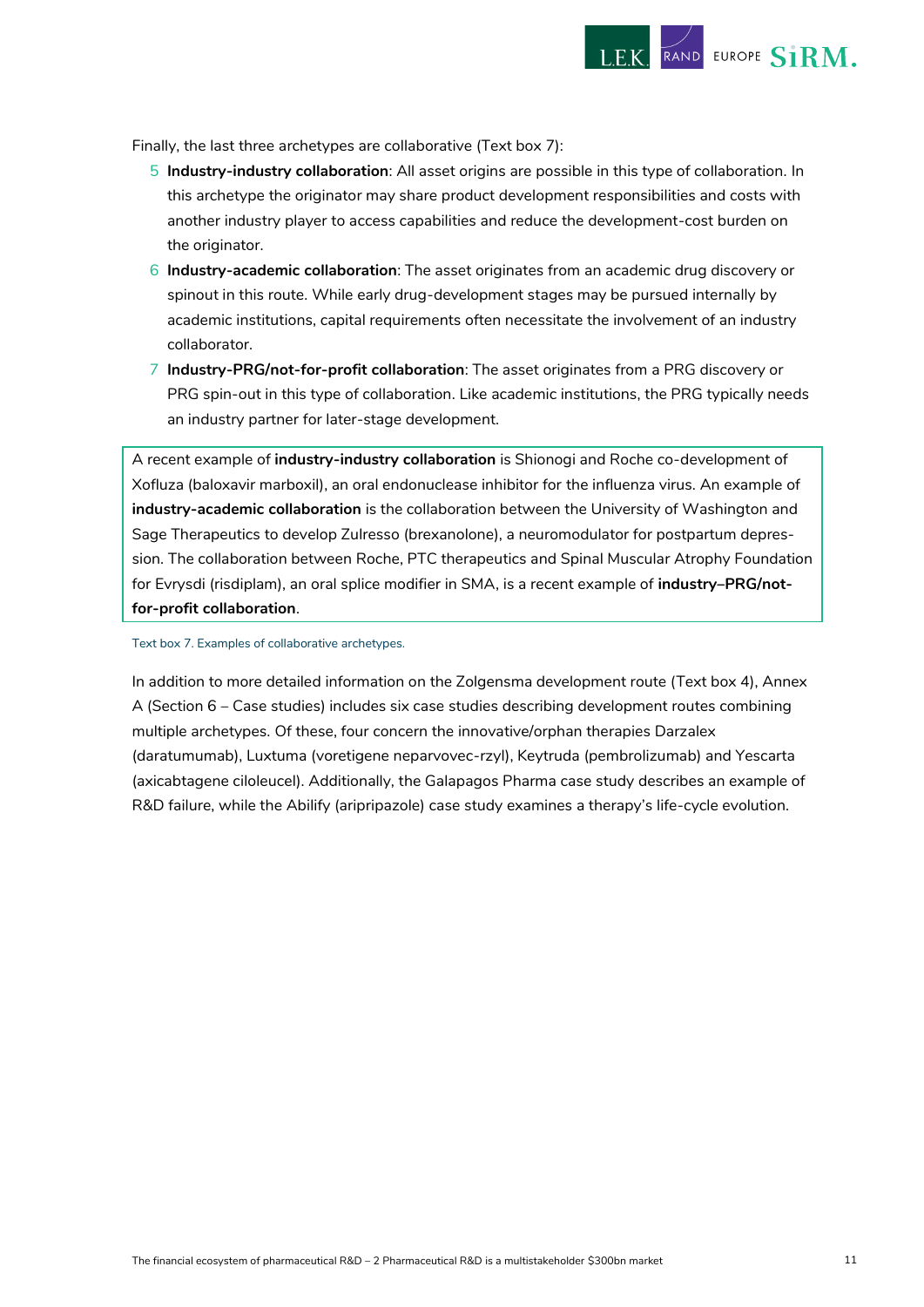

## <span id="page-16-0"></span>2.2 Big biopharma was the largest contributor to circa \$300bn total global investment in R&D in 2020, followed by public funders and strongly growing VC investment

Multiple investors play a role in financing pharmaceutical R&D. Like the executors, their activity depends primarily on the development phase [\(Figure 4\)](#page-16-1).

|                                                            |                              | Drug discovery         |                                              |                                                              | Clinical development                             |         |          |        |
|------------------------------------------------------------|------------------------------|------------------------|----------------------------------------------|--------------------------------------------------------------|--------------------------------------------------|---------|----------|--------|
| Target selection                                           | <b>Hit</b><br>identification | Hit-to-<br>lead        | Lead<br>optimisation                         | Preclinical<br>development                                   | Phase 1<br>Phase 2                               | Phase 3 | Approval | Launch |
|                                                            |                              |                        |                                              | Biopharma / biotech with marketed products (revenue streams) |                                                  |         |          |        |
|                                                            |                              |                        | Public sector / not-for-profit organisations |                                                              |                                                  |         |          |        |
|                                                            | Academic institutions        |                        |                                              |                                                              |                                                  |         |          |        |
| Broadly<br>considered as a<br>continuum as                 |                              | Seed capital investors | Angel investors                              |                                                              |                                                  |         |          |        |
| different types<br>of these<br>investors have<br>different |                              |                        |                                              | Standalone venture capital (VC) funds                        |                                                  |         |          |        |
| strategic focus                                            |                              |                        |                                              | Corporate VC (CVC) funds                                     |                                                  |         |          |        |
|                                                            |                              |                        |                                              |                                                              | Public offering                                  |         |          |        |
|                                                            |                              |                        |                                              |                                                              | Private equity and other institutional investors |         |          |        |
|                                                            |                              |                        |                                              |                                                              | Focus of funding: Low                            |         | High     |        |

<span id="page-16-1"></span>Figure 4. Public-sector and not-for-profit funders principally invest in early-stage development. Private investors come into the picture after the drug-discovery phase. Big biopharma is a key late-stage investor, funding the majority of phase 3 clinical trials.

- Public-sector and not-for-profit organisations typically fund initial research towards target selection and drug discovery in academic institutions or biotech/SMEs, although funding can continue into the early stages of clinical development. Several academic institutions have internal funding sources (e.g. revenue earned from technology transfer spin-outs), reinvesting some in research programs. Some private investors are also active in drug discovery, such as angel investors<sup>11</sup> and early-stage venture capital (VC) funds<sup>12</sup> providing seed capital.
- VCs make high-risk investments in early-stage technologies but may also invest in clinical development phases (phases 1 or 2) once preliminary data is available. Corporate VCs (CVC) are a specific type of VC where biopharma companies invest in an affiliated unit to make equity investments in promising start-up companies, usually related to the company's own industry. Standalone VC funds are individual companies that manage venture funds.
- Biopharma and biotech with marketed products are significant funders throughout all development phases, reinvesting a portion of earnings of the company into R&D.<sup>13</sup> Small-tomedium biopharma relies on a mixture of external funding and internal R&D investment,

<sup>&</sup>lt;sup>11</sup> Angel investors are industry experts with an interest in funding R&D. They are more likely to invest in earlier stages given the high costs of clinical development. More sophisticated angel investors may support early clinical trials.

 $12$  VCs invest money pooled from wealthy individuals, insurance companies, (corporate) pension funds and foundations. <sup>13</sup> In 2019, circa 20% of top-10 pharma's revenue was reinvested into R&D.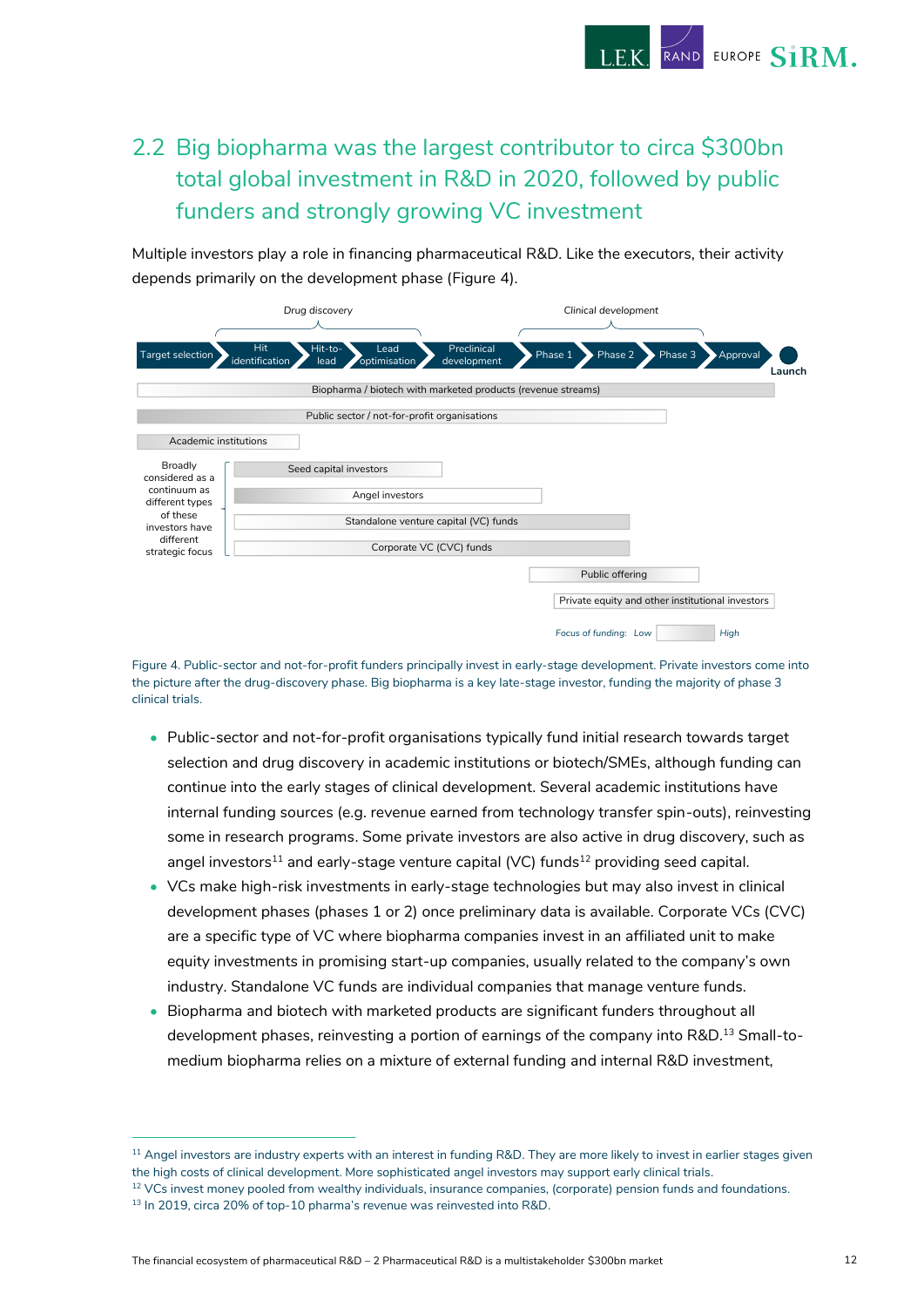

RAND EUROPE  $\mathbf{S}$ 1 $\mathbf{R}\mathbf{M}$  .

- Capital can also be raised via public markets through initial public offerings (IPOs). IPOs enable companies to access a global pool of capital to support business scale-up, debt repayment and investments in future R&D projects. We have seen special-purpose acquisition companies (SPACs) emerge in this context. With no commercial operations, these companies are created exclusively to raise capital through an initial public offering (IPO) to acquire or merge with an existing company. Their longevity remains to be seen.
- Private equity and other institutional investors come into the picture in later clinicaldevelopment stages:
	- Private equity has typically focused on branded consumer and specialty pharma/generic products rather than R&D. However, these firms are increasingly investing in biotech/SMEs and/or partnering with big biopharma to develop portfolios of new drug candidates with low internal priority at big biopharma companies.
	- In recent years, investors who have not historically invested in life sciences (e.g. pension and sovereign funds) have entered the market, looking to realise this sector's potentially greater and more stable returns. For example, pension funds have tended to invest in areas exposed to lower degrees of clinical risk, such as royalty streams on already approved technologies and drugs.

Analysis conducted for this study shows that total global investments in R&D by biopharma, public sector/not-for-profit organisations and venture capital funds were circa \$300bn in 2020 (Figure 5):

- Private investment by biopharma companies of circa \$195bn accounts for almost two-thirds of total investment.<sup>14</sup> The top fifteen biopharma companies' R&D spend contributed more than half of this.
- Public-sector (circa \$65bn) and not-for-profit (circa \$10bn) funding represents more than a quarter.
- The remaining 10% (\$30bn) is attributable to VCs. Although VC investment only represents 10% of total deal value, in terms of the number of deals it is estimated to represent a much higher percentage.<sup>15</sup>

<sup>14</sup> This amount is based on the EvaluatePharma database. R&D spend from this database should reflect actual R&D spend, including basic licenses, and is not affected by M&A, equity transactions and asset purchases. Only upfront costs of basic licenses and milestone payments can appear under R&D expenses on the P&L and therefore might affect the results slightly. Also, about 5% of the total spend had an unknown region allocated in the EvaluatePharma database. We allocated this proportionally based on the remaining 95%, also introducing a slight risk of misrepresentation.

<sup>&</sup>lt;sup>15</sup> Due to incomparable data sources, we could not provide specific estimates for the number of deals for each funder and investor.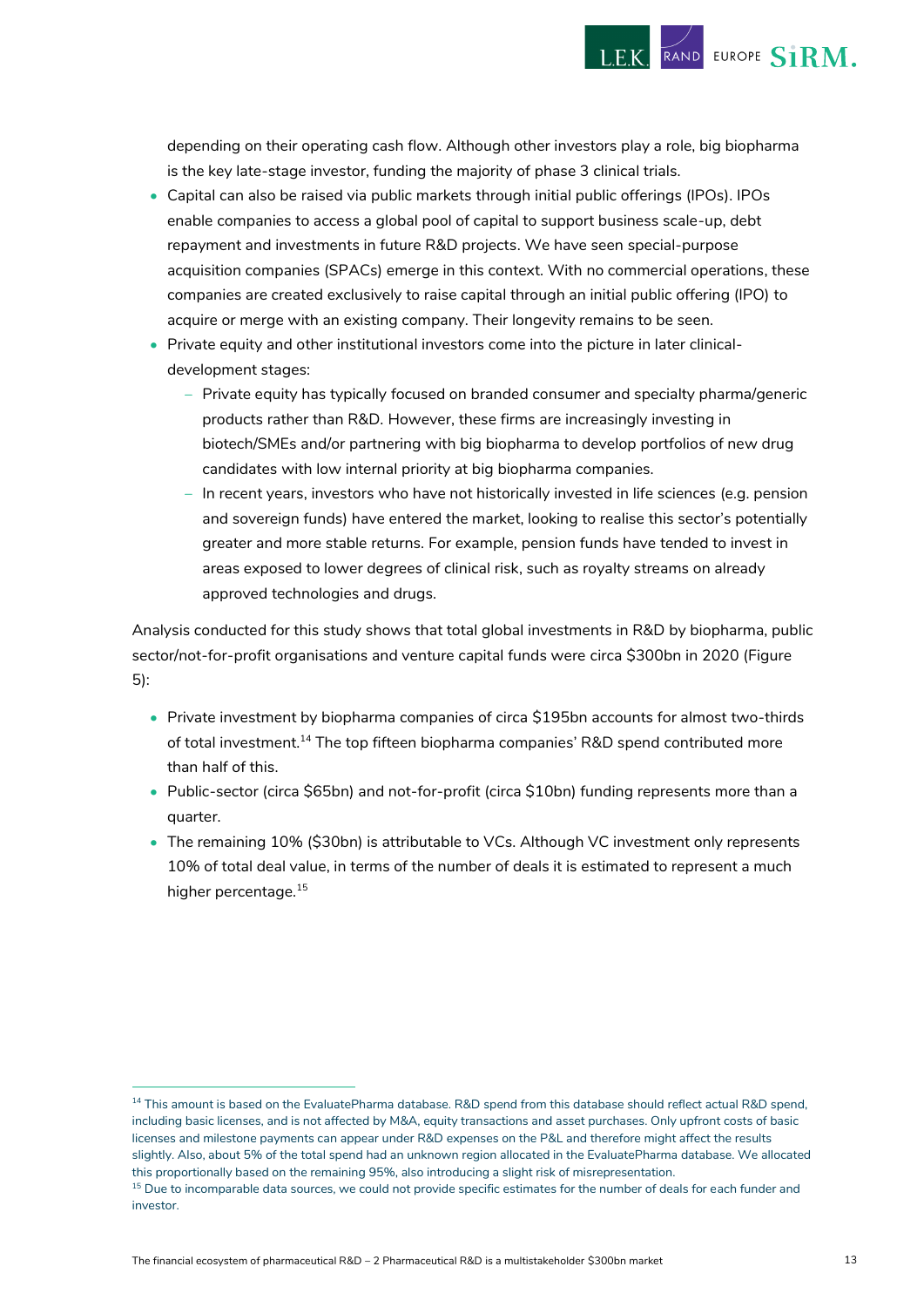



#### Estimated R&D spend by investor type in 2020 [percentage, total = \$303bn]

Figure 5. Total R&D investments were circa \$300bn in 2020: almost two-thirds were attributable to private investment by biopharma. The amount excludes the cost of capital and anything not directly related to R&D, such as sales and marketing. Sources: Thomson Reuters (Eikon) Private Equity Screener (for VCs), EvaluatePharma (biopharma), public-sector organisations (Organisation for Economic Co-operation and Development [OECD] Government Budget Allocations for Research and Development for 'Health') and not-for-profit organisations (OECD, Association of Medical Research Charities, ResearchAmerica, Healthresearchfunders).

After a decade of relatively modest growth, global VC investment has seen strong and accelerating growth in recent years, starting from a low base. This growth is likely driven by advances in drug research, residual unmet need,<sup>16</sup> a wider group of investors and better exit opportunities (a growing number of large company acquisitions and IPOs) fuelling investor confidence. VC investment has shown the highest growth compared to other private and public investors, with a 14.2% compound annual growth rate (CAGR) between 2011 and 2019, followed by private biopharma investment with a 4.1% CAGR. Public-sector and not-for-profit investments have remained relatively stable [\(Figure 6\)](#page-18-0). The growth of VC investment is primarily driven by deal value rather than deal count. Increasing deal values are driven by increased valuations, increased competition among VC's and increased VC fund sizes.



<span id="page-18-0"></span>Figure 6. VC investment has shown the highest growth over the 2011–2019 period, followed by private biopharma investment. Public-sector and not-for-profit investments have remained relatively stable. Sources are the same as for Figure 5 (above).

<sup>&</sup>lt;sup>16</sup> Where there is a significant unmet need, it is typically easier to demonstrate efficacy due to lower thresholds and standards of care. This means it is often easier to demonstrate value to patients/the healthcare system and command higher pricing.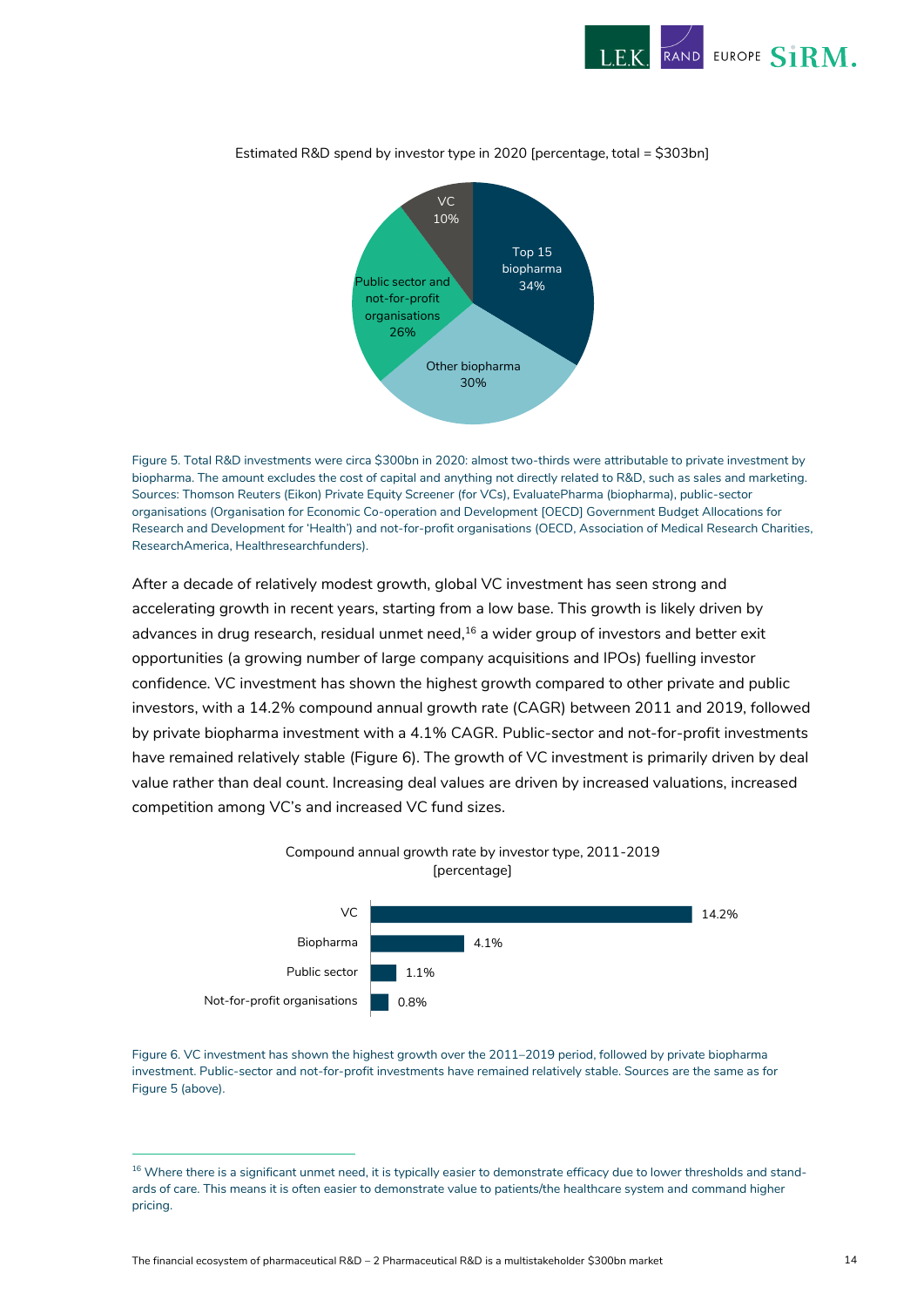

For all four types of investors, most spending is from North America [\(Figure 7\)](#page-19-1). Europe (including the UK) is the second-largest contributor, followed by the Asia-Pacific (APAC) region.



R&D spend by investor type and investor region, 2011-2019 [percentage]

The global collaboration landscape is evolving, and the APAC region is investing heavily in building competitive pharmaceutical R&D sectors and attracting investors. The APAC region shows a positive CAGR from 2005 to 2020 for all types of investors, whereas, Europe has seen some – albeit limited – public-sector and not-for-profit funding contraction.

The APAC region's CAGR growth could influence global collaboration opportunities and competitive dynamics. There is concern that Europe risks lagging behind APAC countries in the future due to the different availability of capital and the strong growth of the pharmaceutical market expected in this region. Additionally, APAC countries are investing in the quality and regulation of R&D. Europe faces challenges in harmonising regulation across countries. Section 3.4 of Annex C details the issues related to global collaboration and competition.

Section 3 of Annex A (Quantification of R&D, Venture capital investment) includes more crosssections of the above data by investor type, time-period and geography.

## <span id="page-19-0"></span>2.3 Developing one drug costs an executor an average of \$280– \$380m in out-of-pocket costs, whereas capitalised costs to the system for a single approved drug are \$2.4–\$3.2bn

The R&D costs of a drug largely depend on the perspective taken. Whether successfully launched or not, an executing company's out-of-pocket R&D costs for one compound are an estimated \$280–\$380m (§2.3.1). If including the R&D costs of drugs that fail, however, the estimated out-ofpocket costs to the system for developing one approved drug increase considerably to \$1.2– \$1.7bn (§2.3.2). Adding the cost of capital, the total R&D cost to the system adds up to an estimated \$2.4–\$3.2bn per single approved drug (§2.3.3).

<span id="page-19-1"></span>Figure 7. The majority of spending is from North America in all four types of investors. Europe is the second-largest contributor, followed by APAC. Sources are the same as in Figures 5 and 6 (above).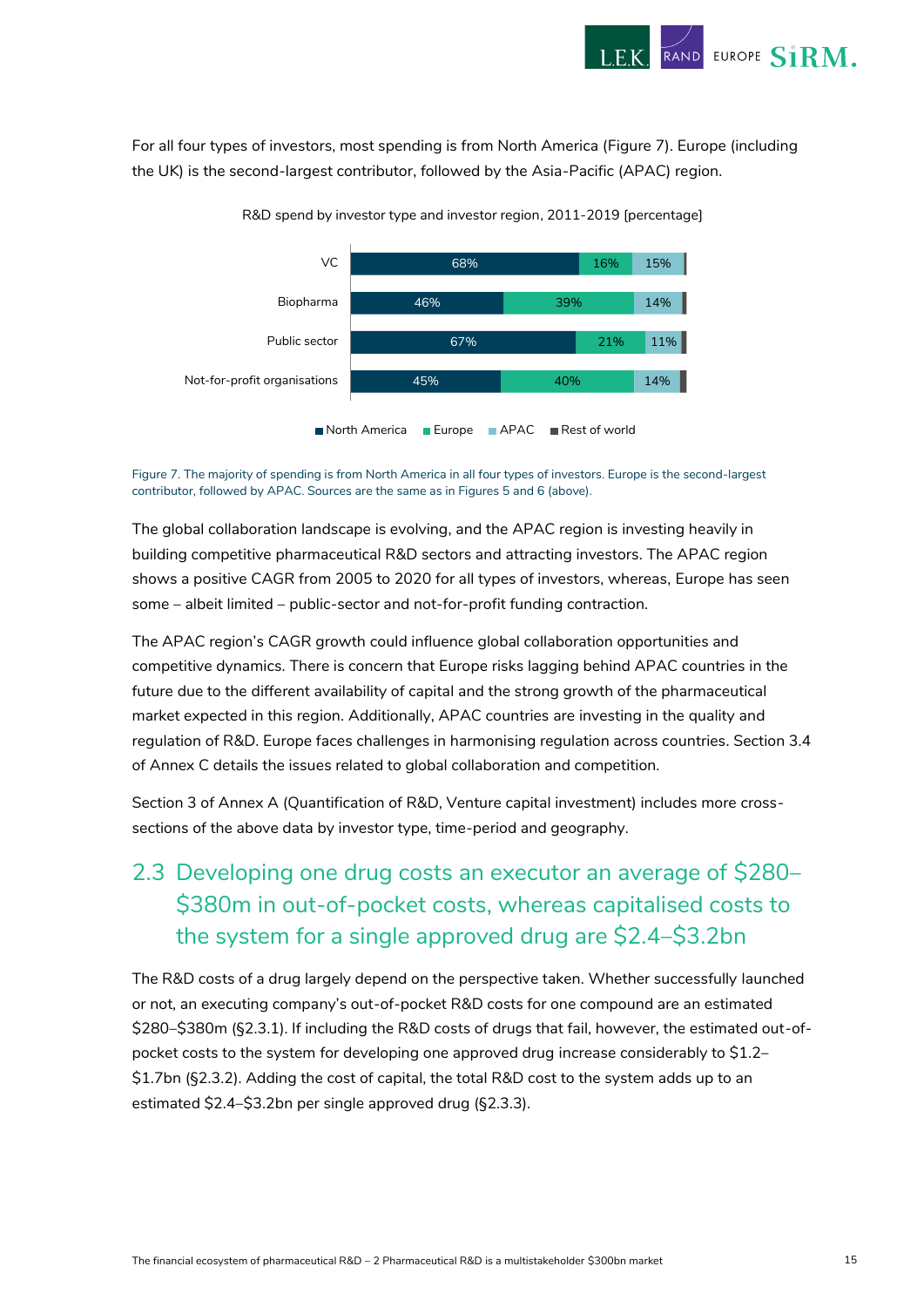

These cost estimates are based on an analysis of the literature from 2010 to 2020. Annex A (Section Methodology and glossary) includes a complete list of consulted studies. The costs estimate broadly triangulates with other studies conducted, although some authors find slightly lower estimates (Paul et al., 2010); (DiMasi, Grabowski, & Hansen, 2016); (Gupta Strategists, 2019); (Wouters, McKee, & Luyten, 2020).

### **2.3.1 Regardless of whether successfully launched, a single compound's development costs the executor \$280–\$380m in average out-of-pocket costs**

To develop one drug costs the company executing the R&D between \$280 and \$380m [\(Figure 8\)](#page-20-0). These out-of-pocket costs represent all costs directly associated with the R&D of the drug in question.



Out-of-pocket costs to the executor for one drug [\$, million]

<span id="page-20-0"></span>Figure 8. For the company executing its R&D, the out-of-pocket costs for one drug's development range from \$281 to

\$381m (DiMasi & Grabowski, 2007); (DiMasi, Grabowski, & Hansen, 2016); (Paul et al., 2010).

tween different drug modalities, data suggests the following key differences:

Although there is limited existing literature directly comparing the cost of clinical development be-

- The out-of-pocket clinical-development costs of orphan drugs are circa two-thirds that of non-orphan drugs (Jayasundara et al, 2019). <sup>17</sup> Clinical trials for orphan drugs require fewer subjects. In addition, orphan drugs do not always require separate phase 2 and 3 clinical trials if unmet patient needs mean they are on accelerated-access pathways, substantially reducing total trial duration. Increased patient-recruitment challenges partially offset this due to lower disease prevalence and incidence, which increase the duration of clinical trials.<sup>18</sup>
- Large molecules such as antibodies, proteins and cell therapies are 20–25% more expensive to develop than small molecules (DiMasi, Grabowski, & Hansen, 2016). Such compounds are generally more time-consuming and complex to develop than smaller molecules.

<sup>&</sup>lt;sup>17</sup> Other studies have found lower estimates for the R&D costs of orphan drugs compared to non-orphan drugs (Berdud, Drummond, & Towse, 2020). The magnitude of the difference varies across studies, depending on the methodology used. <sup>18</sup> Leading to a lack of natural disease progression data, recruitment challenges due to the geographic dispersion of eligible participants and a lack of community medical expertise for conducting trials.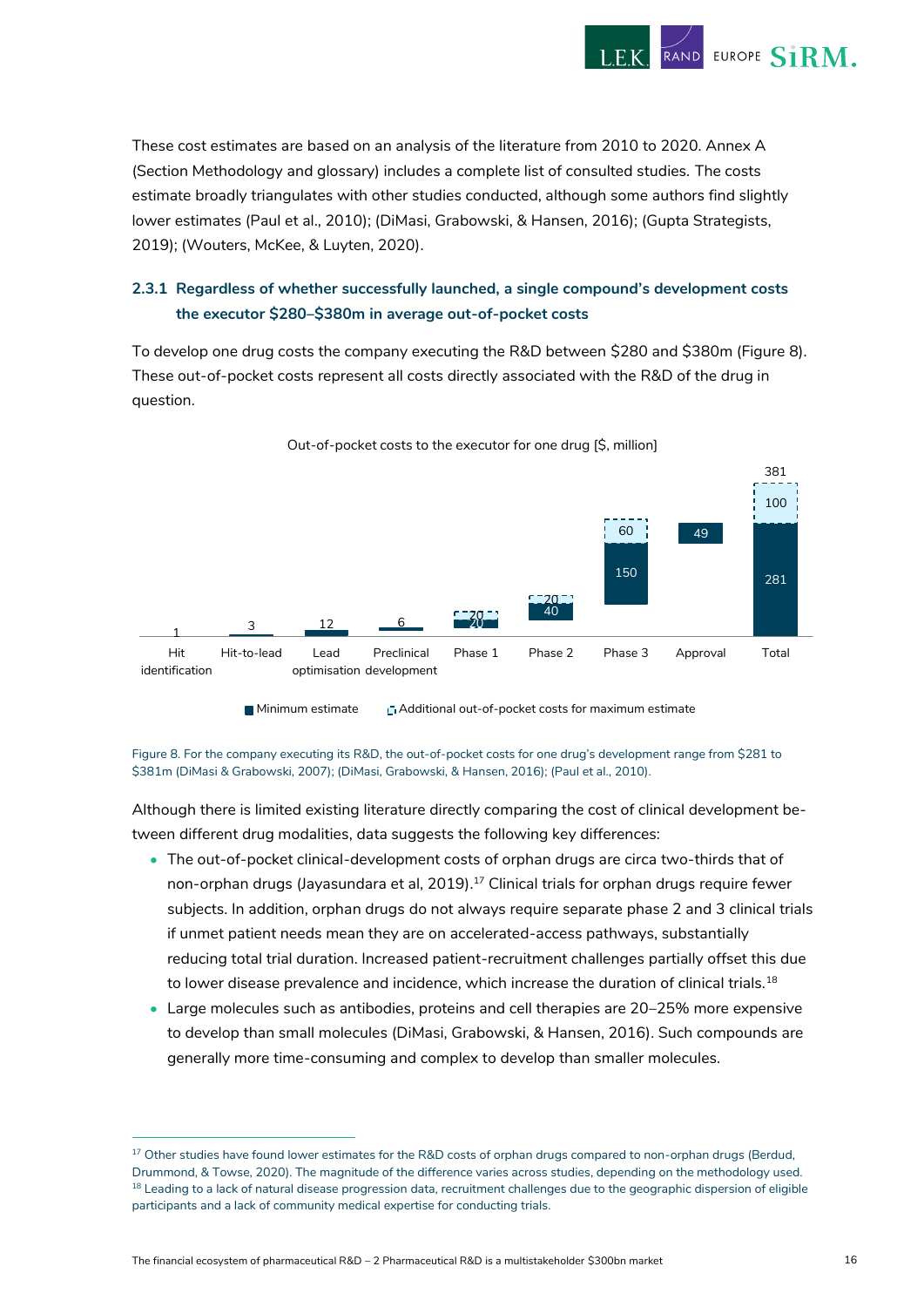

### **2.3.2 Developing one approved drug costs the system between \$1.2 and \$1.7bn in average out-of-pocket costs**

Since many compounds do not reach the launch stage, their out-of-pocket costs must also be accounted for when calculating the out-of-pocket R&D costs *to the system*. Including the R&D costs of 'failures', the out-of-pocket costs to the system for the development of one approved drug are between \$1.2 and \$1.7bn [\(Figure 9\)](#page-21-0).<sup>19</sup>



<span id="page-21-0"></span>Figure 9. The out-of-pocket costs for the development of a single approved drug range from \$1.2 to \$1.7bn (DiMasi & Grabowski, 2007); (DiMasi, Grabowski, & Hansen, 2016); (Paul et al., 2010); (Thomas et al., 2016).

To calculate this range, we have multiplied the out-of-pocket costs for each compound at each phase by the number of attempts required, based on the cumulative probability of success (PoS) in reaching launch (Table 1).<sup>20</sup> From hit-identification to successful approval, the cumulative PoS is 3%, with the lowest PoS between phases 2 and 3.

<sup>&</sup>lt;sup>19</sup> These are 'molecule only' costs and do not include the costs of exploratory discovery research (target identification and validation) or other 'non-molecule' costs/overheads, e.g. salaries for employees not directly engaged in research and development activities but supporting R&D organisation. These represent approximately 20–30% of the total costs. <sup>20</sup> The costs of the target-selection phase are not included in these total out-of-pocket costs since they are not always linkable to a specific drug's development.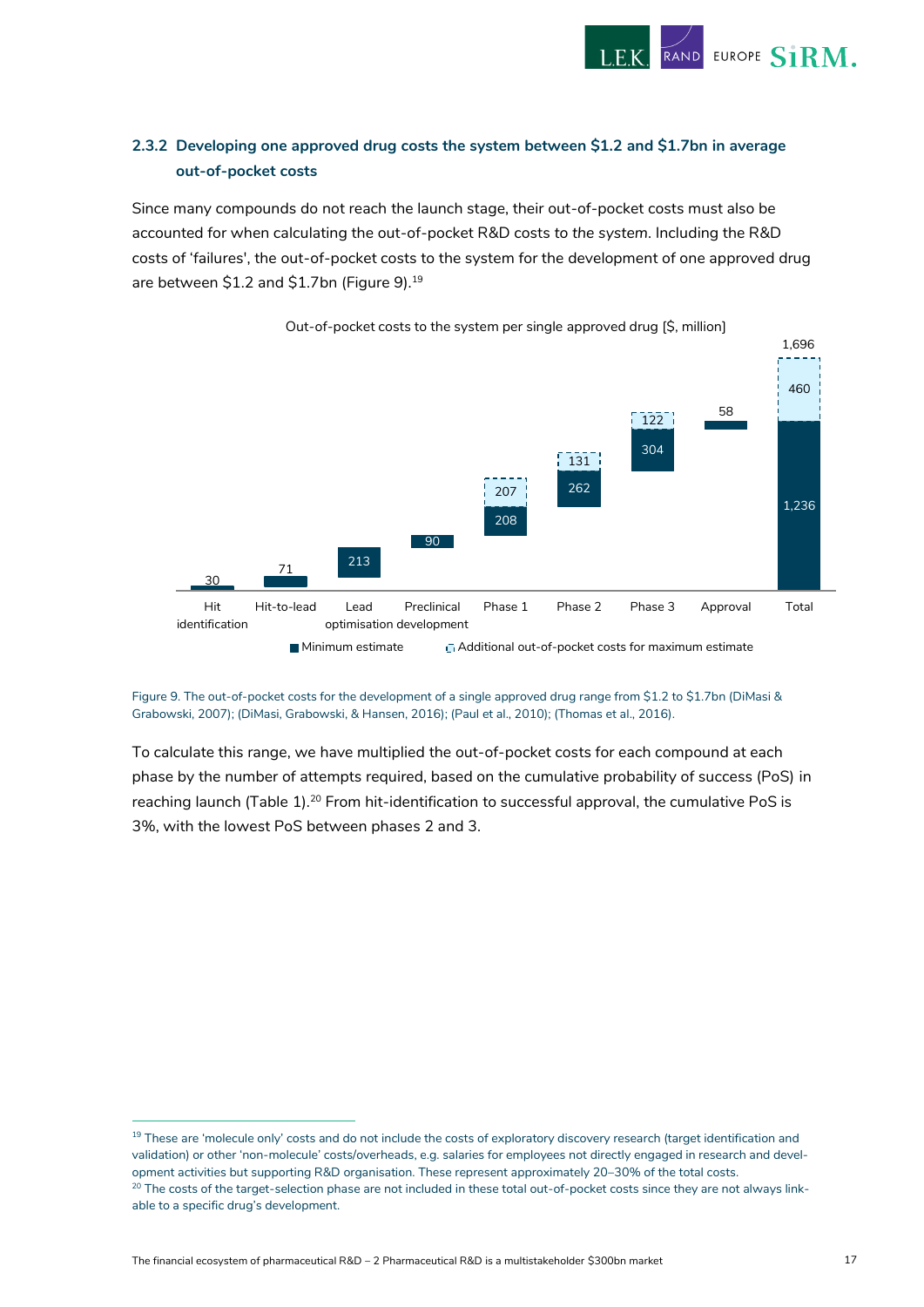

Table 1. The total out-of-pocket costs consist of the out-of-pocket costs for each compound at each phase multiplied by the number of attempts required, based on the cumulative probability of success (PoS) of reaching launch.

|                                                                             | <b>Hit</b><br>iden-<br>tificat. | Hit-to-<br>lead | Lead<br>optimi-<br>sation | Pre-<br>clinical |                | Phase 1 Phase 2 Phase 3 |                | Appro-<br>val | <b>Total</b>      |
|-----------------------------------------------------------------------------|---------------------------------|-----------------|---------------------------|------------------|----------------|-------------------------|----------------|---------------|-------------------|
| Phase<br>success PoS                                                        | 80%                             | 75%             | 85%                       | 69%              | 63%            | 31%                     | 58%            | 85%           |                   |
| Cum. PoS to<br>launch                                                       | 3%                              | 4%              | 6%                        | 7%               | 10%            | 15%                     | 49%            | 85%           |                   |
| Attempts per<br>launch                                                      | 29.5                            | 23.6            | 17.7                      | 15.1             | 10.4           | 6.5                     | 2.0            | 1.2           |                   |
| Cost per<br>attempt<br>$(2020 \; \text{Sm})$                                | $\mathbf{1}$                    | 3               | 12                        | 6                | $20 - 40$      | 40-60                   | 150-<br>210    | 49            | $281 -$<br>381    |
| <b>Total phase</b><br>cost per<br>approved<br>drug<br>$(2020 \; \text{Sm})$ | 30                              | 71              | 213                       | 90               | $208 -$<br>415 | $262 -$<br>393          | $304 -$<br>426 | 58            | $1,236-$<br>1,696 |

### **2.3.3 The total capitalised R&D costs to the system are an estimated \$2.4–\$3.2bn per single approved drug**

Out-of-pocket costs subsequently need to be capitalised to account for the cost of capital. The cost of capital represents the return a company must achieve to justify the cost of a capital project such as developing a drug. The cost of capital encompasses both equity and debt costs, weighted according to the company's capital structure. This calculation is known as the weighted average cost of capital (WACC). A company's investment decisions about a new project should always generate a return exceeding the firm's capital costs for financing it. Otherwise, the project will not generate a sufficient return to warrant the investment risk.

[Figure 10](#page-23-0) shows the cumulative capitalised costs for a single approved drug for high-estimate out-of-pocket costs of \$1.7bn with a 10% WACC. Because of different risk profiles, the cost of capital varies per phase and per company type. This analysis used a range of 8% to 12%, chosen according to biopharma's historic WACC range and consistent with what a big biopharma would typically assume.

A drug's average R&D duration is circa fourteen years: 5–6 years from hit identification to preclinical development, circa 1.5 years for a phase 1 study, 2–3 years for a phase 2 study and circa 3 years for a phase 3 study. The approval process takes about 1.5 years. Due to this relatively long R&D phase, capital costs represent a significant proportion of the total cumulative costs.

The cost of capital can range from \$0.8bn using the WACC range's lower limit of 8% and \$1.2bn out of pocket costs (minimum estimate from [Figure 9](#page-21-0)) to \$1.9bn using the WACC range's higher limit of 12% and \$1.7bn out-of-pocket costs (maximum estimate from [Figure 9\)](#page-21-0).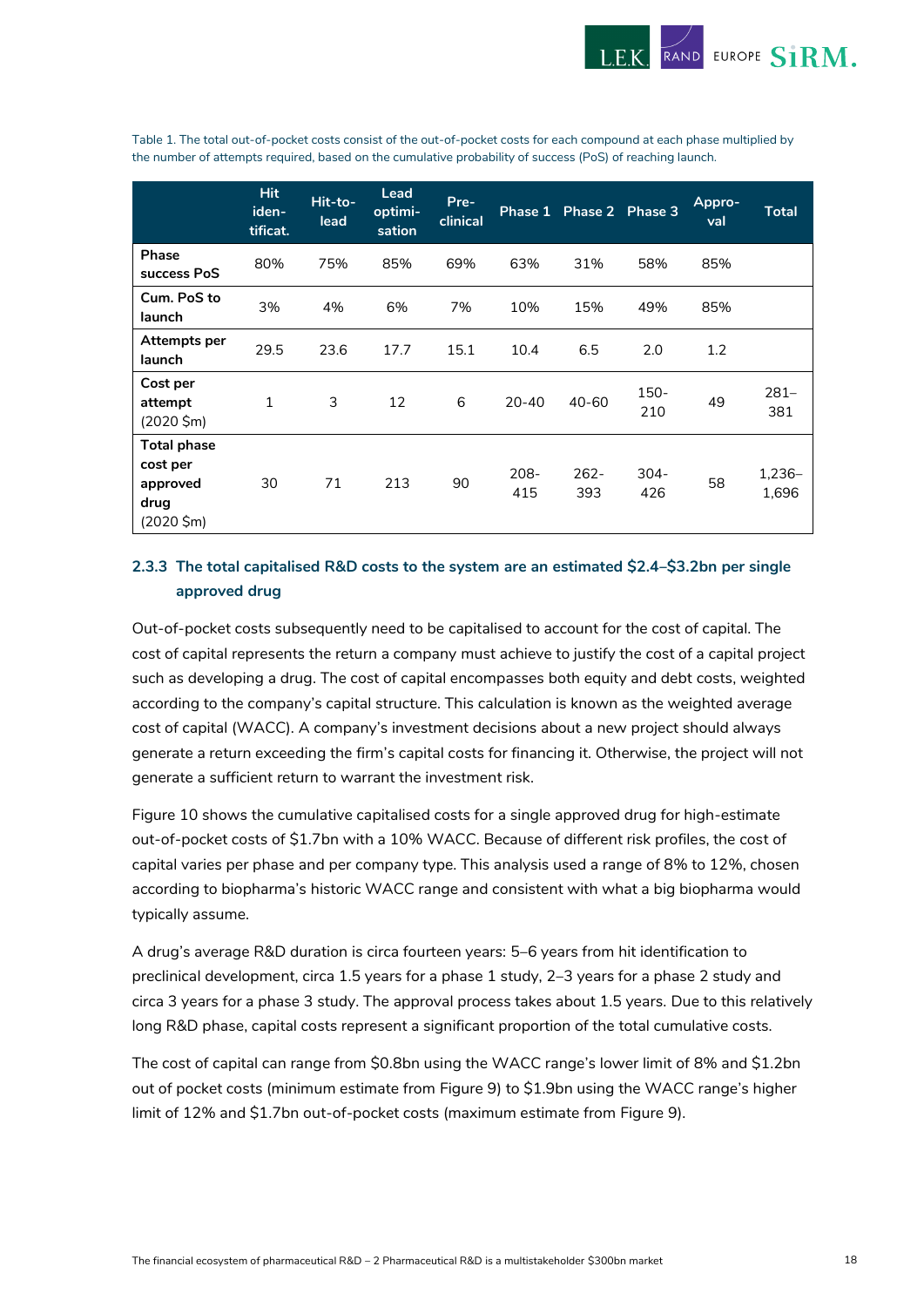



Cumulative capitalised costs per single approved drug [\$, million]

Capitalised R&D costs have increased over the past decades: circa 172% from the late 1980s to the late 2000s (DiMasi et al., 2016) and 92% from 2010 to 2020 (Deloitte Centre for Health Solutions, 2021). Two key drivers of increasing R&D costs are:

- A decreasing clinical success rate, from circa 21% in the 1990s to circa 11% in the 2010s (DiMasi, Grabowski, & Hansen, 2016). The clinically meaningful thresholds required for approval have increased, given the standards of care for many indications. In addition, payers are unwilling to reimburse drugs that do not demonstrate meaningful value for patients (and the health system) beyond the existing standard of care.
- Increasing clinical-development timeframes (circa 7.1 years in 2020) (Deloitte Centre for Health Solutions, 2021) due to the growing complexity in trial designs, since a higher bar for reaching endpoints leads to a more challenging drug-development pathway. Recruitment challenges have also increased as the number of simultaneous trials data capture/analysis issues requiring increasingly costly techniques have risen.

While out-of-pocket R&D costs have been increasing, the cost of equity capital has declined since 2000 (DiMasi, Grabowski, & Hansen, 2016).

Although total capitalised R&D costs are rising, specific measures can help reduce costs. Smarter, more adaptive clinical trial designs could reduce trial sizes and clinical-development timeframes, thus reducing R&D costs. However, this depends on increased data diversity and digital advances such as machine learning, potentially creating time and cost-related efficiencies in identifying successful candidate compounds. Innovative clinical trial regulation also has a role in supporting trial-design innovation and adaptation at scale.

While decreasing R&D costs do not necessarily guarantee reduced pharmaceutical prices, more drugs might be developed if more compounds reach financial-investment thresholds.

<span id="page-23-0"></span>Figure 10. The cost of capital represents a significant proportion of total cumulative costs (WACC of 10% used).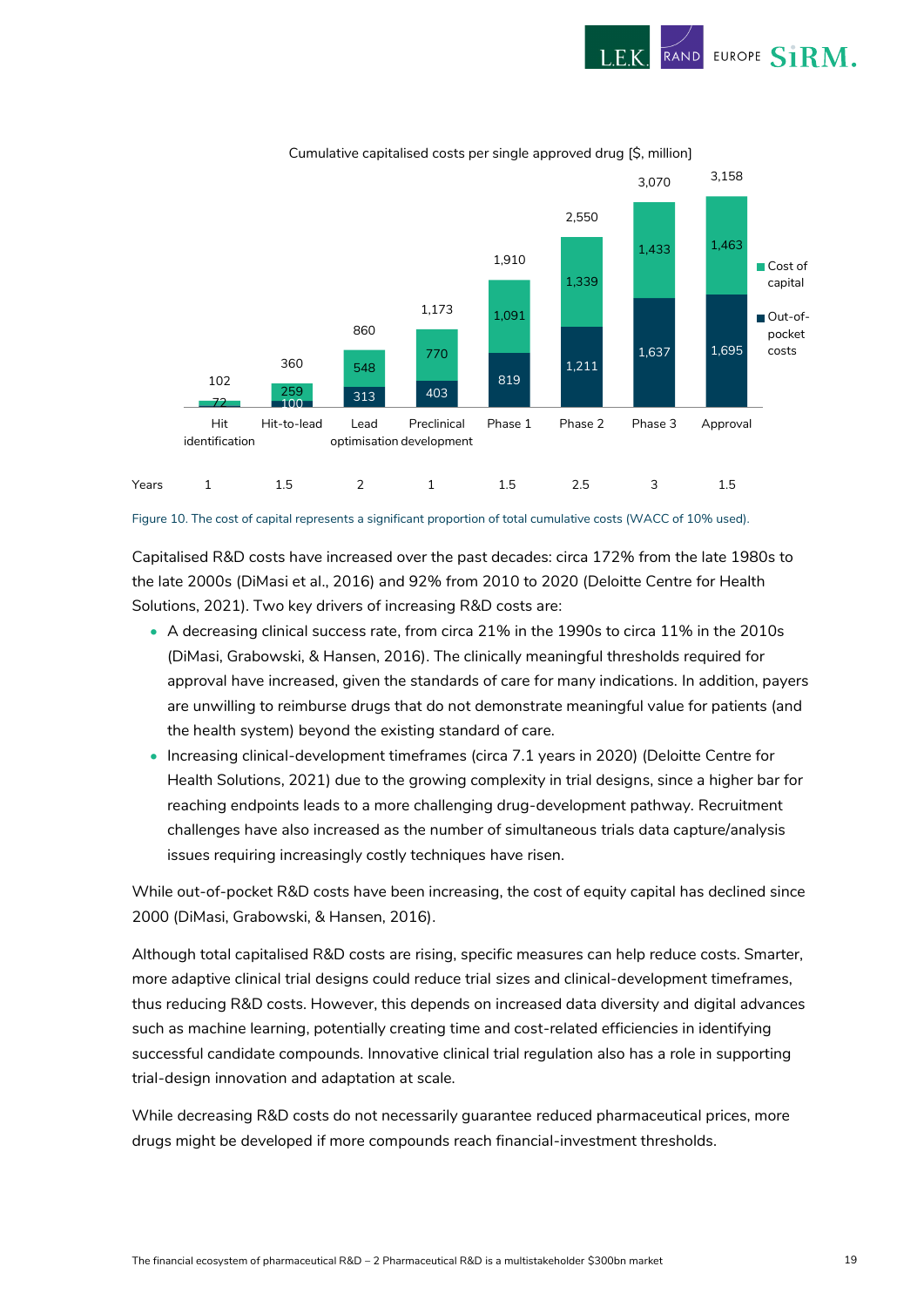

## <span id="page-24-0"></span>**3 Ultimately, expected financial return determines whether a drug is developed up to launch**

A drug's expected financial return ultimately determines whether it is developed up to launch. Public-sector and not-for-profit organisations often fund early research, primarily to create societal impact (§3.1). However, private investment is needed to bring a drug to launch. VC investment is particularly important in overcoming the 'translation gap', and big biopharma play a crucial role in financing late-stage clinical-development phases. Private investors seek sufficiently high risk-adjusted financial returns for their investors and shareholders. The assessment of expected financial return varies per type of investor and as drugs move through the drugdevelopment continuum (§3.2).

## <span id="page-24-1"></span>3.1 Early research is often funded by public-sector and not-forprofits primarily motivated to create societal impact

Public-sector and not-for-profit organisations typically fund the initial research that can lead to target selection and drug discovery in academic institutions or biotech/SMEs (although their funding can continue into the early clinical-development stages). Such organisations are willing to make early-stage investments with a high risk of failure because they are primarily motivated by creating societal impact and advancing scientific understanding and innovation.

Public-sector and not-for-profit organisations primarily use grant funding to invest in R&D. In addition, public-sector investment in the infrastructure supporting clinical trials is necessary for fostering the life-sciences ecosystem – robust infrastructures can de-risk investment for the private sector and stimulate further investment.

Though different models exist, public-sector and not-for-profit organisations do not typically accumulate financial returns from their acquired funding. Challenges to securing sufficient resources may require not-for-profit organisations to seek innovative ways of raising funds to reinvest in efforts towards societal impact (see the example of Kalydeco in Text box 8). For example, they might use grant funding for the early stages with an option to invest through an associated profit vehicle later. This is already happening, although the scale remains small.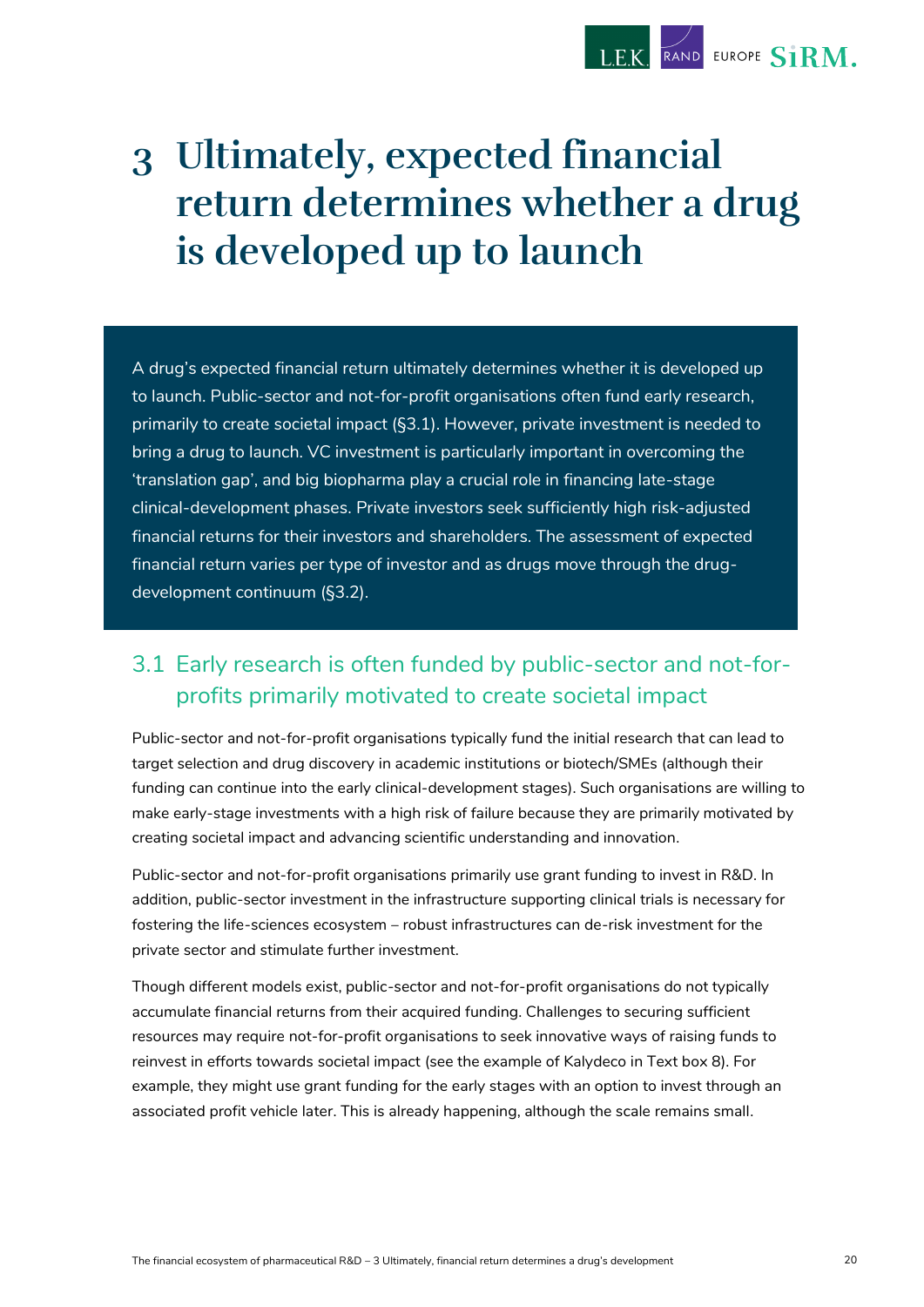

Since only a few therapies were available to treat the symptoms of cystic fibrosis (CF) in the late 1990s, the Cystic Fibrosis Foundation (CFF) looked to support the development of disease-modifying therapies. CFF wanted to make strategic investments in pharma companies aimed explicitly at cystic-fibrosis-therapy development. In 2000, CFF partnered with Aurora Biosciences to identify disease-modifying molecules. Vertex Pharma acquired Aurora Biosciences in 2001 but did not invest heavily in this CF franchise due to a heavy strategic focus on virology. When Kalydeco entered phase 1 trials in 2006, CFF funded an additional \$37m. The successful results of this phase encouraged Vertex to invest in building more R&D and commercialisation capabilities for the CF franchise. Moreover, CFF funded an additional \$75m after phase 2 trials began. After approval in 2012, Kalydeco became commercially successful. CFF benefited by selling their royalty rights for Kalydeco in a \$3.3bn deal they reinvested in CF research. This case study is described in more detail in Annex A, slides 232 to 237.

Text box 8. The Kalydeco case study shows how not-for-profit organisations seek innovative ways to invest in efforts focussed on societal impact.

Early-stage public-sector and not-for-profit investment is essential to encourage further privatesector investment and fuel pipelines (Toole, 2007). This type of funding can play an important role in shifting the calculus of financial return towards areas that may otherwise be underfunded.

## <span id="page-25-0"></span>3.2 Bringing a drug to launch requires private investors motivated by expected financial returns

Towards the end of drug discovery, private-sector investment in pharmaceutical R&D becomes indispensable. VC investment has proved crucial to overcoming the so-called translation gap and big-biopharma funding to finance clinical development phases (§3.2.1). Since private investors seek sufficiently high risk-adjusted returns for their investors and shareholders, financial metrics are a crucial determiner in assessing investment opportunities – although other factors play a role too (§3.2.2).

### **3.2.1 Private investment is significant in efforts to overcome the 'translation gap' and finance clinical-development phases**

As a result of the high level of uncertainty and imbalance of risk and reward that can deter some investors, biotech/SMEs face challenges of raising capital during preclinical and early clinical trials. The funding gap that often occurs in this period has been referred to as the translation gap (Seyhan, 2019) [\(Figure 11\)](#page-26-0).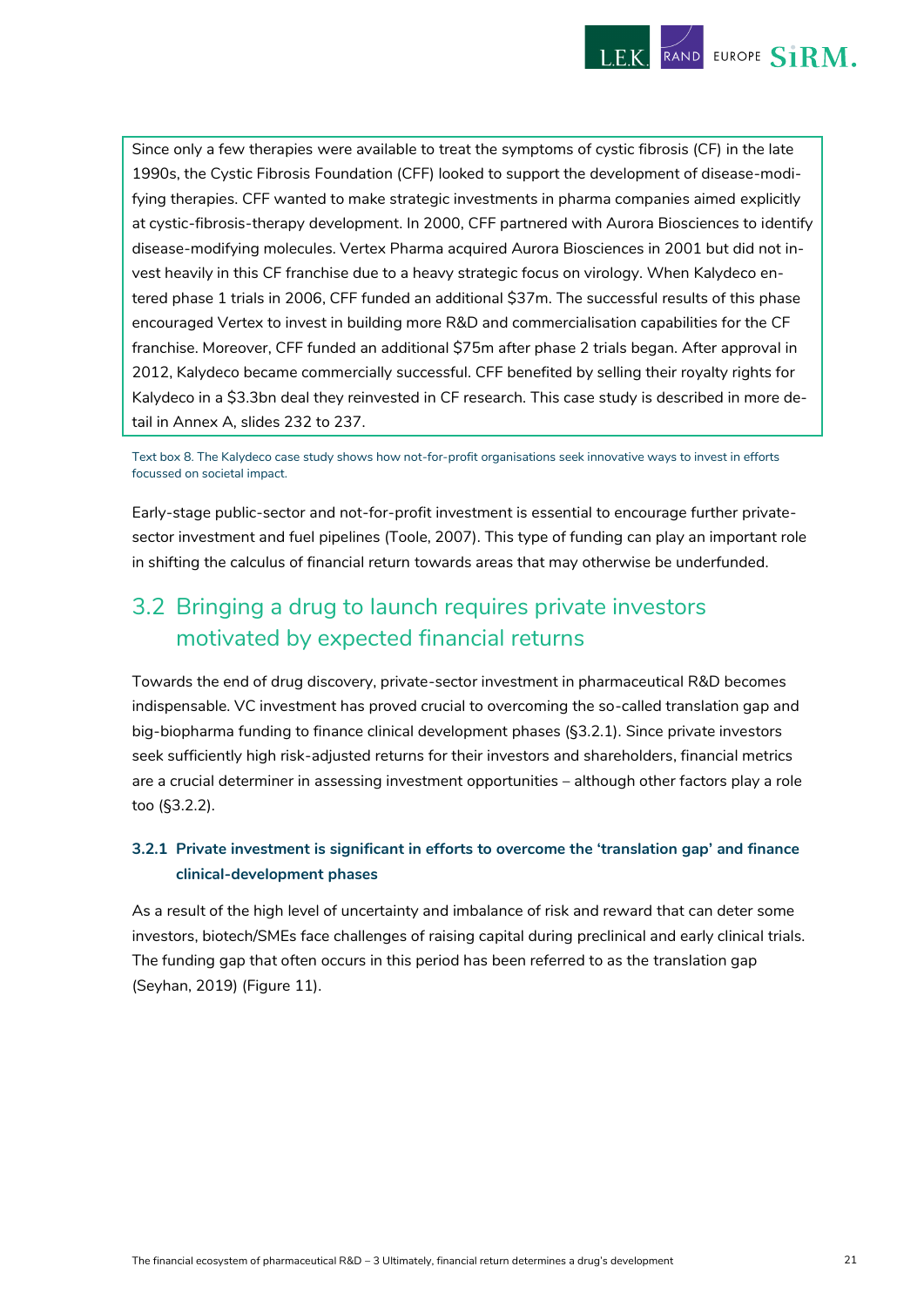



<span id="page-26-0"></span>Figure 11. Biotech/SMEs face challenges raising capital during preclinical and early clinical trials due to the high level of uncertainty and imbalance of risk and reward that can deter some investors: the so-called translation gap.

Typically, angel funders and early-stage VCs with deep-industry expertise are willing to invest in early-stage, high-risk settings. After preclinical development, later-stage VCs increasingly invest, and big biopharma may look towards M&A, as preliminary trial data backs assets and the risk lowers.

Later in the R&D process – after closing the translation gap – costs usually increase dramatically towards phase 3 (Table 1). This phase tests the efficacy of a compound in a large and diverse population pool (n≥250). Biotech/SMEs often cannot absorb these costs themselves, which is why big biopharma comes into the picture in late-stage clinical trials. They are typically better placed than biotech/SMEs to conduct late-stage clinical trials due to in-house capabilities and the benefits of economies of scope and scale for most late-stage R&D.

At the same time, biotech/SMEs' efforts to 'go it alone' have become increasingly popular, especially in the US and, to a lesser extent, in Europe (§2.1). Their ability to move into later R&D stages depends, among other factors, on the therapeutic and technological focus and the size of patient populations.

### **3.2.2 Expected financial return is a key determining factor in private investors' investment decision-making**

For private investors expected financial return is a critical driver determining investment decisionmaking and the selection of compounds developed. VCs seek sufficiently high returns for their investors. Big biopharma is driven by consistent value creation, i.e. share price accretion and stable dividends – for their shareholders. Annex A contains more detail on big-biopharma accounting principles, dividend payments and share buy-backs.

The assessment of expected financial return varies per type of investor and as drugs move through the drug-development continuum.

#### **Transaction timelines and financial instruments**

Most deals happen in discovery/preclinical phase and phase 2, with big biopharma more focused on later development stages [\(Figure 12\)](#page-27-0). It is important to remember that transactions may not be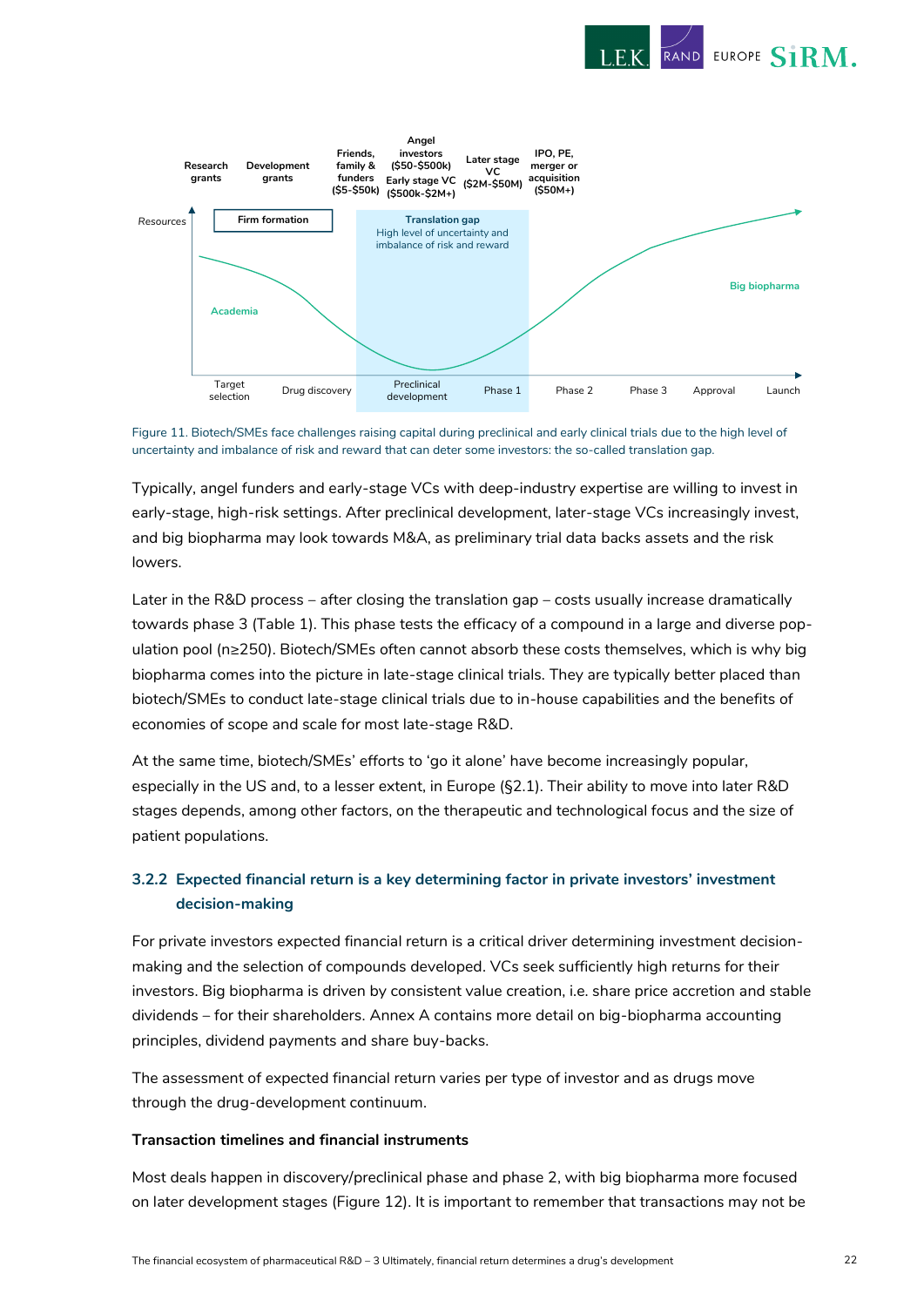

the investor/company's preferred type, as broader factors such as strategy and market conditions also influence financial instruments.



<span id="page-27-0"></span>Figure 12. Most deals happen in discovery/preclinical phase and phase 2, with big biopharma more focused on later development stages.

Typical VC transaction timepoints along the R&D value chain are as follows:

- Typical VC investment entries are at preclinical stages, even more so in the US than in the European Union (EU). Our analysis of five EU and five US VCs shows that most EU biopharma investments occur at preclinical stages, but that investments are made in phases 1 and 2 and sometimes even in phase 3. The selected US VCs invested more heavily in the preclinical stages, with most funds conducting 60–100% of first investments at this stage. VCs have more investment opportunities in clinical stage companies in the EU, because they IPO later than in the US. Annex A provides a detailed analysis is available on slides 184 to 199.
- Although VC investment entry focusses on preclinical stages, a fund will typically feature a minority of clinical-stage investments. Such investments are part of a risk diversification strategy, as clinical stage assets typically carry a higher PoS and a shorter time to exit.
- Standalone VCs typically divest their equity investments following clinical proof of concept i.e. at the end of phase 1 or during phase 2 – through sale to pharmaceutical companies or through IPO. CVCs may divest later in clinical development when the asset/company is derisked and the associated parent company looks to acquire it.

Typical transaction timepoints and financial instruments through which big biopharma makes external investments are as follows:

- Big biopharma uses collaboration agreements in earlier development stages, typically before clinical development, allowing them to access small biotech's operating model and innovations.
- This also holds for in-licensing, which big biopharma uses when there is a patentable product. Licenses are used predominantly for preclinical assets as well, but also for phase 1 and 2 clinical development.
- As assets are becoming de-risked, equity investments become more attractive for big biopharma. When clinical proof of concept is shown – i.e. at the end of phase 1 or during phase 2 – deals typically occur via M&A. Big biopharma is increasingly willing to pay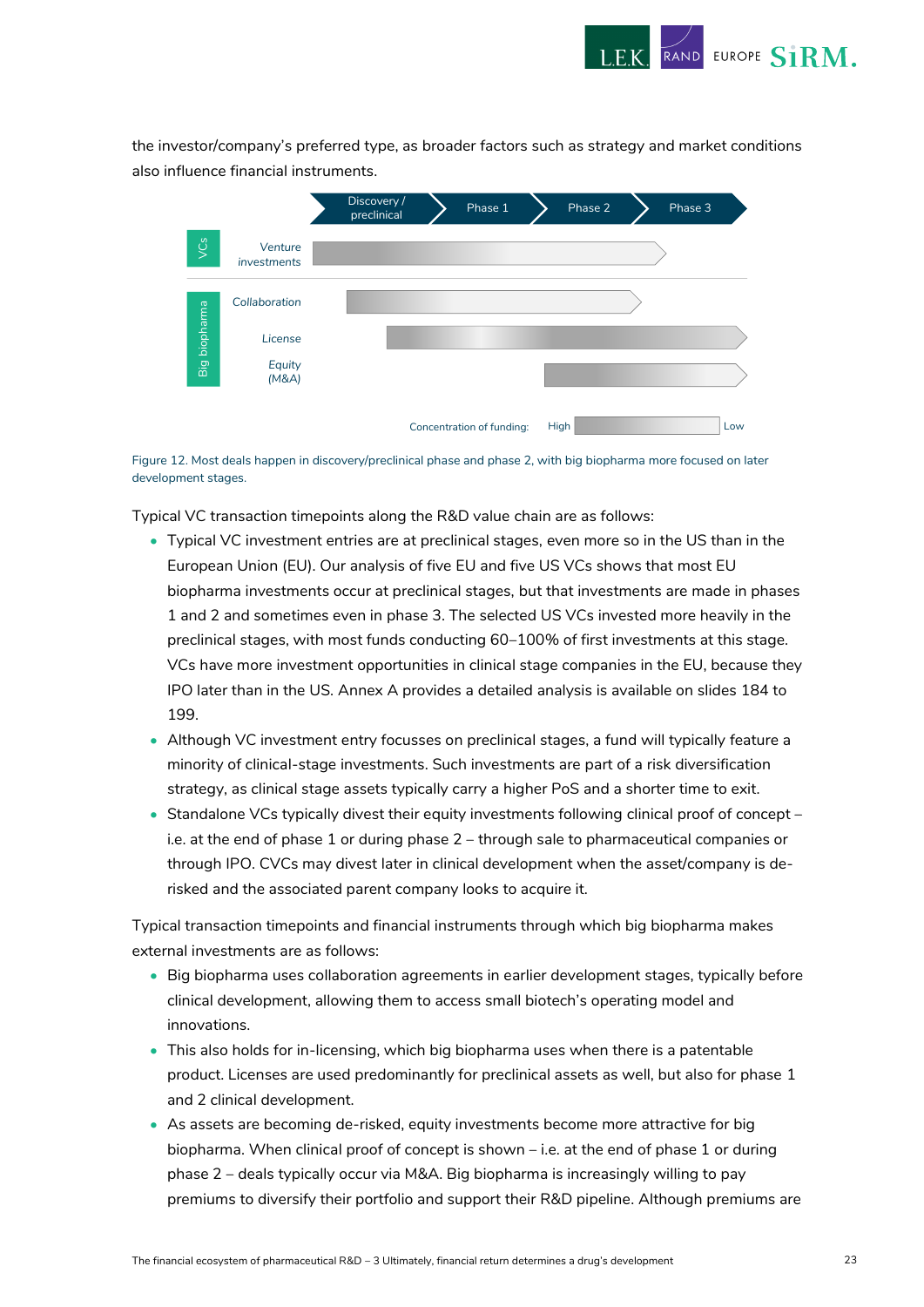

RAND EUROPE  $\boldsymbol{\mathrm{S}1\mathrm{RM}}.$ 

Traditionally, big biopharma was less likely to acquire early-stage assets due to higher risk rates of most early-stage assets prior to clinical development. Although diverse factors influence whether R&D is done internally or sourced externally, big biopharma has increasingly looked towards external sources of innovation. Slide 61 in Annex A shows that this is especially true for larger players. Big biopharma is interested in external sourcing because there is increased competition for de-risked breakthrough technologies in later stages. In addition, they are mindful of reduced financial return for in-house R&D and the costs associated with in-house investments.

#### **Investment decision-making**

Investment decision-making principally happens at investment entries and exits (mostly VCs). In addition, at the end of each development phase, a decision is made to (dis)continue funding the compound's R&D (big biopharma) or make milestone payments (VCs). 21

At investment entry, VCs look for assurance of a likely end market for potential new products. They focus on picking investments to place capital across their portfolio that will outperform the average risk profile of early-stage companies. Before investing in new technology, VCs conduct due diligence focusing on the technical capabilities of the technology and the ability to potentially address an unmet need. Subsequently, VCs look at short-to-medium-term expected financial returns. In addition, investments are also heavily driven by strategic objectives, especially for CVCs.

Typically, CVCs that report to Business Development (BD) have more strategic alignment with the company portfolio looking to fill the pipeline, while CVCs reporting to the CFO generally have more financial motivation and may invest in potential competitors. CVCs reporting to BD may have more late-stage investments more aligned towards M&A and licensing, with a lower expected financial return. Some CVCs view their primary role at the forefront of innovation in core therapeutic areas. While generating favourable financial returns is important, it may be secondary to the parent company's strategic goal.

Big biopharma conducts commercial-potential assessments as products move through development stages and their risk profile diminishes. Such assessments cover more detailed assumptions of addressable patient populations, level of unmet need, drug value proposition, the expected uptake level and pricing potential. They assess whether an investment opportunity aligns with the company's current strengths and supports therapeutic-area leadership or strategic diversification. The opportunity also needs to fit within the broader mission to improve patient health and wellbeing. Maintaining or growing the top-line sales is critical for revenue-generating

<sup>&</sup>lt;sup>21</sup> VCs fund in series, starting with early-stage seed funding and Series A and B during the drug-discovery phase and subsequently in later-stage funding Series C and D.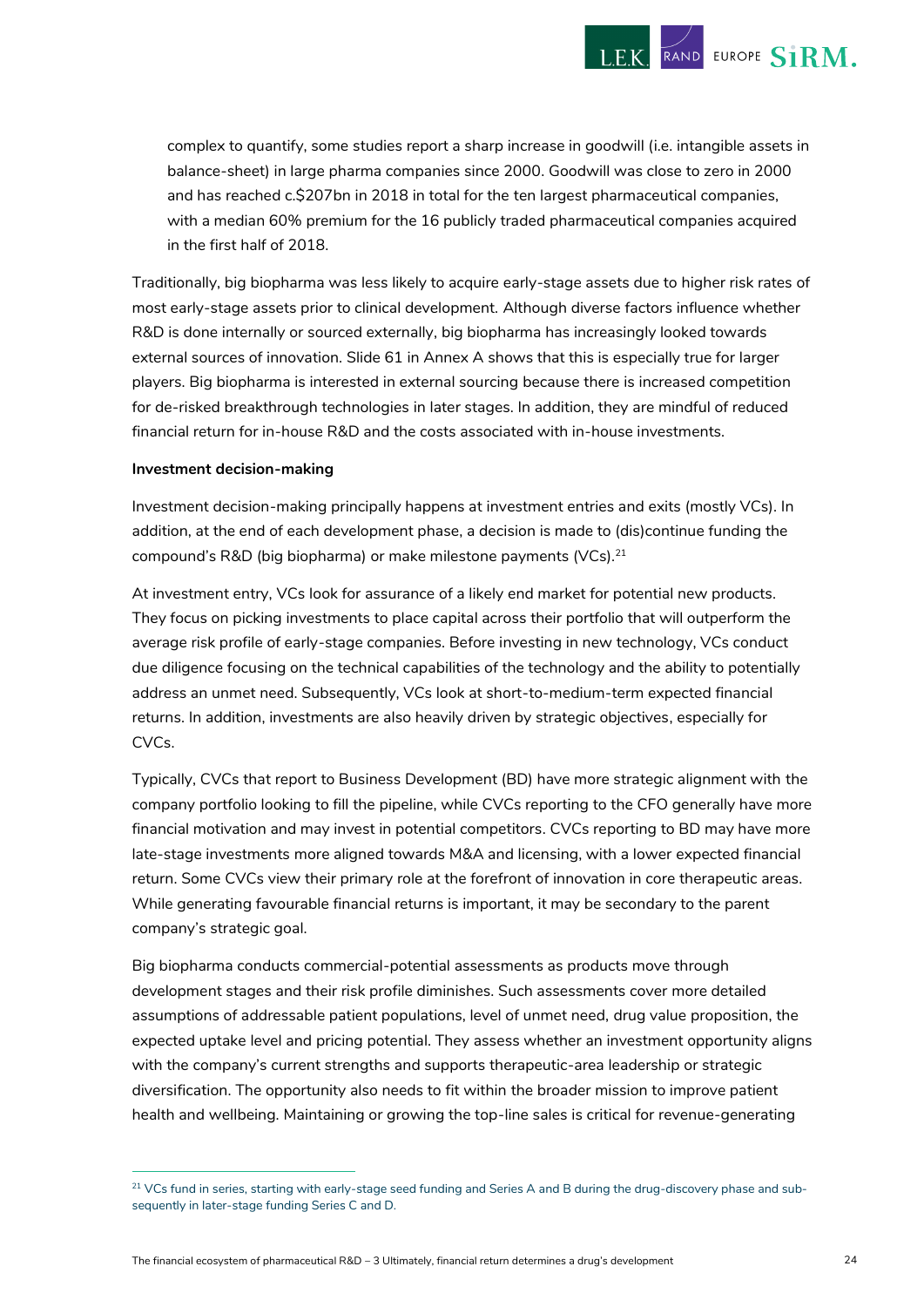

companies, resulting in high investments to keep revenues stable. A final essential consideration driving R&D decision making is the ability to fund the required phases of development.

#### **Valuation methods**

To value investments, VCs and big biopharma select the most suitable financial metrics at different stages of the R&D pathway, based on data availability and valuation purpose [\(Figure 13\)](#page-29-0).



<span id="page-29-0"></span>Figure 13. Private investors select the most suitable financial metrics at different stages of the R&D pathway based on data availability and valuation purpose.

VCs mostly use return on investment (ROI) as a financial metric for fundraising and investment decision-making. ROI is commonly used to communicate the profitability of an investment in a simplified context but does not necessarily factor in the period of investment, and estimation of future asset value may be difficult [\(Text box 9\)](#page-29-1).

**Return on Investment (ROI)** measures the total growth of an investment over a given investment period, expressed as a multiple or percentage of the initial investment. ROI is commonly used to communicate the profitability of an investment in a simplified context and is the most straightforward method for measuring investment returns. However, the period of investment is not factored into the calculation. Future asset value may also be difficult to accurately estimate at the time of initial investment, based on fluctuations in the inflation rate, market growth and production costs. Thus, ROI is insufficient to capture investment-risk and capital-cost variations when comparing investment options with different time and risk profiles. Under these circumstances, a net present value (NPV) model is more commonly applied.

<span id="page-29-1"></span>Text box 9. ROI is commonly used to communicate the profitability of an investment in a simplified context but does not factor in the period of investment, and estimation of future asset value may be difficult.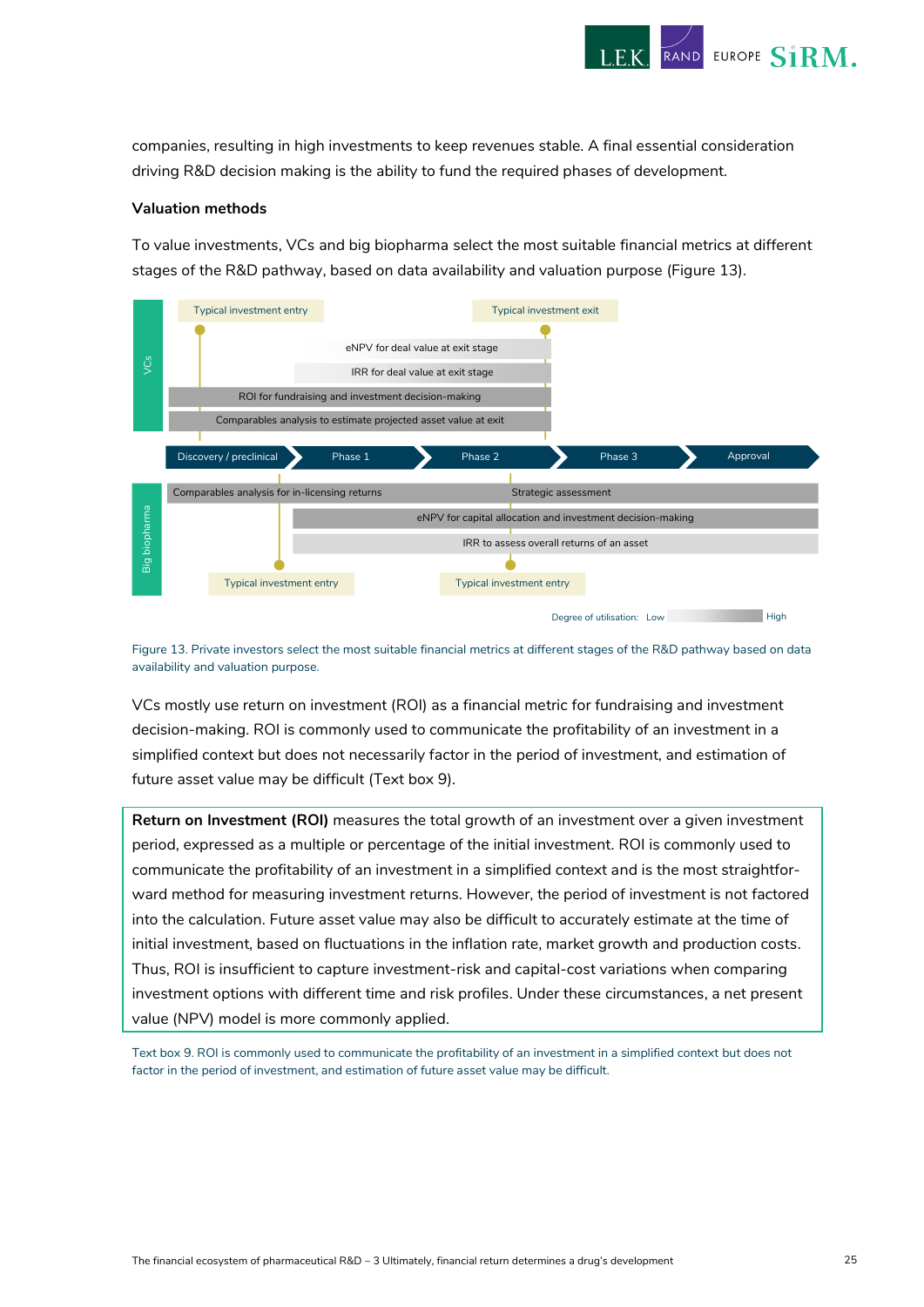

VCs have internal ROI benchmarks to inform the amount of capital they can invest in an asset. These benchmarks are based on the projected asset value at exit from comparables analysis. Comparables analysis allows investors to evaluate an investment in an early-stage company or asset with limited visibility on cash flow [\(Text box 10\)](#page-30-0). Big biopharma also performs comparables analyses to estimate investment returns for preclinical in-licensing agreements, although these investments are mostly based on strategic fit.

Investors often conduct a **comparables analysis** when evaluating an investment in an early-stage company or an asset with limited visibility on future cash flow. This analysis aims to estimate the growth potential of an investment against the historical investment returns of a basket of comparables of similar backgrounds, size and risk. Investors aim to determine the company's pre-money valuation and then the potential profitability based on the multiple at exit of comparators. Scenario modelling can then be used to understand a potential weighted-average return on investment. Comparables analysis and **ROI** can be used together to determine the amount of capital to invest.

<span id="page-30-0"></span>Text box 10. Comparables analysis allows investors to evaluate an investment in an early-stage company or asset with limited visibility on cash flow. Comparables analysis is often used in combination with ROI.

VC investors typically expect a 2.5–3x net ROI and/or a 20–25% internal rate of return (IRR). For VCs to achieve these expectations, they generally need a circa 4–5x ROI multiple averaged across investments in their portfolio with a 3–8 year holding period depending on the stage. VCs have a portfolio of investments to arrive at this multiple, allowing them to diversify and reduce overall risk. They will typically invest in a mixture of low-risk (circa 2–3x ROI) and high-risk investments (circa 10x ROI), accepting that a proportion of these may generate no returns. They seek diversification in the therapeutic area, development stage, target disease/mechanism and through reinvestments based on milestones.<sup>22</sup> CVCs look at ROI and portfolio-building in a similar way to standalone VCs, although they may lean towards strategic incentives based on their relationship with their parent company.

Data suggest that, after accounting for failure rate and timelines, life-science investments generate returns above or in line with other VC-focused sectors, such as Fintech or IT (Figure 14).<sup>23</sup> In investment Series A and Series D, the risk-adjusted annualised return for life-science companies is 10% and 17%, respectively, in line with Fintech and ahead of other industries. Only Fintech provides higher annualised risk-adjusted returns in Series B and C rounds. Throughout funding rounds, Life Sciences outperforms VC as a whole.

<sup>&</sup>lt;sup>22</sup> VCs may make several investments in the same company as a de-risking strategy, typically achieved via multiple investments within the same fund. Some investors have a total investment budget for a company but stagger the amount invested in each series and only continue to invest when companies fulfil development milestones.

 $23$  PitchBook data from 2020 compares the non-risk-adjusted and risk-adjusted annualised returns by series and industry, comparing Life Sciences with IT, cybersecurity, Fintech and all VC. The risk-adjusted number accounts for an 'out-of-business' adjustment, a compounded failure risk used to account for capital investment into companies that never reached an exit.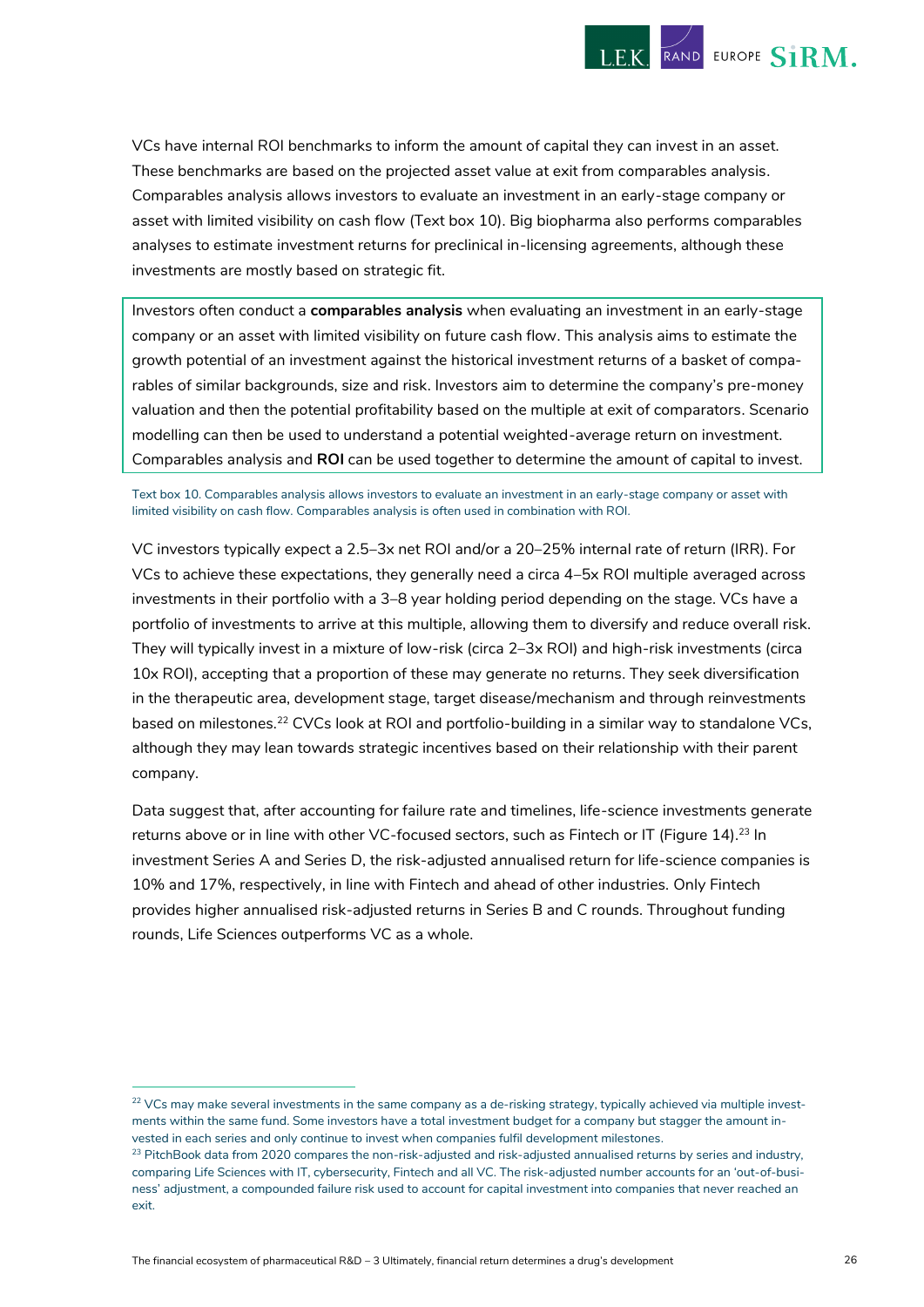



#### Risk-adjusted annualised returns by series and industry, 2019 [percentage ROI]

■ Life Sciences (\$22bn) ■ IT (\$112bn) ■ Fintech (\$17bn) ■ Cybersecurity (\$5bn) ■ Aggregate for all VC

#### Figure 14. After accounting for failure rate and timelines, Life Science investments generate returns above or in line with other VC-focused sectors, such as Fintech or Cybersecurity. Source: PitchBook.

As investments mature and enter clinical-development phases, the safety and efficacy data generated enables risk-adjusted net present value (eNPV) and internal rate of return (IRR) to be estimated more accurately [\(Text box 11\)](#page-31-0). PoS values that determine eNPVs are easier to estimate accurately at this stage; the cumulative PoS is higher and there is more visibility on expected revenue and costs.

A **net present value (NPV) model** expresses an investment's profitability by measuring the present value net cash inflow over a calendar period. All revenues and costs assumed in the NPV model are multiplied by the probability of realising or incurring them, and these adjusted values are used to calculate net cash inflow. NPV models are useful for comparing different investment options as they account for the time value of money. An alternative way to express investment profitability based on the NPV is the **internal rate of return (IRR)**. The IRR is the discount rate that makes the NPV of future cash flows equal to zero. For relatively risky investments, e.g. pharmaceutical assets in clinical development with risk of trial failure, a risk-adjusted NPV (**eNPV**) is used where NPVs are multiplied by PoS rates.

<span id="page-31-0"></span>Text box 11. NPV models are useful for comparing different investment options, as they account for the time value of money. IRR is an alternative way to present NPV. For relatively risky investments, eNPV is used.

Big biopharma has internal IRR benchmarks for assessing the profitability of internal and external assets. Internal assets are assessed at the end of each developmental phase based on emerging data and whether they meet IRR benchmarks and are sufficiently profitable to carry into the next phase. Externally acquired assets must typically surpass IRR thresholds. Some big-biopharma companies have higher targets for IRR to compensate for the cost of in-licensing, given they will be paying a premium.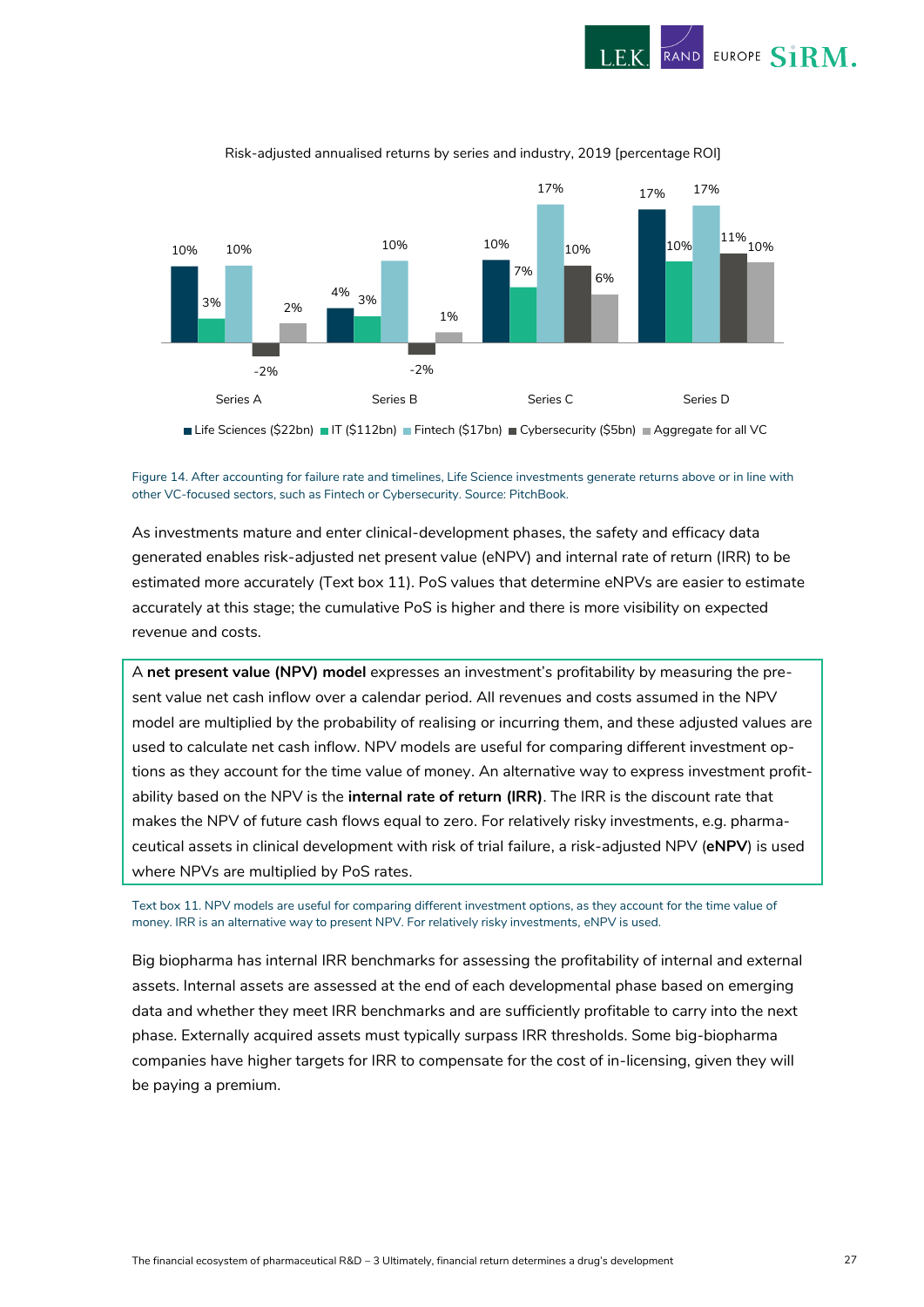

When an asset transitions from preclinical to clinical development, big biopharma uses more robust financial metrics such as eNPV, driven by the high costs of clinical trials and the need to understand cost-benefit trade-offs at a granular level. Big biopharma also uses eNPVs to determine an external asset's value in in-licensing deals as it provides a dollar value for the investment. Annex A provides the methodology and results of an eNPV model built for this study. The model is also publicly available in Excel.

VCs also use eNPVs and IRRs to determine the exit-stage deal value of investments since these are the metrics buyers (e.g. big biopharma) use to evaluate assets.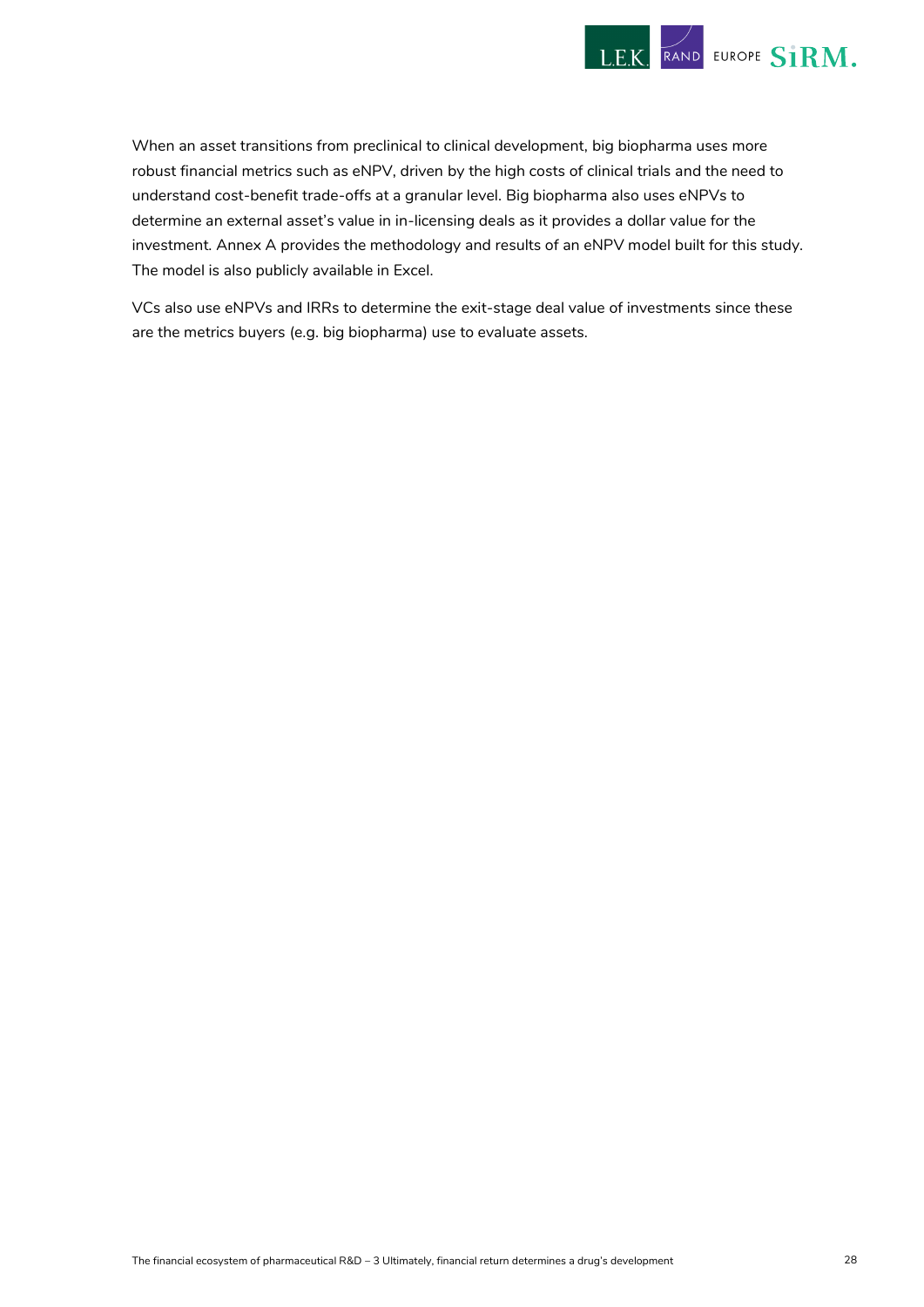

## <span id="page-33-0"></span>**4 Willingness to pay considerably influences supply of novel drugs and the distribution across areas**

The expected willingness to pay for new pharmaceutical drugs in key global markets considerably influences the supply of novel drugs and their distribution across therapeutic areas. Lower expected willingness to pay could result in fewer novel drugs being launched in the coming decades. Willingness to pay may come under pressure due to affordability issues in key global markets such as Europe and the US (§4.1). Drugs with the highest expected willingness to pay are most likely to be developed within the life sciences sector. Other areas, such as certain non-lifethreatening diseases and areas where suboptimal alternative treatments exist, may therefore struggle to secure private investment (§4.2).

## <span id="page-33-1"></span>4.1 Lower expected willingness to pay for pharmaceutical drugs could result in fewer novel drugs being launched in the coming decades

As explained in Chapter 3, a drug's estimated revenue potential ultimately drives financial return. The estimated revenue potential is the expected number of patients treated with the drug multiplied by the drug's expected post-launch price. The latter is driven by governments and (private) insurance companies' willingness to pay for the drug. Therefore, the expected willingness to pay for drugs in key global markets strongly influences investor confidence and the life-science sector's investment attractiveness compared to other economic sectors, such as Fintech, Greentech, etc.

Other important factors influencing the supply of novel drugs include the pace and nature of scientific advances, the ability of R&D systems to leverage data and digital technology advances and regulatory developments [\(Text box 12\)](#page-34-0). These and other factors are discussed in more detail in Annex C.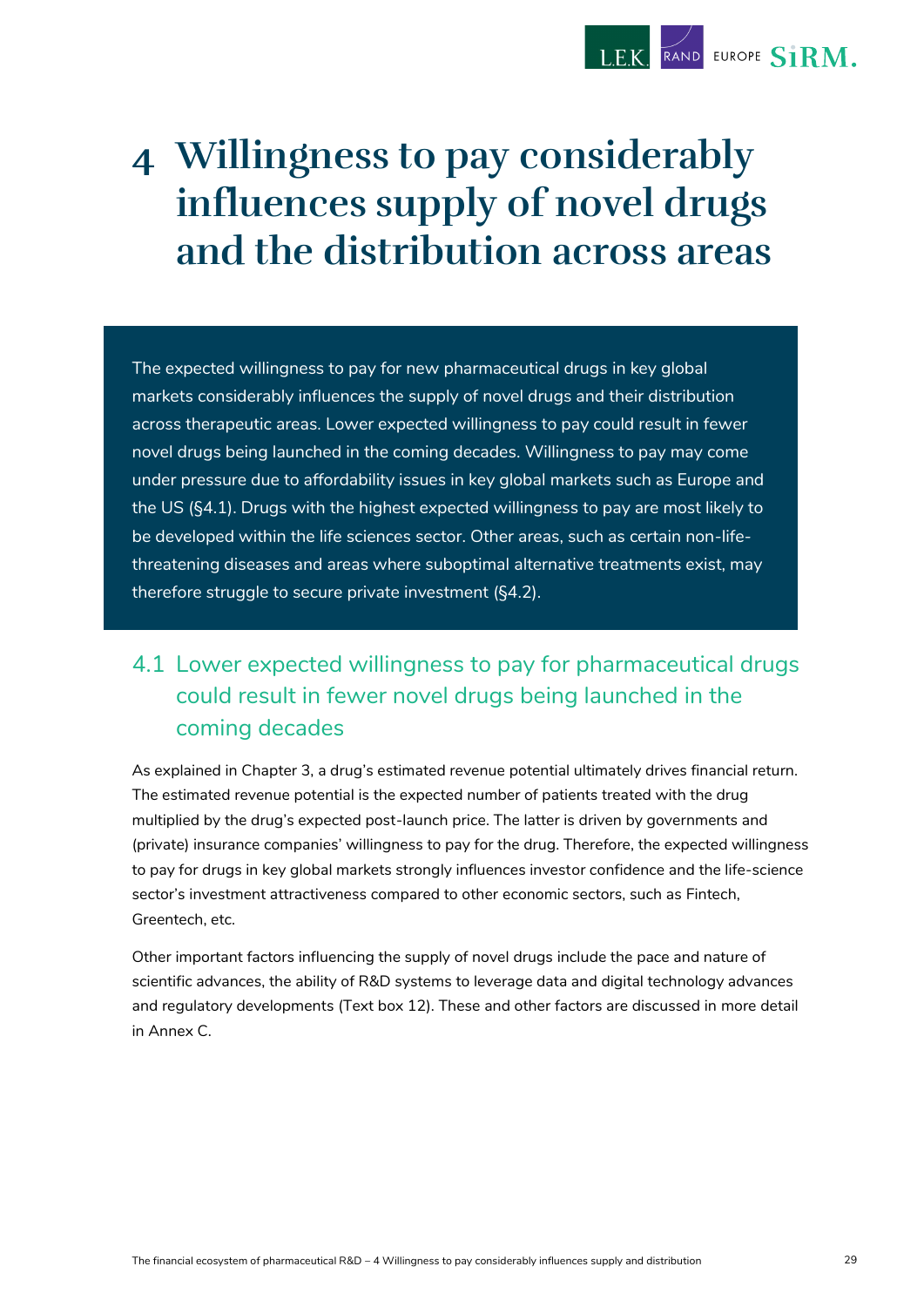

In addition to expected willingness to pay, various other factors influence the supply of novel drugs in different ways, e.g. influencing which areas are invested in, how long R&D takes, how much it costs and how it is implemented. For example:

- The pace and nature of scientific advances influence the supply of innovation in the pharmaceutical space and the private sector's willingness to invest in higher-risk therapeutic areas. Without breakthroughs in science and technology, pharmaceutical R&D would most likely focus on lower-risk clinical innovation areas, leading to drugs that only offer incremental improvements in care.
- R&D systems' ability to leverage data and digital-technology advances can impact R&D's nature, pace and costs. For example, the ability to use data and digital advances has implications for designing smarter and potentially less costly trials, with potential implications for using machine learning and other digital advances to more efficiently identify successful candidate compounds for pharmaceutical R&D.
- Regulatory developments can also impact R&D costs and investor appetites for investments in specific geographies. For example, regulatory developments can support innovation and adaptation in trial designs at scale to improve efficiency and reduce trial costs. Efforts to tackle fragmented regulation in some global regions (e.g. via reimbursement, regulation of new technologies, intellectual-property policies, approvals for drug repurposing, rules related to data use and re-use by industry) can also affect a region's attractiveness to investors.

<span id="page-34-0"></span>Text box 12. Other important factors influencing the supply of novel drugs include the pace and nature of scientific advances, the ability of R&D systems to leverage data and digital technology advances and regulatory developments.

Over recent decades, there has been a move away from 'blockbuster' drugs towards more personalised approaches and segmented markets. This shift suggests growing investments in indications affecting smaller patient populations than the mass markets characterising the 'blockbuster' model. Moreover, curative products for which current payment models are not well suited are being developed. To ensure appetising returns for investors, the pricing of these drugs per patient is relatively high under current pricing models. Therefore, they have a considerable potential health-budget impact, creating affordability challenges for payers. In addition, the payment of high prices – demonstrating high willingness to pay – increases prelaunch valuations of novel compounds in the pipeline.

Willingness to pay for new drugs is traditionally higher in the US than in Europe, primarily because the US healthcare system is a predominantly private and fragmented market lacking the monopsony of many European single-payer healthcare systems. In addition, a number of European healthcare systems utilise health technology assessments to make recommendations on drug pricing and reimbursement, a mechanism that is lacking in the US at present, despite The Institute for Clinical and Economic Review (ICER) gaining traction. However, ensuring affordability has recently become a topic of debate in the US, just as in Europe. Affordability issues in key global markets such as the US or Europe could translate into a lower willingness to pay. A shift in pricing policies could significantly change the landscape as payers balance rewarding innovation with pharmaceutical affordability and accessibility. Such changes could result in fewer compounds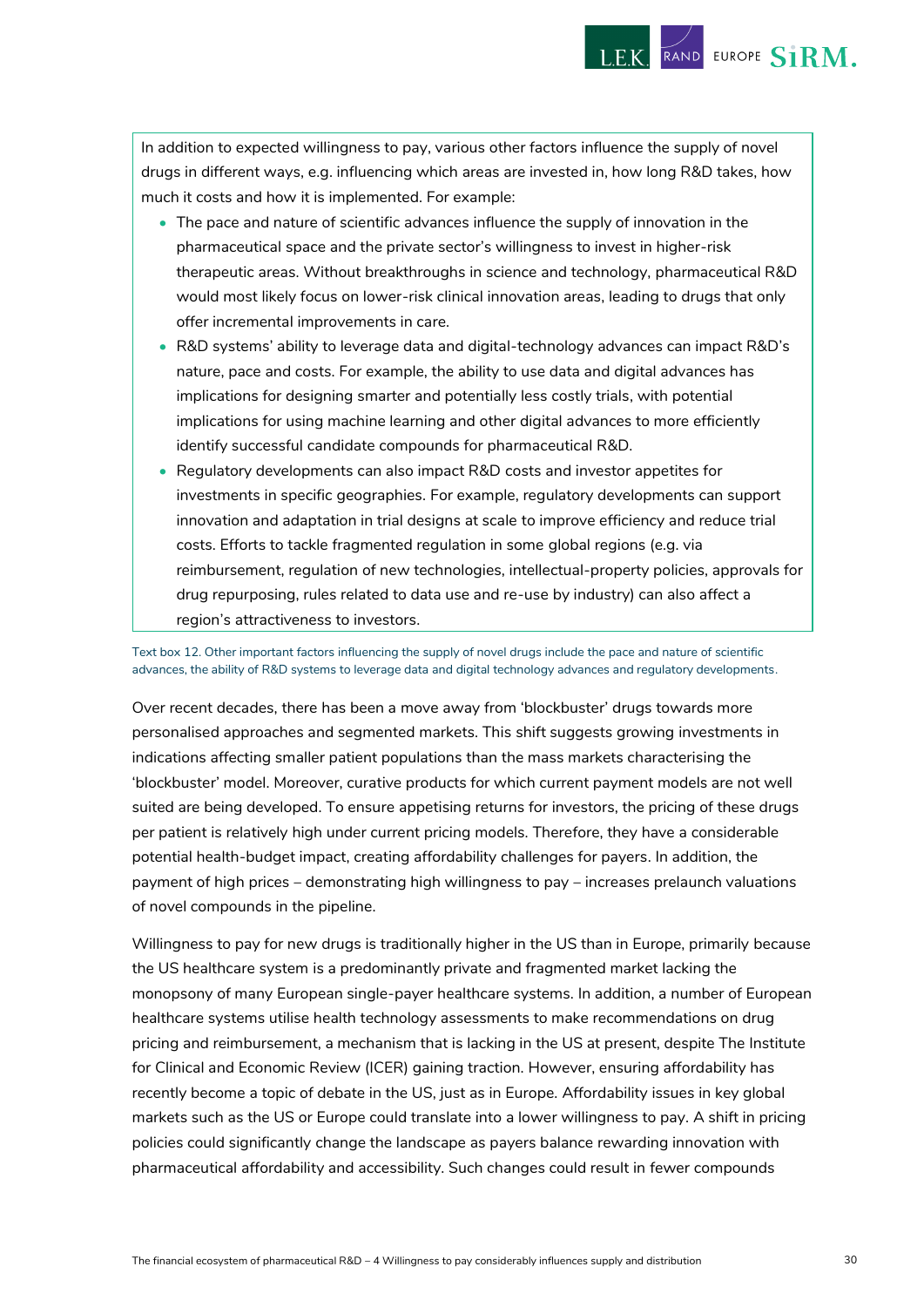

meeting the expected financial return threshold and therefore fewer novel drugs being launched, as illustrated by the positive elasticity of drug development on market size [\(Figure 15\)](#page-35-1).

An increase in market size would – after the increase is fully absorbed by the R&D system which may take up to 20 years – result in an increase in the number of drugs being developed. Similarly, it is likely that a reduction in market size would result in fewer drugs being developed. This latter effect has been researched by the Congressional Budget Office (CBO), who found an elasticity of 0.5: a 10% decrease in market size would result in 5% fewer drugs being developed. What kind of drugs would be impacted or the effects on overall public health have not been researched.



Estimates of elasticity of number of developed drugs on market size

<span id="page-35-1"></span>Figure 15. The elasticity of the number of developed drugs on the market size differs between 0.3 and 1.0. A few other studies even find estimates above 2, for example Acemoglu and Linn (2004), Finkelstein (2004) and Blume-Kohout & Sood (2013). However, some of these studies researched slightly different effects and/or used older data.

Ultimately, there is a trade-off between affordability and the need to reward innovation and encourage investment. To determine this balance requires an alignment in health policy, research policy and industrial policy since these policies' respective interests may vary, leading to potentially conflicting policy measures.

## <span id="page-35-0"></span>4.2 Drugs with the highest expected willingness to pay are the most likely to be developed, leaving several areas currently underserved

As discussed in the previous paragraph, expected willingness to pay influences investments in new drug development and, therefore, in the number of novel drugs launched. Within the lifesciences sector, a drug's expected price or the expected willingness to pay determine the attractiveness of specific therapeutic or clinical areas compared to others.

The anticipated price likely to be paid for a drug largely depends primarily on improvement in health outcomes it offers compared to existing standards of care. In numerous countries, pricing decisions are informed by exploring a drug's cost-effectiveness, e.g. by calculating the drug's incremental cost-effectiveness ratio (ICER) compared to existing standards of care. The ICER indicates the cost of one additional quality-adjusted life-year (QALY). As such, pricing is primarily high in disease areas where no effective alternative treatments exist, especially regarding life-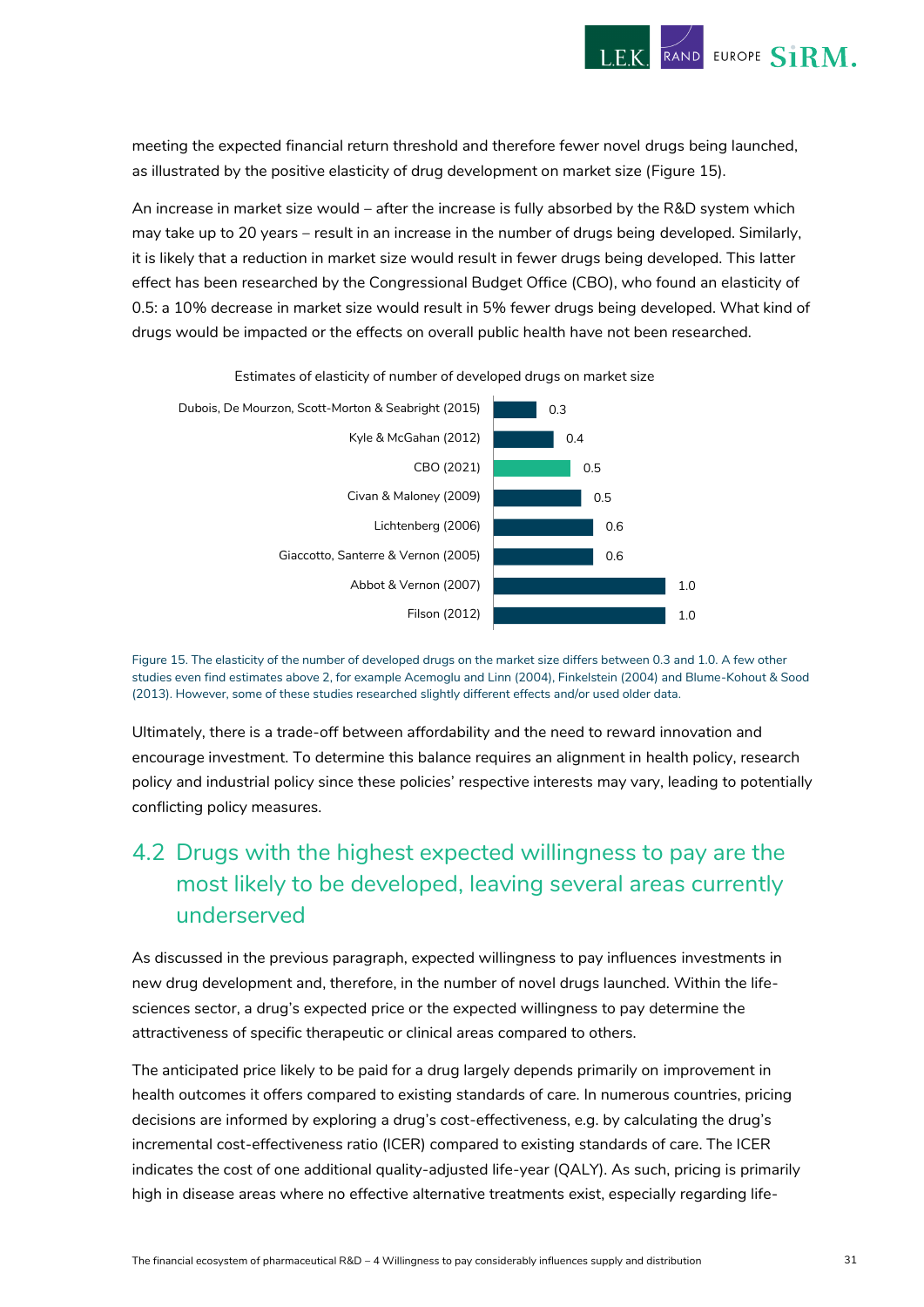

threatening diseases. Illustrating this, our analysis of 19 funds across five EU and five US VCs shows that therapeutic areas such as oncology are the most attractive for VCs, closely followed by neurology and immunology. Therapeutic areas such as obstetrics-gynaecology and psychiatry were the least invested in by VCs [\(Figure 16\)](#page-36-0).



VC investment by therapeutic area [percentage of investments, total of 213 investments analysed]

<span id="page-36-0"></span>Figure 16. Oncology is the most attractive therapeutic area for VC investment, followed by neurology and immunology. Therapeutic areas such as obstetrics-gynaecology and psychiatry were the least invested in by VCs. Source: LEK analysis of 19 VC funds of five EU and five US VCs. Annex A, section 3 contains more results of this analysis.

In areas where alternative treatments do exist, payers often use reference-pricing models. Under these models, payment is often limited to the average or lowest price of drugs in a specific therapeutic category. Even though R&D investment in these areas could still create societal value, therapeutic and clinical areas where suboptimal alternative treatments exist may struggle to secure private investment for pharmaceutical R&D. Examples include antihypertensives and diabetes drugs, which still have substantial side effects nowadays. However, reference pricing leads to low expected revenue potential for these drugs, lowering investor appetite. Antibiotics are another example. However, in this case, the potential market size for new compounds is lowered by the widespread availability of competitive cheap generic alternatives and constrained by stewardship concerns, i.e. the 'fire extinguisher problem'. This concept refers to an important tool to have but not necessarily to use (Klug et al.,2021) since novel antibiotics are necessary to combat resistance problems. The challenges to creating a viable market can limit investor appetite, which has resulted in biotech/SMEs and big biopharma having multiple innovations on the shelf that did not progress because of lack of funding – so-called 'zombie innovations'.

Compounds with the most favourable business cases are most likely to be developed. This may lead to suboptimal allocation of available funds in tackling diverse areas of unmet need, with potentially significant losses for society. For the optimal allocation of available funds, societies could better prioritise which drugs are needed and create viable markets for them. This shift would boost investor confidence and give direction to executors of R&D in priority areas of unmet need, giving a clear signal of societal desires and likely willingness to pay. Any prioritisation efforts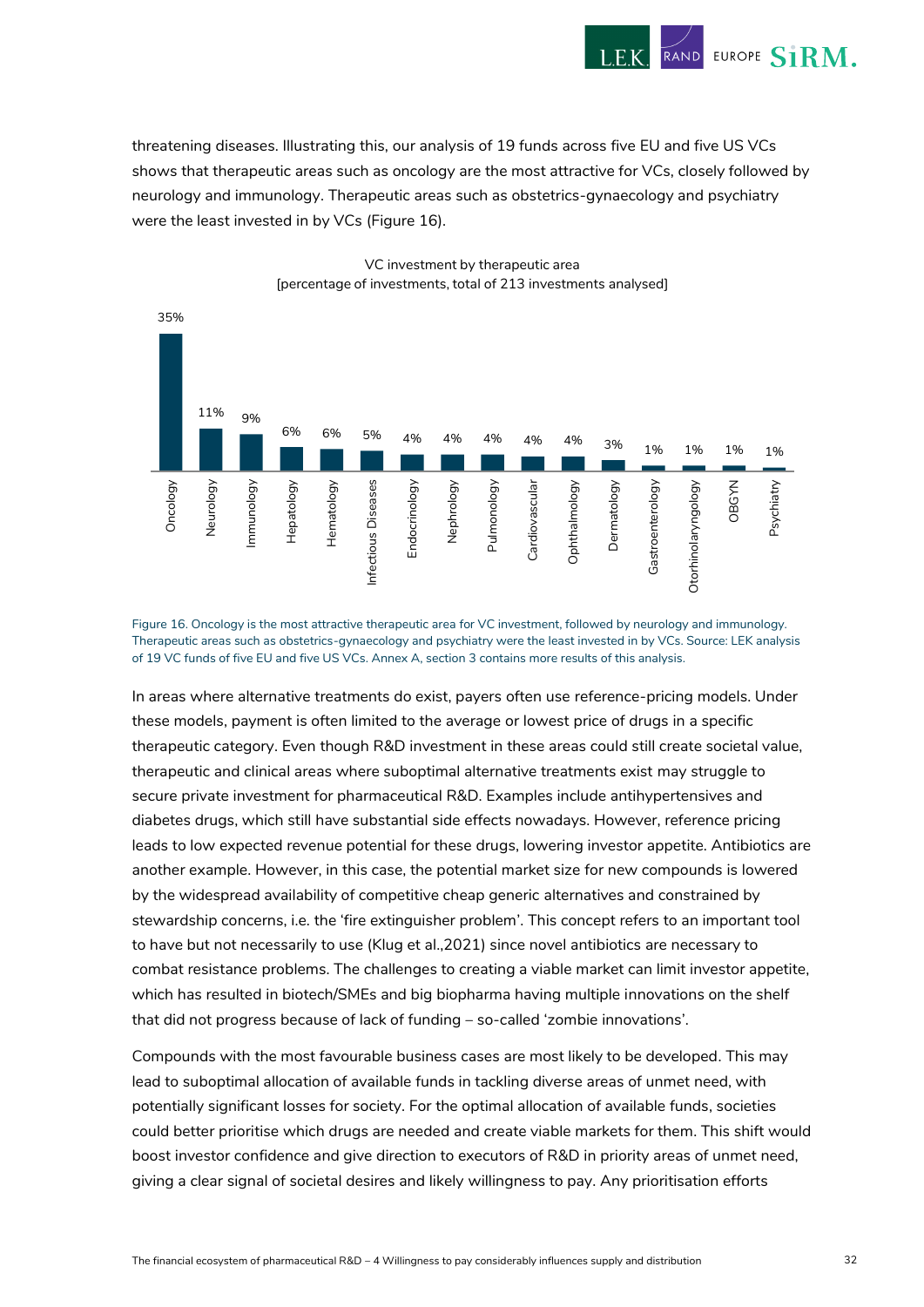would need to consider the balance of diverse therapeutic areas, highly innovative and incremental innovation and drug-repurposing opportunities. Section 3.3 of Annex C describes the challenges to creating a sustainable landscape in more detail.

European efforts on orphan drugs are an example of effective prioritisation and incentivisation. Incentives were introduced because the business case for orphan drugs was insufficient due to low patient numbers. In the late 1990s, Europe extended patent exclusivity, followed by adaptive pathways for market entry<sup>24</sup> and a higher willingness to pay per QALY in European countries.<sup>25</sup> These European policies stimulated executors and investors to develop orphan drugs, resulting in many orphan drugs entering the market circa 15–20 years later (Haffner, Torrent-Farnell, & Maher,  $2008$ ).<sup>26</sup> Both the relative and the absolute number of orphan medicinal products granted market authorisation by the EMA have increased over the last decade [\(Figure 17\)](#page-37-0).



<span id="page-37-0"></span>Figure 17. Both the relative and the absolute number of orphan medicinal products granted market authorisation by the EMA have increased over the last decade. Source: EMA annual reports, press releases and human drugs highlights.

The eNPV model developed for this study clearly demonstrates the current attractive business case for orphan drugs. This model shows that the eNPV for orphan drugs consistently outperforms the eNPV for non-orphan drugs through preclinical and clinical phases, expressing higher profitability [\(Figure 18\)](#page-38-0). The positive eNPV amounts before proof of concept are of particular note, i.e. at the end of phase 1 or during phase 2.

<sup>&</sup>lt;sup>24</sup> Adaptive pathways are based on three principles: iterative development, gathering evidence through real-life use to supplement clinical trial data and early involvement of patients and health-technology-assessment bodies in discussions on a medicine's development. Source: EMA website.

 $25$  These measures might not work in all contexts or with all orphan drugs.

<sup>&</sup>lt;sup>26</sup> Regulation (EC) No 141/2000 of the European Parliament and of the Council of 16 December 1999 on orphan medicinal products (OJ L 18, 22.1.2000, p.1), last amended by Regulation (EC) No 596/2009.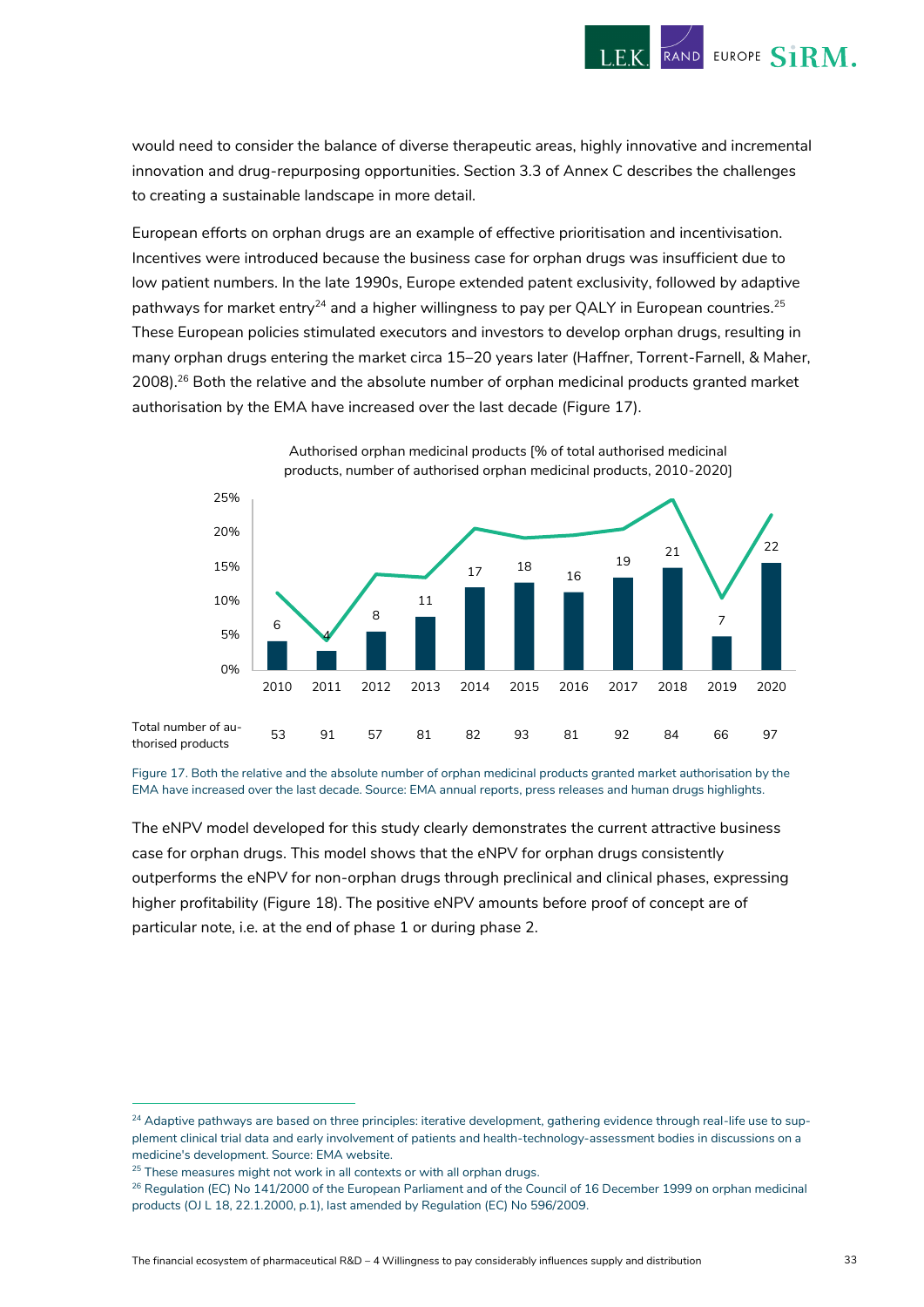



#### Risk-adjusted eNPV by drug type by phase [\$ million]

<span id="page-38-0"></span>Figure 18. The eNPV model developed for this study shows that the eNPV for orphan drugs consistently outperforms the eNPV for non-orphan drugs through preclinical and clinical phases. This eNPV model is based upon an analysis from L.E.K. (see Annex A), assuming 50% of orphan drugs are required to perform a phase 3 trial and the remaining 50% have been granted accelerated approval.

Given the increase in the number of orphan drugs entering the market in the past decade, Europe may question whether investing in orphan drugs has become too attractive compared to other non-orphan drugs. There might be a risk that non-orphan compounds will be less able to attract investors along the R&D process because these investors are more drawn to orphan compounds, promising higher expected revenue potential and lower R&D costs.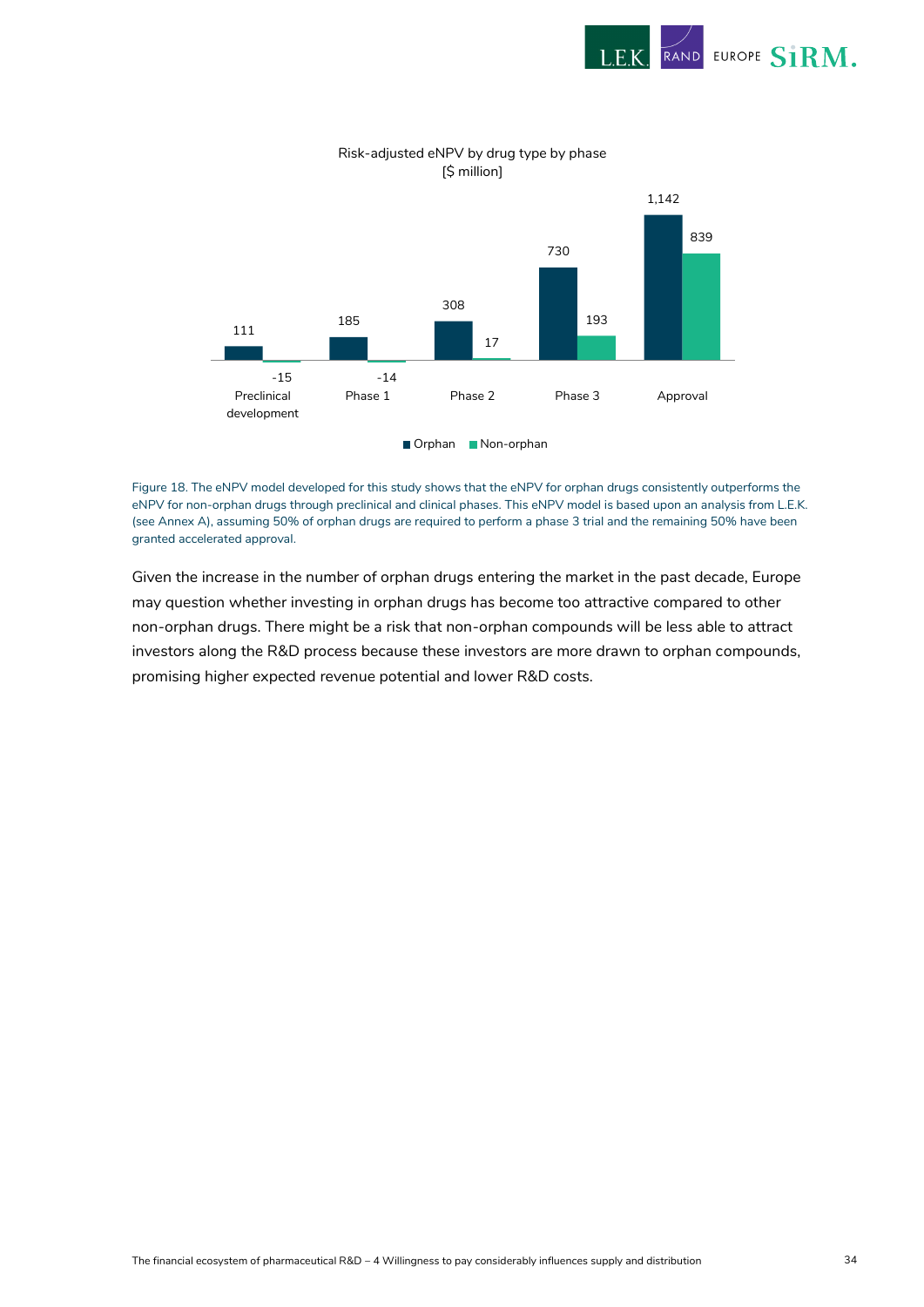

## <span id="page-39-0"></span>**Bibliography**

- Abrantes-Metz, R. M., Adams, C., & Metz, A. (2004). Pharmaceutical development phases: a duration analysis. *FTC, Bureau of Economics Working Paper, (274)*.
- Adams, C. P., & Brantner, V. V. (2006). Estimating the cost of new drug development: is it really \$802 million? *Health affairs, 25(2)*, 420-428.
- Adams, C. P., & Brantner, V. V. (2010). Spending on new drug development 1. *Health economics, 19(2)*, 130-141.
- Berdud, M., Drummond, M., & Towse, A. (2020). Establishing a reasonable price for an orphan drug. *Cost Effectiveness and Resource Allocation, 18(1)*, 1-18.
- Congressional Budget Office. (2021). *CBO's Simulation Model of New Drug Development.* Washington, D.C.: Congressional Budget Office.
- Deloitte Centre for Health Solutions. (2021). *Seeds of change: Measuring the return of pharmaceutical innovation.* London.
- DiMasi, J. A., & Grabowski, H. G. (2007). The cost of biopharmaceutical R&D: is biotech different? *Managerial and decision Economics, 28(4‐5)*, 469-479.
- DiMasi, J. A., Grabowski, H. G., & Hansen, R. W. (2016). Innovation in the pharmaceutical industry: new estimates of R&D costs. *Journal of health economics, 47*, 20-33.
- DiMasi, J., Hansen, R., & Grabowski, H. (2003). The price of innovation: new estimates of drug development costs. *Journal of health economics, 22(2)*, 151-185.
- Gupta Strategists. (2019). *The cost of opportunity – A study on pharmaceutical R&D-costs.* Amsterdam.
- Haffner, M. E., Torrent-Farnell, J., & Maher, P. D. (2008). Does orphan drug legislation really answer the needs of patients? *The lancet, 371(9629)*, 2041-2044.
- Hay, M., Thomas, D. W., Craighead, J. L., Economides, C., & Rosenthal, J. (2014). Clinical development success rates for investigational drugs. *Nature biotechnology, 32(1)*, 40-51.
- Jayasundara, K., Hollis, A., Krahn, M., Mamdani, M., Hoch, J. S., & Grootendorst, P. (2019). Estimating the clinical cost of drug development for orphan versus non-orphan drugs. *Orphanet journal of rare diseases, 14(1)*, 1-10.
- Klug, D. M., Idiris, F. I., Blaskovich, M. A., von Delft, F., Dowson, C. G., Kirchhelle, C., . . . Todd, M. H. (2021). There is no market for new antibiotics: this allows an open approach to research and development. *Wellcome Open Research, 6(146)*.
- Ledley, F. D., McCoy, S. S., Vaughan, G., & Cleary, E. G. (2020). Profitability of large pharmaceutical companies compared with other large public companies. *Jama, 323(9)*, 834-843.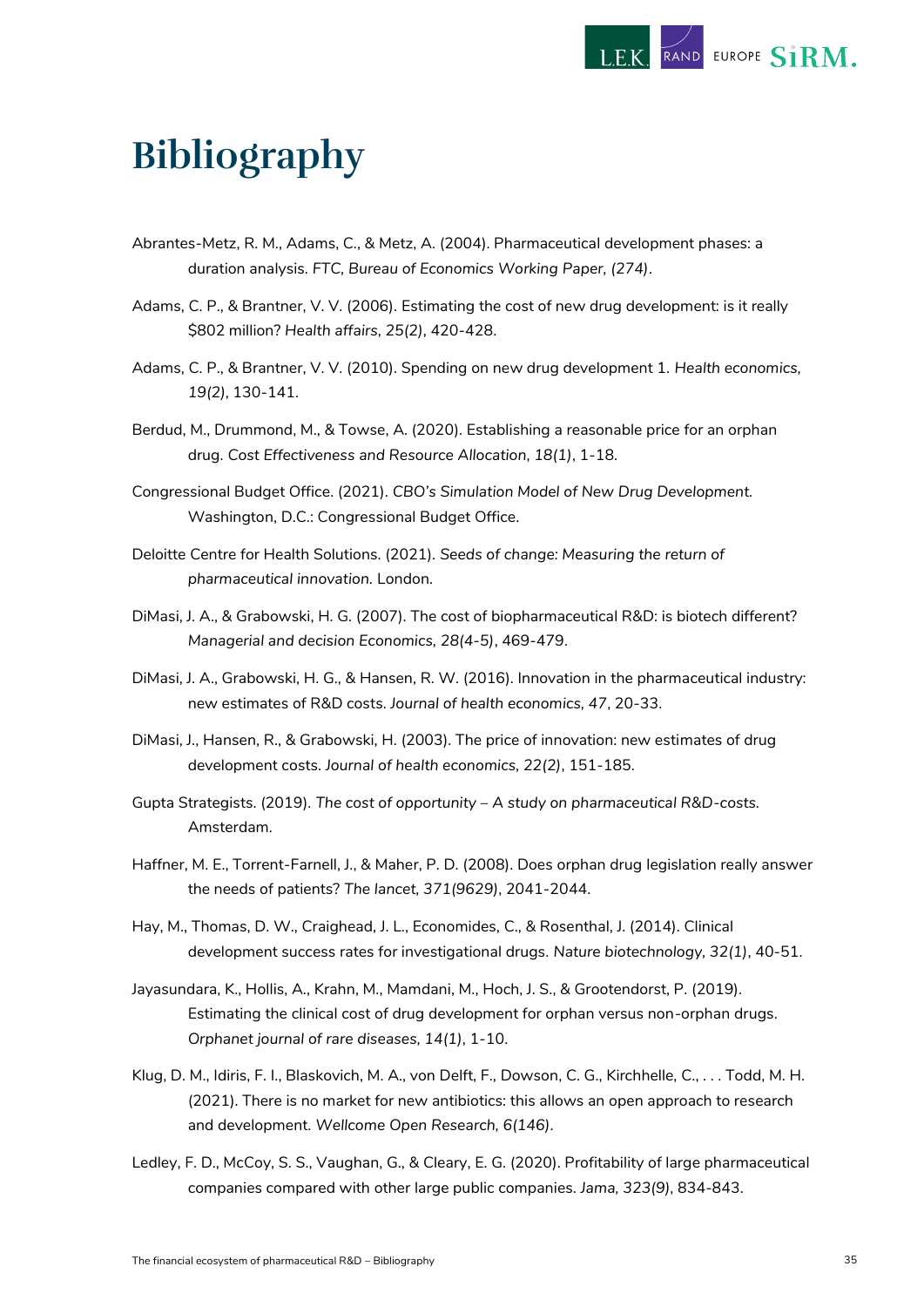

- Martin, L., Hutchens, M., Hawkins, C., & Radnov, A. (2017). How much do clinical trials cost. *Nat Rev Drug Discov, 16(6)*, 381-382.
- Paul, S. M., Mytelka, D. S., Dunwiddie, C. T., Persinger, C. C., Munos, H., B., . . . Schacht, A. L. (2010). How to improve R&D productivity: the pharmaceutical industry's grand challenge. *Nature reviews Drug discovery, 9(3)*, 203-214.
- Seyhan, A. A. (2019). Lost in translation: the valley of death across preclinical and clinical divide– identification of problems and overcoming obstacles. *Translational Medicine Communications, 4(1)*, 1-19.
- Thomas, D., Burns, J., Audette, J., Carroll, A., Dow-Hygelund, C., & Hay, M. (2016). *Clinical Development Success Rates 2006-2015.*
- Toole, A. A. (2007). Does public scientific research complement private investment in research and development in the pharmaceutical industry? *The Journal of Law and Economics, 50(1)*, 81-104.
- Wong, C. H., Siah, K. W., & Lo, A. W. (2019). Estimation of clinical trial success rates and related parameters. *Biostatistics, 20(2)*, 273-286.
- Wouters, O. J., McKee, M., & Luyten, J. (2020). Estimated research and development investment needed to bring a new medicine to market, 2009-2018. *Jama, 323(9)*, 844-853.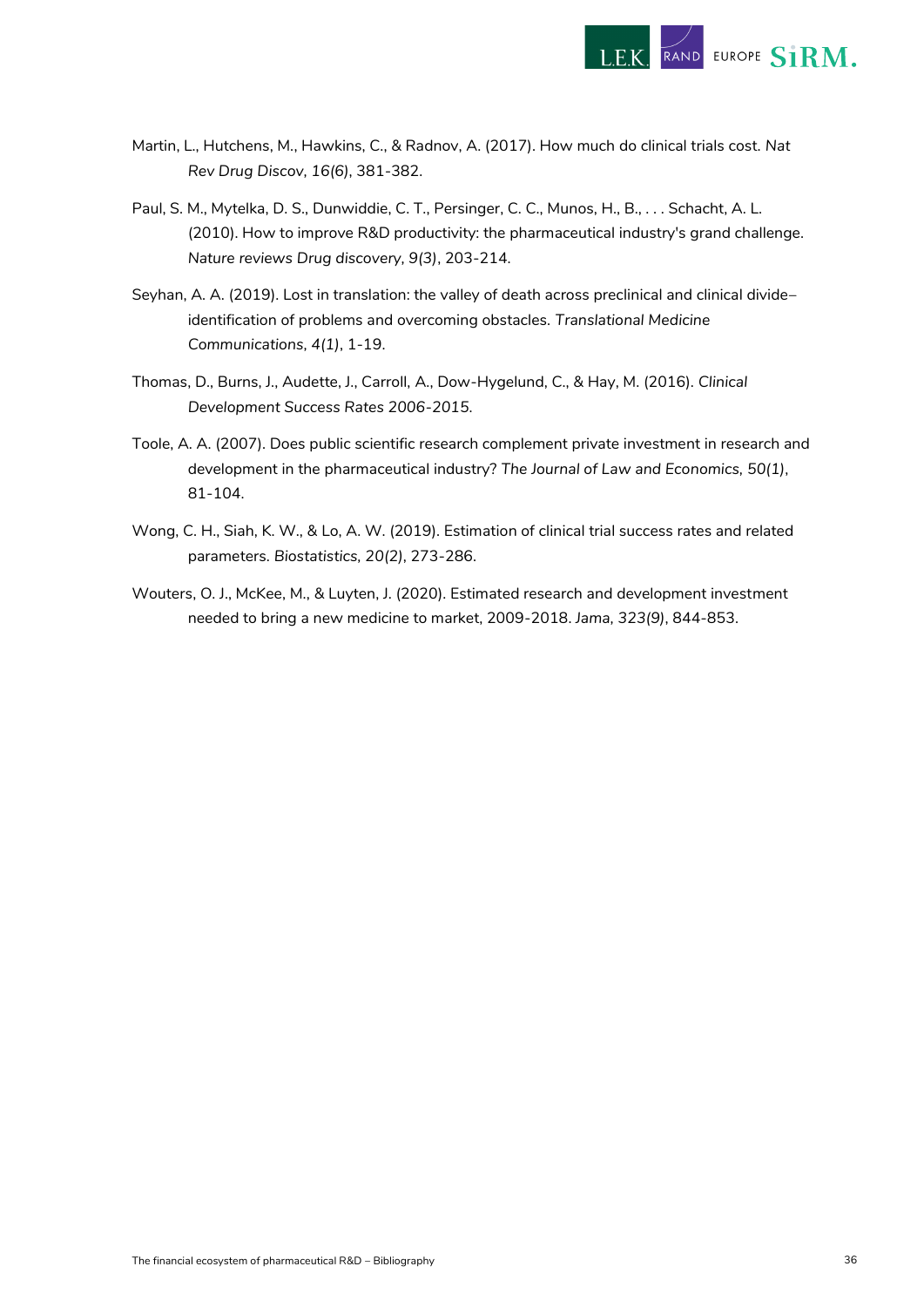

## <span id="page-41-0"></span>**Appendix 1. Methodology and limitations**

This descriptive study used a mixed-methods approach combining desk research and quantitative data with in-depth interviews and engagement with stakeholders. Both quantitative and qualitative methods have strengths and weaknesses. Although quantitative data can provide good evidence, data quality may be limited and cannot answer all question types. In contrast, qualitative approaches may lack representativeness due to the limited number of interviewees per stakeholder type but help elicit evidence based on diverse actors' experiential knowledge that may be unsuited to quantitative investigation. Triangulating the results of quantitative analyses with qualitative findings increases the robustness of the study results by combining both methods' strengths.

The study's execution was divided into seven work packages: four were executed by L.E.K., two by RAND Europe and one by SiRM. L.E.K. conducted the quantitative work, supplemented by interviews. RAND Europe executed most qualitative work by conducting in-depth interviews with diverse stakeholders and organising a workshop where participants could engage with possible future scenarios. SiRM synthesised the findings of all work packages and wrote the final report in collaboration with L.E.K. and RAND Europe.

More specifically, the mixed-methods approach entailed the following research activities:

- Examining, analysing and classifying existing knowledge and information on the financial ecosystem by reviewing academic and 'grey' literature, including industry publications.
- Supplementing existing knowledge with new research based on analysis of (proprietary) databases and financial statements adding concrete quantitative data. The following databases were consulted: Citeline Datamonitor Healthcare, Citeline Pharmaprojects, Cortellis, Eikon, EvaluatePharma, OECD Government Budget Allocations for Research and Development (GBARD) for 'Health', OECD/Association of Medical Research, Charities/ResearchAmerica/ Health Research Funders, Orbis, PitchBook, Thomson Reuters (Eikon) Private Equity Screener.
- Conducting 56 interviews to enrich the knowledge base. L.E.K. conducted 25 interviews with industry experts while RAND Europe conducted 31 semi-structured interviews with experts from multiple stakeholder groups:
	- The pharmaceutical industry and wider life-sciences industry
	- The associated financial investment community (e.g. stand-alone VC groups, corporate VC-groups and institutional investors)
	- Representatives from the academic research community specialising in life-sciences innovation finance (e.g. experts from business schools) and academics affiliated with the life-sciences innovation industry
	- A sample of experts from the wider public and not-for-profit sector (e.g. public research and innovation funding bodies, charities or patent associations)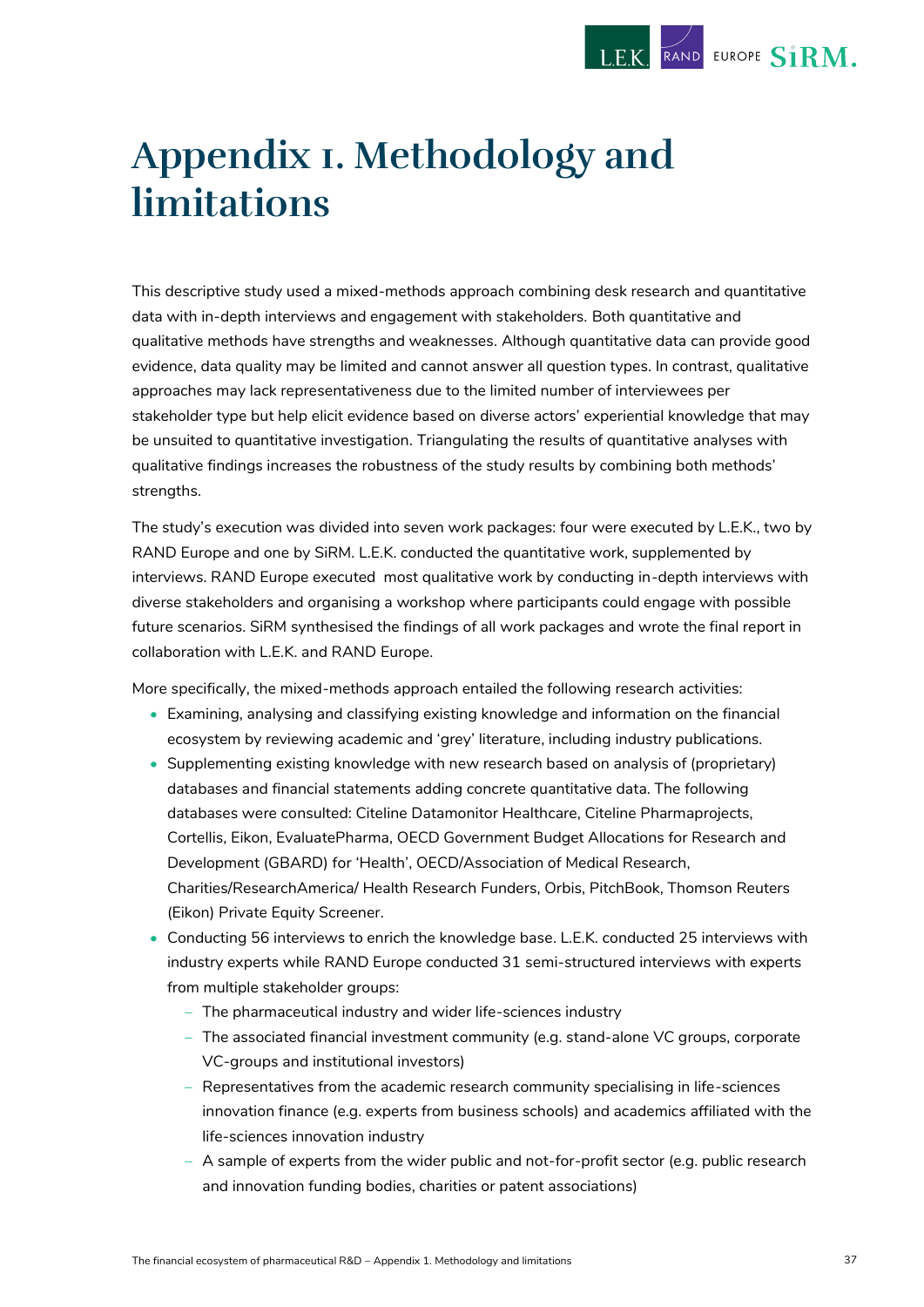– Policymaking representatives (national or international/pan-governmental bodies).

RAND EUROPE  $\mathbf{S}$ **IRM.** 

• Developing scenarios on plausible future directions of the financial ecosystem of pharmaceutical R&D as a research tool to enable stakeholders to explore relevant aspects and considerations related to managing potential challenges and maximising opportunities for ensuring a financial ecosystem that is fit for the future.

Full details of this study's methodology and limitations are described below by modality: secondary research, analysis of proprietary drug development and investment databases, interviews and the scenarios workshop. In addition, a scientific advisory committee (SAC) guided the study, as described at the end of this appendix.

### Secondary research by L.E.K.

### **Description**

Secondary research began by sourcing multiple scientific papers relevant to the research questions. The study team subsequently complemented these with investment databases to compile an overview of development timelines, pharmaceutical R&D costs and success probabilities. Additionally, we used annual company reports, press releases and corporate websites for numerous other analyses. All sources used in secondary research are provided in Annex A for each specific analysis.

#### **Limitations**

One critical limitation concerning the average costs of developing a new molecular entity (§2.2) is that they are strongly influenced by specific parameters, introducing risk in the precision of obtained values. We have tried to mitigate the risk of imprecise values by triangulating between different sources for the same parameter. However, limited data were available on specific subjects, such as the differences in out-of-pocket costs between drugs developed for therapeutic areas and orphan/non-orphan drugs.

Additionally, the VC portfolio risk-management analysis might be slightly geographically biased due to the focus on the US and Europe (§4.1). Since no database was available, we had to base our analysis on secondary research. We constructed a database of 19 VC funds for this analysis, representing a relatively small sample.

## Analysis of proprietary drug development and investment databases by L.E.K.

#### **Description**

We used the following proprietary drug development and investment databases for the study (see Annex A for more detail):

- Citeline Datamonitor Healthcare
- Citeline Pharmaprojects
- Cortellis Deals Intelligence
- Eikon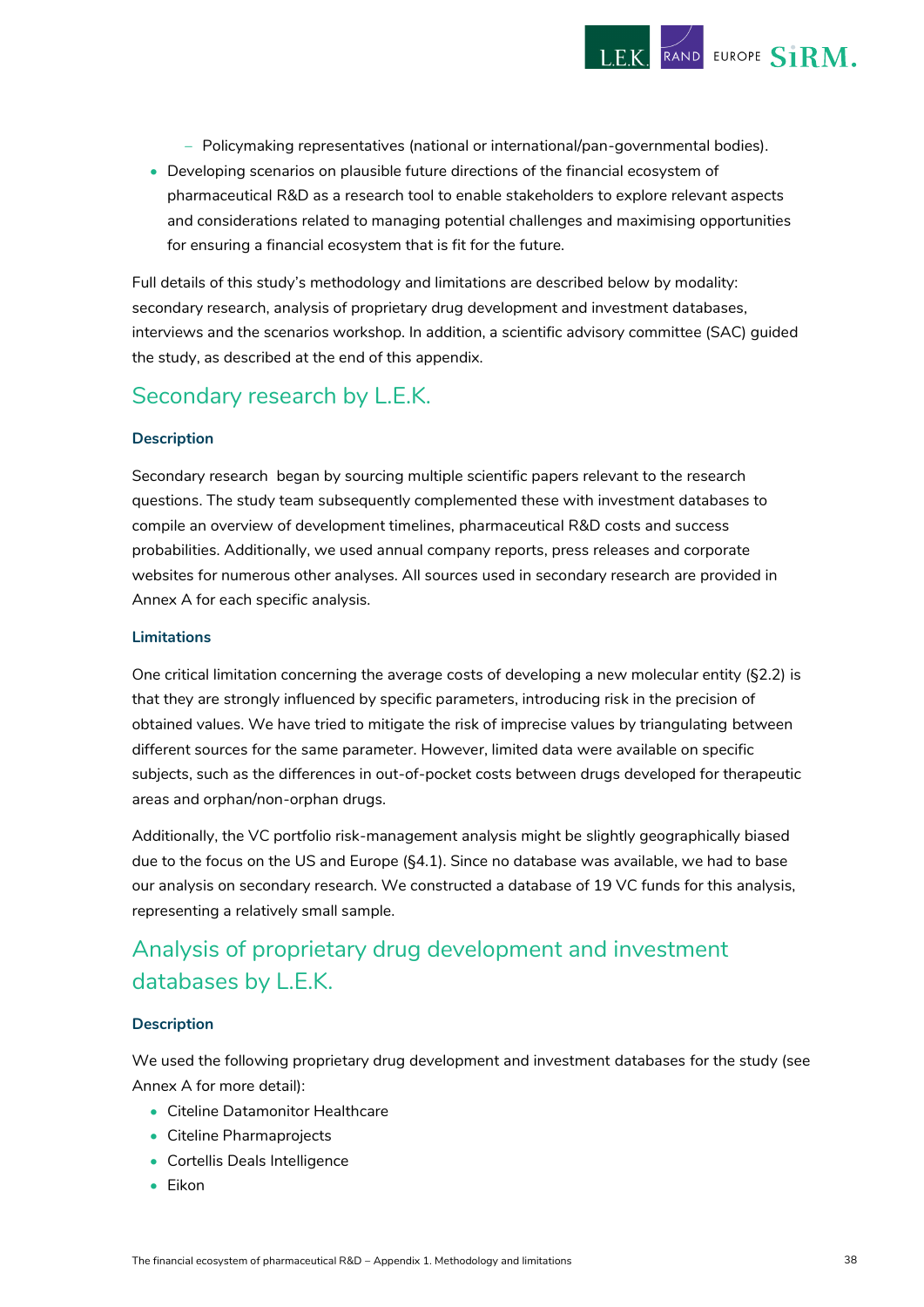

- EvaluatePharma
- OECD Government Budget Allocations for Research and Development (GBARD) for 'Health'
- OECD/Association of Medical Research Charities/ResearchAmerica/ Health Research Funders
- Orbis
- PitchBook
- Thomson Reuters (Eikon) Private Equity Screener.

#### **Limitations**

The Cortellis database provides the highest coverage of biopharma transactions of all proprietary datasets available to us. However, coverage is likely to be relatively limited for specific transaction types. Grants are a good example, given the inherent difficulty tracking the numerous grants awarded to R&D executors. Cortellis could not provide strict definitions for each player type, leading to potential ambiguity in data classification, e.g.what counts for a pharma company compared to a biotech company. This limitation aside, a review of included organisations in each player 'type' category confirms our understanding that pharma companies have a relatively stronger commercialisation focus. In contrast, biotech companies focus more strongly on biotechnology R&D. However, the line between the two groups remains indistinct, and results should be interpreted with this in mind. Cortellis also has a field labelled 'transaction type' for each record. To synthesise a higher-level analysis, we grouped each transaction type into financial 'instrument classes'. We grouped deals tagged with multiple transaction types, representing less than 1% of all deals, with the transaction type 'loans' in the 'others' category; this also introduces a small potential for mislabelling information.

We used multiple sources for investments from the not-for-profit sector for the OECD/Association of Medical Research Charities/ReserachAmerica/Health Research Funders data because no pharmaceutical R&D database was available for this group of investors. This approach required us to make multiple assumptions, introducing potential error. We used data for the US, UK and France as a proxy for not-for-profits' global investments in pharmaceutical R&D. The attribution to different geographies is based upon the ratio of OECD GBARD, while France is used as a benchmark for European investments by not-for-profit organisations. However, the key charitable grant-giving entities, such as the Wellcome Trust and the Bill and Melinda Gates Foundation, are included, limiting the risk of erroneous investment allocation.

Estimated investment-deal values (i.e. estimated equity invested by a fund in a company in a given investment round) were available for approximately 88% of deals in the Thomson Reuters (Eikon) Private Equity Screener database. However, we had to make assumptions for the remaining 12% of deals without investment-value estimates. We approximated their deal value based on (i) the investment round and (ii) the investment year and took a three-round moving average was taken for investment-round averages to dampen the impact of artificially low bridging rounds of investment. We took the round-eight average for the relevant year for the minority of deals falling in investment rounds beyond round eight.

Data in the EvaluatePharma database derives from the R&D expenses reported in each company's annual report and profit and loss (P&L) statement. We believe data from EvaluatePharma R&D spending reflects actual R&D spending, including basic licenses, and is not affected by M&A,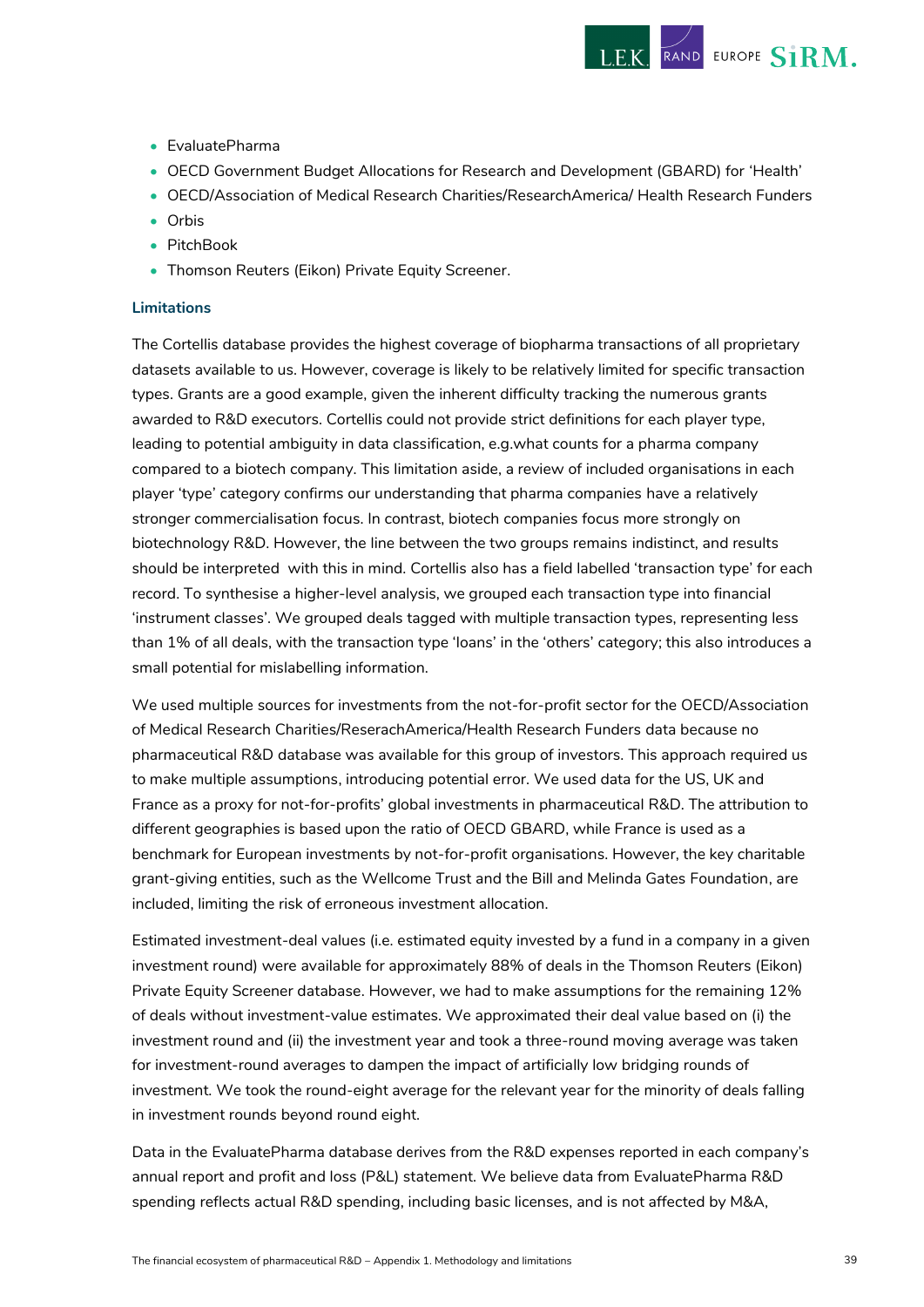

equity transactions and asset purchases. Only upfront costs of basic licenses and milestone payments can erroneously appear under R&D expenses on the P&L and, therefore, might affect the results slightly. Also, about 5% of the total spend had an unknown region allocated in the EvaluatePharma database. We allocated this proportionally based on the remaining 95%, introducing a slight risk of misrepresentation.

Unfortunately, the OECD GBARD for 'Health' database had no dataset available on different governments' pharmaceutical R&D. We assumed the vast ratio of GBARD for 'Health' is spent on research ultimately relevant to pharmaceutical development. Therefore, indirect government funding, such as tax measures and changes in government allocations within health research and development budgets, is not taken into account.

Data from the Citeline Datamonitor Healthcare is available for the US, EU5<sup>27</sup>, Japan and the rest of the world (ROW). Given the lack of clarity on coverage and the lack of reliable scale-up factors for the APAC area, we combined this region with ROW for the specific analysis using the Citeline Datamonitor Healthcare. To determine the drug revenue's destination region, we assigned the company headquarters' country to each drug marketer. This may have overrepresented geographies with more company headquarters than revenues and underrepresented geographies with fewer company headquarters.

When we combined the Citeline Pharmaprojects database with the Eikon and Orbis databases, it was impossible to match all 5000 (approximately) active project executors/originators. Therefore, for our analysis, we assumed these companies to be pre-revenue – thus falling into the 'Revenue rank below 800' category – as companies without revenue are unlikely to be listed in the Eikon or Orbis databases. If any companies not successfully matched between databases do turn out to have revenue, they will have been misclassified.

### Interviews by L.E.K. and RAND Europe

### **Description**

A total of 56 semi-structured interviews were conducted: 25 by L.E.K. and 31 by RAND Europe.

The interviews included experts from multiple stakeholder groups, which included:

- Pharmaceutical and wider life-sciences industries
- The associated financial investment community, e.g. stand-alone VC groups, corporate VC groups and institutional investors
- Academic researchers specialising in life sciences innovation financing (e.g. experts from business schools) and academics affiliated with life-sciences innovation
- A sample of experts from the wider public and not-for-profit sectors, e.g. public research and innovation funding bodies, charities or patient associations
- Policymakers from national and international/pan-governmental bodies.

<sup>&</sup>lt;sup>27</sup> France, Germany, Italy, Spain and the United Kingdom.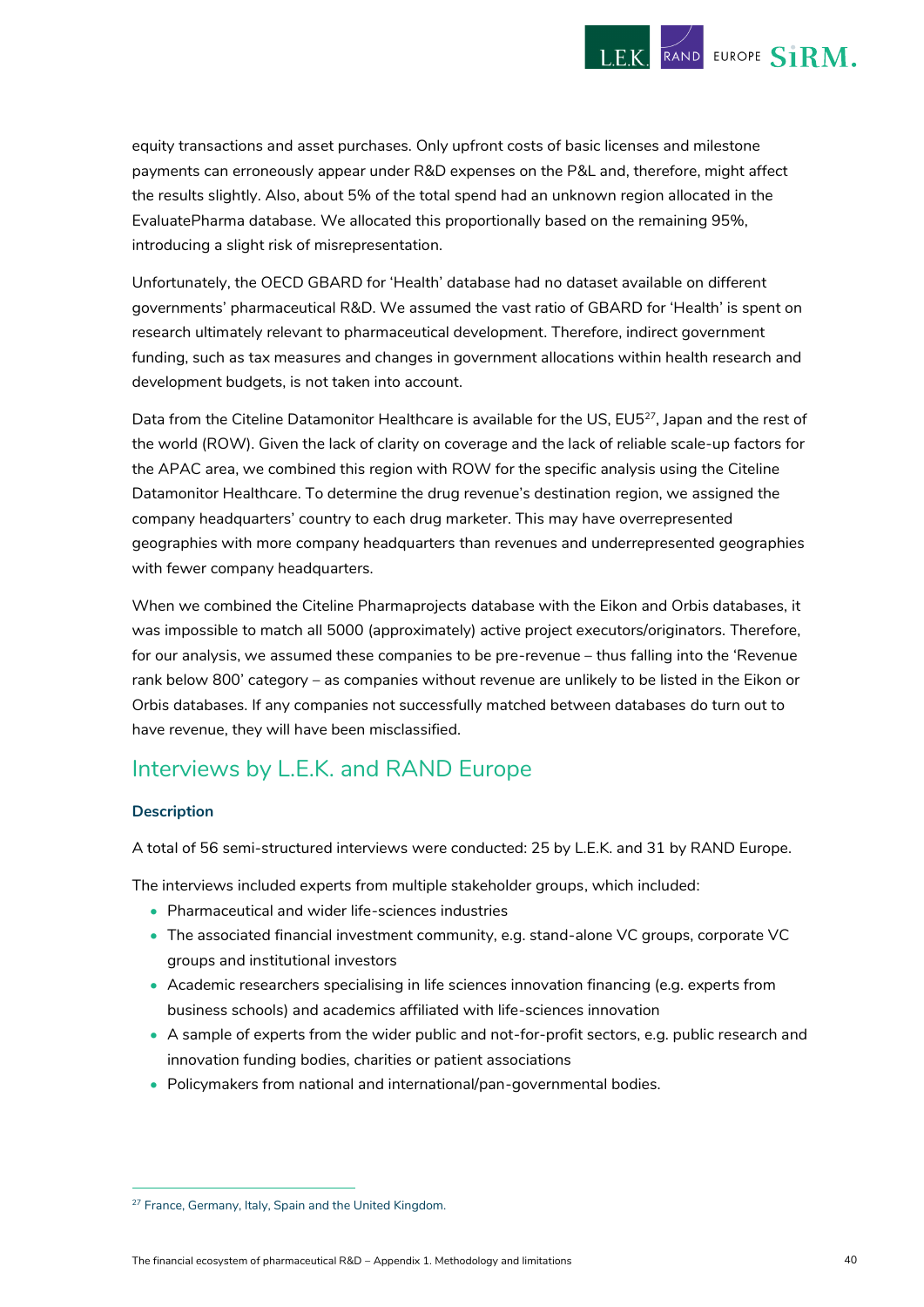

#### **Limitations**

Our study's primary limitation identified is its sample size. We recognize that there may be views to consider in future research efforts in addition to those from our 56 interviews. However, these in-depth interviews provided substantial detail and nuance, involving key senior-level experts and practitioners across diverse stakeholder groups. Interviewees often commented on macro-level issues, linking them to financial considerations where possible as the financial and non-financial aspects of the pharmaceutical R&D ecosystem are intimately related.

A second limitation is the geographical spread of our interviewees. This study has an international focus, but the US, the UK and the Netherlands were overrepresented in the interviewee group compared to other geographies. However, this limitation was partially mitigated by many interviewees' relevant expertise working across geographies in a wide variety of roles.

### Scenarios workshop by RAND Europe

#### **Description**

The scenarios used in the workshop were developed by:

- Identifying a longlist of key factors that may influence the pharmaceutical R&D landscape in the next decade based on insights from prior work packages and consultation with this study's SAC
- Conducting an influence analysis to determine the most important and influential factors in the future pharmaceutical R&D system
- Shortlisting the key influencing factors
- Developing projections for how each factor included in the future scenarios may develop over the next ten years
- Performing a consistency analysis to judge how consistent it would be for combinations of projections for different influencing factors to appear in the same future scenario
- Performing a cluster analysis to identify plausible future scenarios based on consistency analysis by:
	- Using specialised software to complete this task
	- Triangulating software outputs with the research team's qualitative expertise and integrating lessons learned from the SAC
- Developing narratives for three future scenarios to produce scenarios that are distinct, clear and easy to engage with.

After introducing the workshop procedure and the scenarios involved, the workshop consisted mainly of a series of discussions between participants. Participants engaged with three scenarios of how the pharmaceutical R&D landscape might evolve in the coming decade. The discussions occurred in three subgroups and were centred around the following two questions:

- What are the key challenges and risks in each scenario, and what are their implications for financing pharmaceutical R&D?
- What are the key opportunities in terms of potential actions that could be taken today to make the most of opportunities and manage the potential risks presented by each scenario?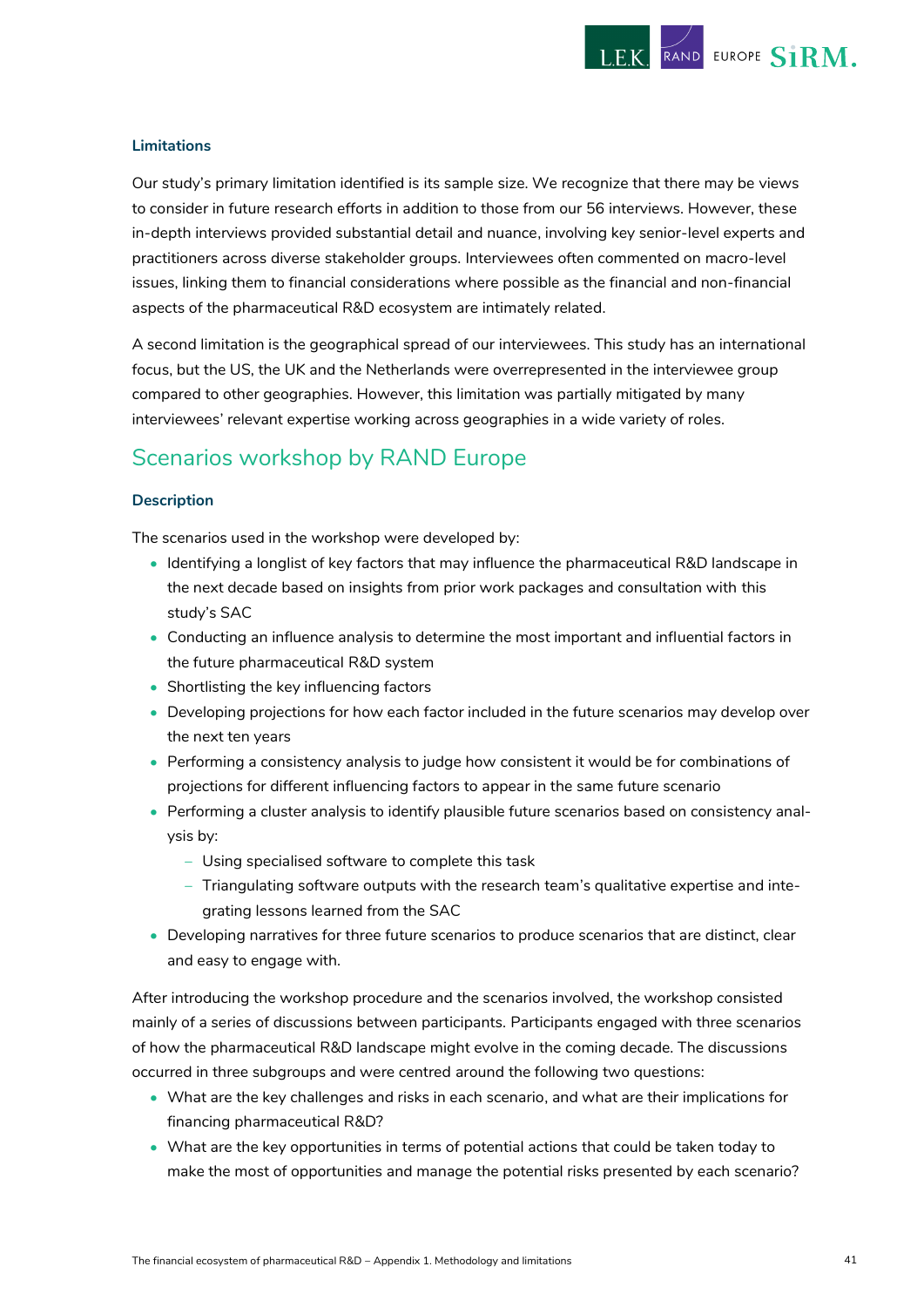

The subgroup discussions were followed by plenary sessions asking participants to reflect on themes common to all three scenarios and key takeaways regarding actions aiming to prepare the financial ecosystem more effectively for the future.

A total of 16 participants from different stakeholder groups attended the workshop. Each stakeholder group was represented in each discussion subgroup. Representatives from L.E.K., SiRM, the Netherlands Ministry of Health, Sports and Wellbeing, Vereniging Innovatieve Geneesmiddelen and HollandBio also observed the workshop.

#### **Limitations**

All workshops involve a trade-off between the number of participants and the depth of discussion. To manage this trade-off, RAND Europe invited representatives of diverse stakeholder groups, facilitating in-depth discussion in smaller mixed-stakeholder-group breakout sessions and collective feedback in the plenary session. Although the workshop attracted renowned experts from diverse stakeholder groups, some individuals did not attend but may have contributed valuable points of view.

As with all future-focused methods, choosing which scenarios to engage participants entails a degree of subjective judgement. The research team sought to include quantitative and qualitative scenario-development approaches, integrate expertise from across the project team, consult the SAC on factors to consider, and develop scenarios informed by the outputs of prior phases of this project. This combination of approaches supports the robustness of the selected scenarios. In addition, the team developed the scenarios as a tool for enabling reflection and discussion rather than a rigid set of predictions.

Scenarios were also selected in the context of project and workshop aims. Therefore, it is plausible that researchers might select different scenarios for other projects with different aims, even given the same input variables and projections.

### Scientific Advisory Committee

VWS installed a Scientific Advisory Committee (SAC) during the study to provide methodological guidance to the researchers. The SAC provided feedback on the methodology used and the robustness and credibility of the study results. Additionally, they provided potential interview candidates and consultancy on developing workshop scenarios.

The SAC consisted of four people, listed below with their current (main) occupations:

- Sander van Deventer: Operating Partner at Forbion, professor Translational Gastroenterology University of Leiden
- Suerie Moon: Co-director Global Health Care Graduate Institute Geneva
- Gerard van Odijk: Chairman of the board of Bavarian Nordic A/S and independent advisor in the healthcare sector
- Valérie Paris: Member of the High Authority of Health in France.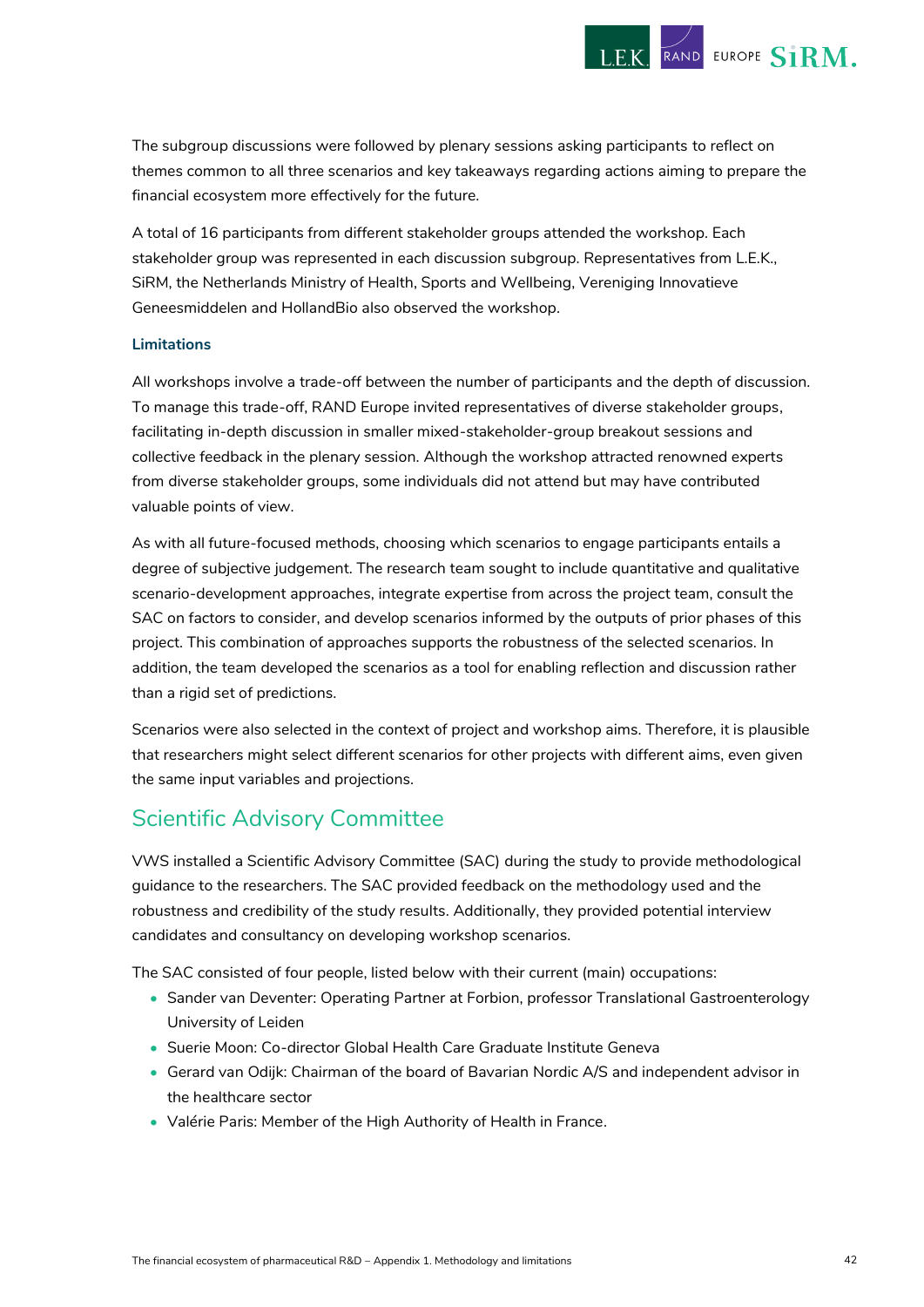

The SAC met five times during the study: the first meeting was about the inception report, the three subsequent meetings were on the preliminary results, and the last meeting was about the draft final report.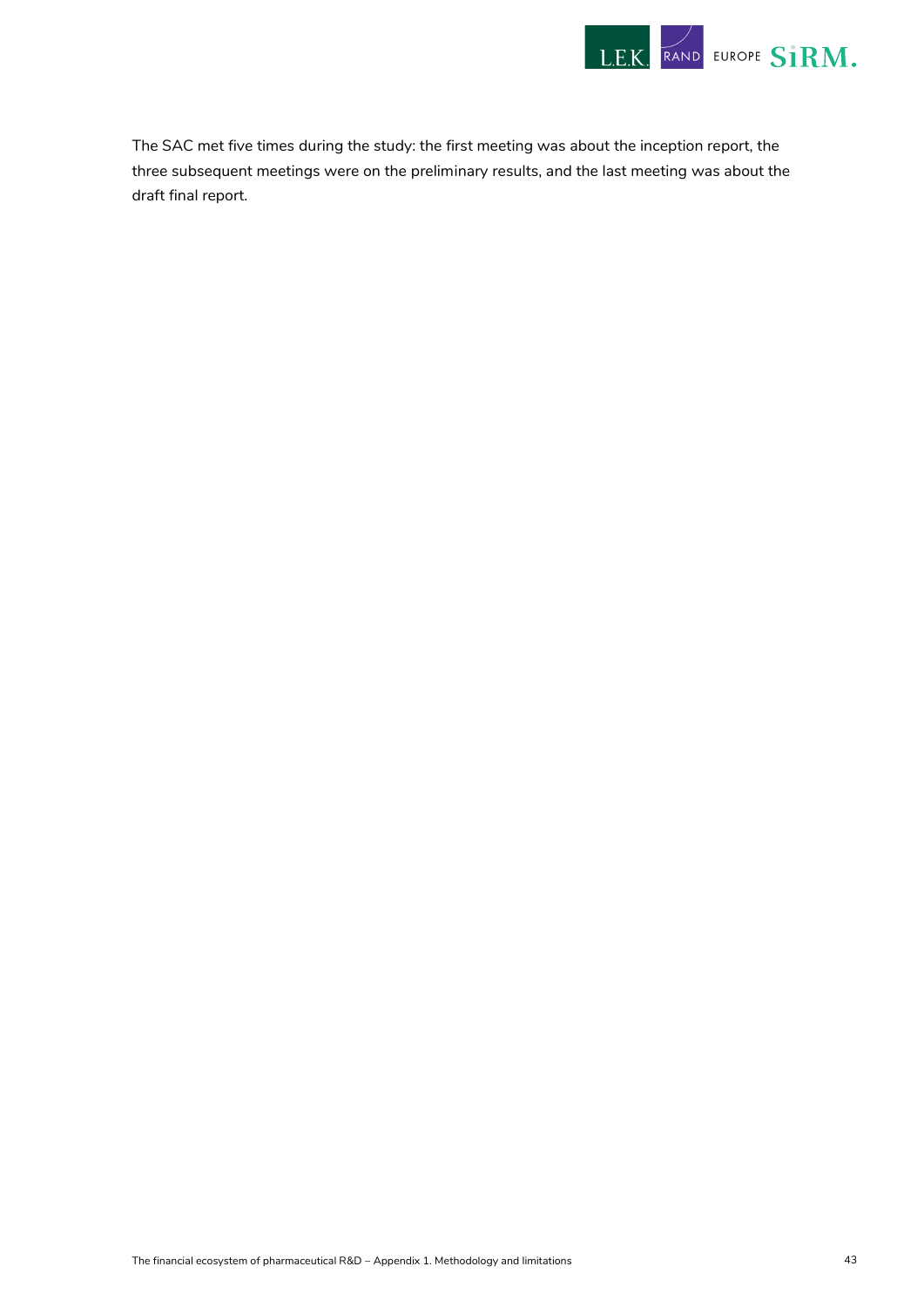

## <span id="page-48-0"></span>**Appendix 2. Glossary of terms**

| <b>Terminology</b>          | <b>Definition</b>                                                                                                                                                                                                   |
|-----------------------------|---------------------------------------------------------------------------------------------------------------------------------------------------------------------------------------------------------------------|
| <b>Angel investors</b>      | Industry experts with interest in funding R&D.                                                                                                                                                                      |
| Approval                    | The process in which the regulatory authorities decide whether a new drug<br>can be supplied to the market.                                                                                                         |
| <b>CAGR</b>                 | Compound annual growth rate.                                                                                                                                                                                        |
| <b>Capitalised costs</b>    | The sum of out-of-pocket costs and the costs of capital.                                                                                                                                                            |
| Carve-out                   | Partial divesture of a business unit in which a parent company sells a minority<br>interest of a subsidiary to outside investors.                                                                                   |
| <b>Clinical trials</b>      | Trials testing the compound on human participants, comprising phase 1, 2 and<br>3 trials.                                                                                                                           |
| <b>Comparables analysis</b> | The process of comparing companies based on similar metrics to determine<br>their enterprise value.                                                                                                                 |
| Discount rate               | The weighted average cost of capital (WACC) is the discount rate that should<br>be used for discounting future cash flows with a risk that is similar to that of<br>the overall firm.                               |
| Drug discovery              | The process by which drugs are discovered, comprising hit identification, hit-<br>to-lead and lead optimisation.                                                                                                    |
| <b>Drug repurposing</b>     | A process of identifying new therapeutic use(s) for existing or available drugs.                                                                                                                                    |
| <b>Hit identification</b>   | The identification of (a group of) compounds that interact with the disease<br>target.                                                                                                                              |
| Hit-to-lead                 | The evaluation and validation of desirable compounds to identify promising<br>lead compounds.                                                                                                                       |
| <b>IPO</b>                  | Initial Public Offering: An offering of company shares sold to institutional and<br>retail investors on the stock exchange.                                                                                         |
| <b>IRR</b>                  | Internal Rate of Return: A discount rate that makes the net present<br>value (NPV) of all cash flows equal to zero in a discounted cash flow analysis.                                                              |
| Lead optimisation           | The optimisation of the interaction between the disease target and the<br>selected compounds.                                                                                                                       |
| Milestone payment           | Payments from asset owners to license partners/research collaborators when<br>assets reach certain development/sales milestones.                                                                                    |
| <b>NPV</b>                  | Net Present Value: Investment returns expressed as the amount of capital at<br>the present time.                                                                                                                    |
| Out-of-pocket costs         | Costs paid for directly rather than being put on account or charged to some<br>other organisation.                                                                                                                  |
| Phase 1                     | Trials focused on safety testing.                                                                                                                                                                                   |
| Phase 2                     | Trials focused on dose selection and efficacy testing.                                                                                                                                                              |
| Phase 3                     | Trials focused on efficacy testing on a larger scale.                                                                                                                                                               |
| PoS                         | The Probability of Success of a compound being launched.                                                                                                                                                            |
| <b>Preclinical (trials)</b> | Trials with in vitro and in vivo models for which dosing (pharmacokinetics) and<br>drug safety (toxicology) data are collected.                                                                                     |
| Risk-adjusted return        | The calculation of the (potential) profit from an investment that accounts for<br>the degree of risk that must be accepted to achieve it. The risk is measured<br>against that of a virtually risk-free investment. |
| <b>ROI</b>                  | Return On Investment: The ratio between net income and investment.                                                                                                                                                  |